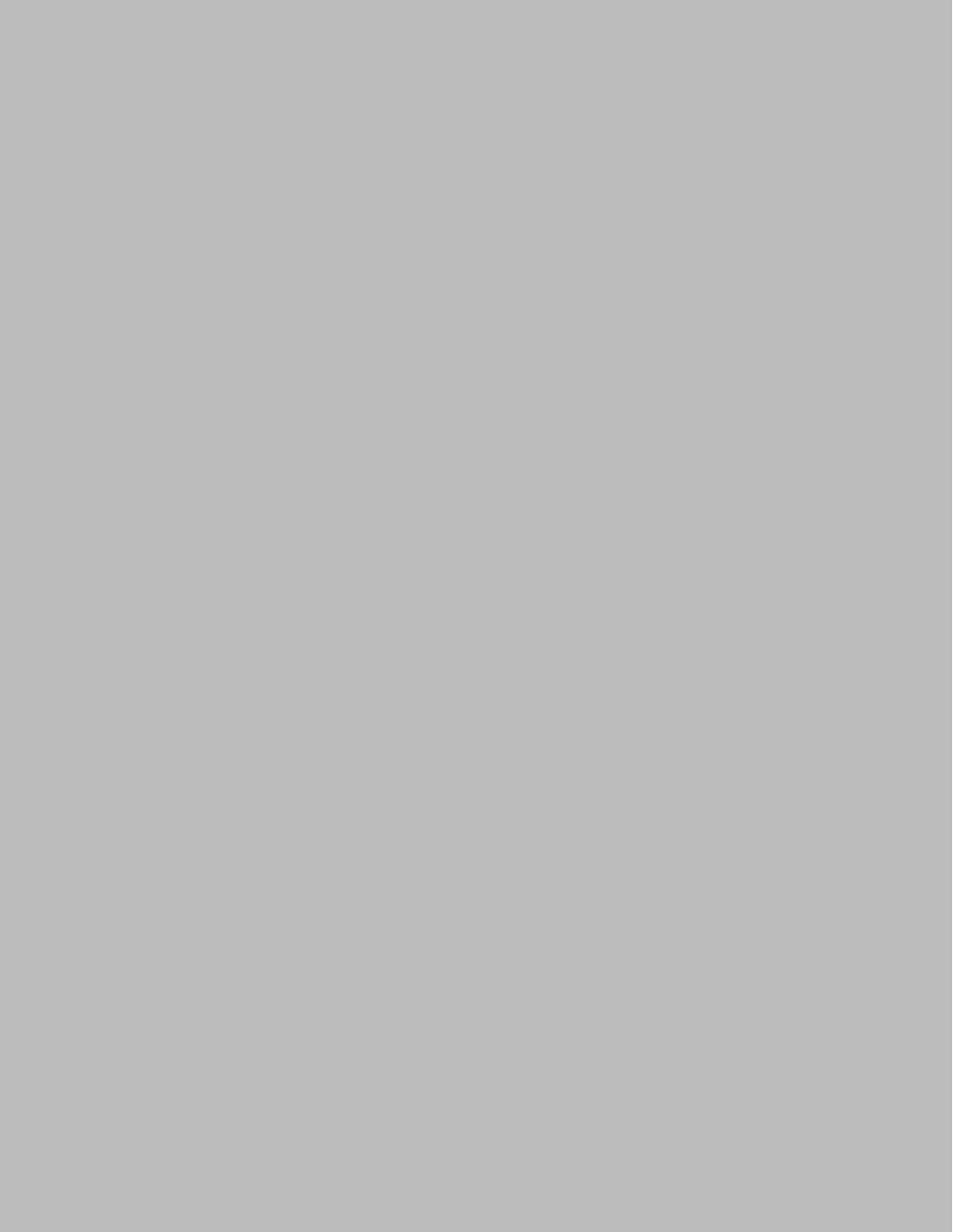# CHAPTER  $10$

# **Mandated report: Changes in post-acute and hospice care after implementation of the long-term care hospital dual payment-rate structure**

#### **Chapter summary**

The most medically complex patients frequently need hospital-level care for extended periods of time, and some of these high-need patients are treated in long-term care hospitals (LTCHs). LTCHs are defined by Medicare as hospitals with an average length of stay exceeding 25 days. Because LTCHs are intended to serve very sick patients, per case payments under the LTCH prospective payment system (PPS) are very high. However, until 2016, lack of meaningful criteria for admission resulted in admissions of less complex cases that could be cared for appropriately in other settings.

The Pathway for SGR Reform Act of 2013 fundamentally changed how Medicare pays LTCHs for certain types of cases by creating a "dual paymentrate structure." Under this structure, certain LTCH cases continue to qualify for the standard LTCH PPS rate ("cases meeting the criteria"), while cases that do not meet a set of criteria are paid a lower, "site-neutral" rate. The siteneutral rate is either a cost-based payment or a rate based on the inpatient PPS that is used to pay acute care hospitals (ACHs), whichever is lower. The impact of this policy on LTCHs was expected to be substantial, with possible secondary effects on other post-acute care (PAC) and hospice providers, the Medicare program, and Medicare beneficiaries, given that the base ACH payment rate is 85 percent lower than the LTCH base payment rate. The Congress, therefore, requested that the Commission report on the effect that the policy has had on LTCHs, other PAC and hospice providers, and

#### **In this chapter**

#### **Background**

- Impact of changes in payment policy on LTCH services
- Impacts of changes in payment policy on the use of other PAC and hospice services
- Necessity of the 25 percent rule

**Conclusion**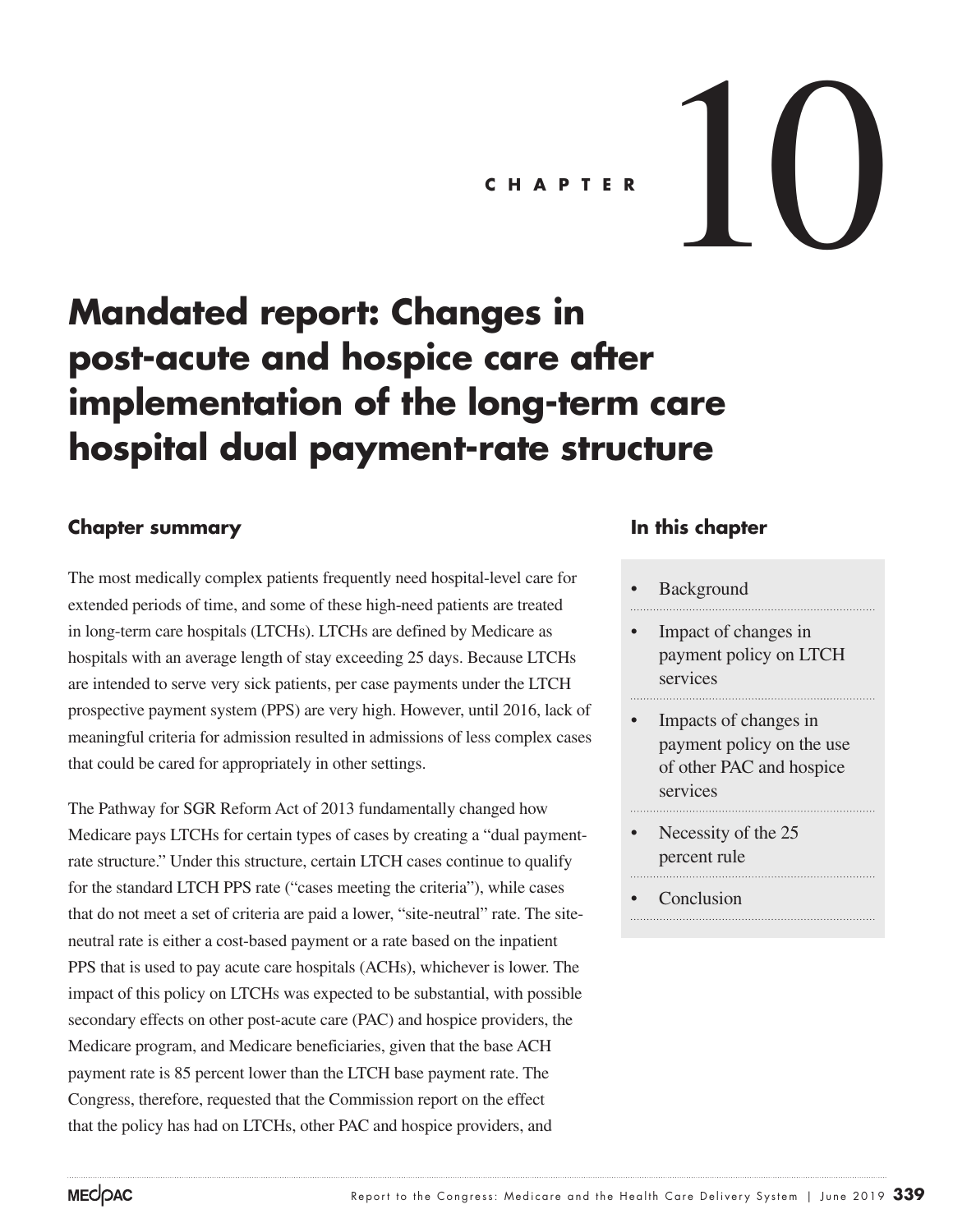beneficiaries. The Commission was also asked to opine on the necessity of the 25 percent rule, which sets a limit on the share of cases that can be admitted to certain LTCHs from a referring ACH. The Secretary eliminated the 25 percent rule in fiscal year 2019.

In response to the congressional request, the Commission conducted quantitative analyses on administrative data sets—in addition to qualitative analyses through site visits and interviews—to better understand what effect implementation of the dual payment-rate structure has had on beneficiaries, LTCHs, and other PAC and hospice providers.

From 2015 through 2017, the Commission found reductions in LTCH spending, in the number of LTCH stays, and in the number of LTCH facilities, but an increase in the share of LTCH cases meeting the criteria for the standard LTCH PPS payment rate. Although nearly 50 LTCHs have closed since fiscal year 2016, most of these closures occurred in markets with multiple LTCHs. In aggregate, LTCHs that closed had a lower share of Medicare discharges that met the criteria and a lower occupancy rate in their last year of operation compared with the facilities that remained open. Because the payment rate for cases not meeting the criteria is substantially lower than that for cases that meet the criteria, an LTCH's financial stability under Medicare relies, in part, on the share of cases that meet the criteria. LTCHs with more than 85 percent of their Medicare population meeting the criteria continued to have positive financial performance under Medicare in 2017.

The LTCH quality program is relatively new, with few risk-adjusted measures currently appropriate for longitudinal comparisons. However, for cases cared for in an LTCH, our examination of unadjusted measures—even after focusing on cases that met the criteria—did not find evidence that quality has been negatively affected by the dual payment-rate structure. Given the relatively small number of LTCH referrals, observing meaningful changes in discharge patterns of PAC and hospice in response to the implementation of the dual payment-rate structure remains challenging. We did, however, observe some small differences in certain Medicare severity–diagnosis related groups, including those involving wound care and, in some markets, tracheostomy.

In sum, the Commission observed changes in the LTCH setting consistent with the policy objectives of the dual payment-rate structure since its implementation for cost reporting periods beginning on or after October 1, 2015. Given the decades of concern regarding increases in LTCH use and the relatively high cost of LTCH services without a clear benefit for many case types, the trends we observed in the LTCH sector align with the Commission's goal of paying for expensive LTCH care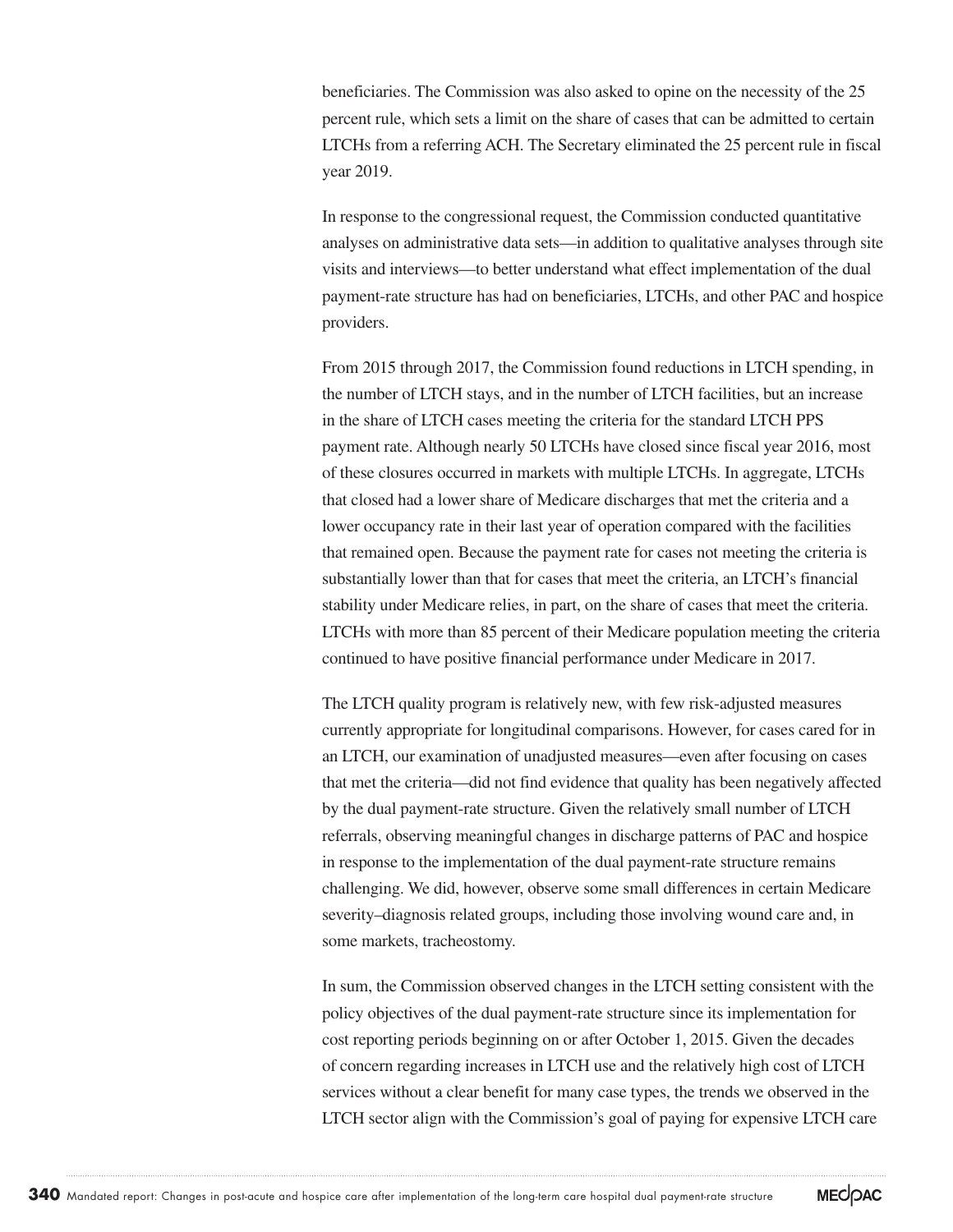only for the sickest patients. Changes in the trends of LTCH use and spending after the policy's implementation were expected, and the Commission expects to see further continuation of these trends as the dual payment-rate structure becomes fully implemented in 2020. Given the current partial policy phase-in, the Commission will continue to monitor changes in use and trends across post-acute care and hospice providers, LTCH facility closures, and quality of care metrics for LTCH providers.

In regard to the 25 percent rule, the Commission posits that even under the LTCH dual payment-rate structure, ACHs continue to have an incentive to reduce their costs by shortening lengths of stay and shifting costly patients to LTCHs (and other PAC providers). Our analysis of data through 2017 suggests that, since 2016, the trends in LTCH use have begun to shift toward cases meeting the criteria, which indicates a general shift away from lower severity cases and an underlying change in admission patterns in LTCHs, reducing the necessity for the 25 percent rule. The Commission expects additional changes in ACH referrals to LTCHs as the dual payment-rate structure is fully phased in, further reducing the need for the 25 percent rule. ■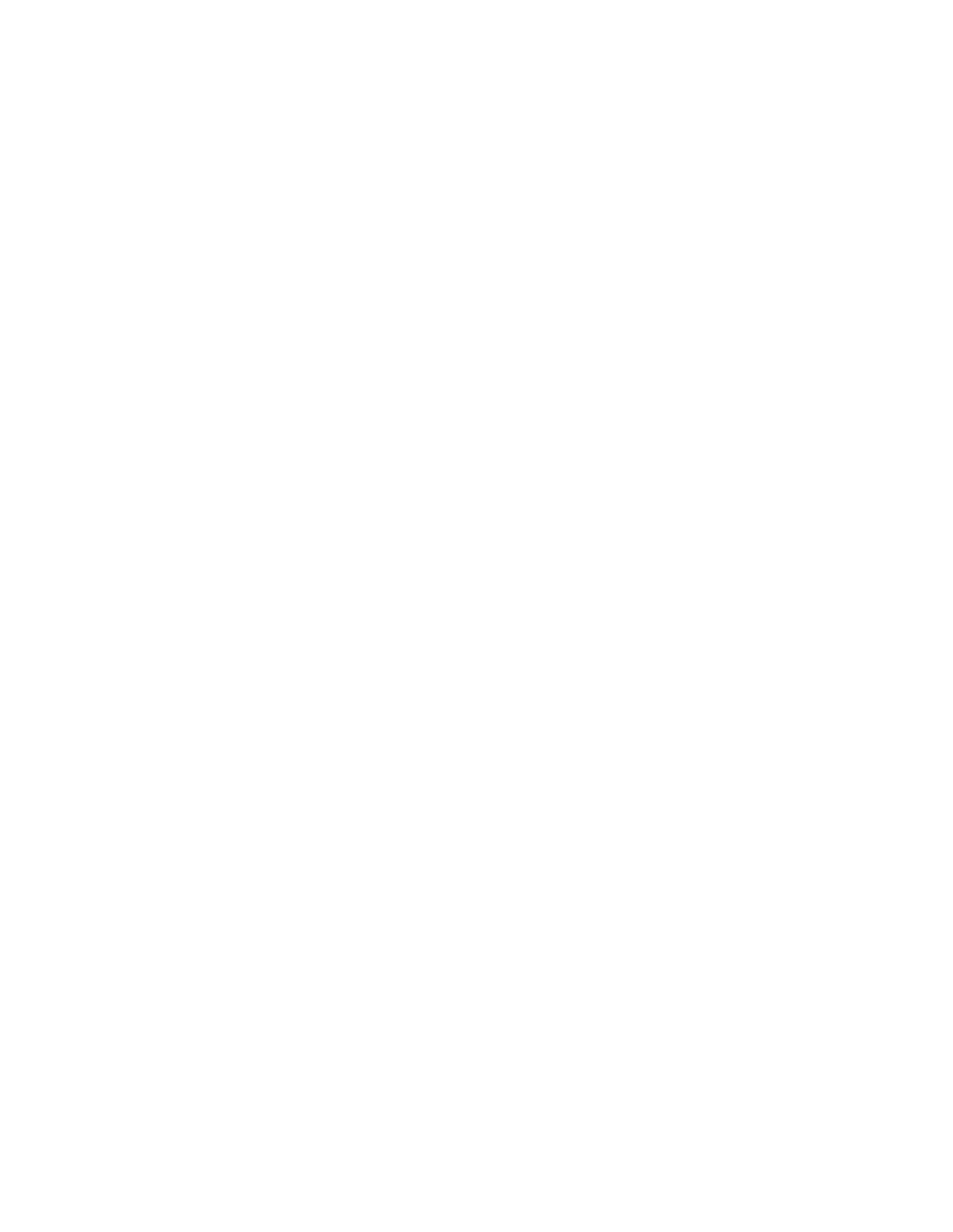#### **Mandate: Section 1206(a) of the Pathway for SGR Reform Act of 2013**

(2) MedPAC study and report on impact of changes.

(A) STUDY. —The Medicare Payment Advisory Commission shall examine the effect of applying section 1886(m)(6) of the Social Security Act, as added by the amendment made by paragraph  $(1)$  on –

(i) The quality of patient care in long-term care hospitals;

(ii) The use of hospice care and post-acute care settings;

(iii) Different types of long-term care hospitals; and

(iv) The growth in Medicare spending for services in such hospitals.

(B) REPORT.—Not later than June 30, 2019, the Commission shall submit to Congress a report on such study. The Commission shall include in such report such recommendations for changes in the application of such section as the Commission deems appropriate as well as the impact of the application of such section on the need to continue applying the 25 percent rule described under sections 412.534 and 412.536 of title 42, Code of Federal Regulations. ■

#### **Background**

The most medically complex patients, including those who exhibit metabolic, endocrine, physiologic, and immunologic abnormalities that result in profound debilitation and often ongoing respiratory failure, frequently need hospital-level care for extended periods of time. Some of these high-need patients are treated in long-term care hospitals (LTCHs). These facilities can be freestanding or colocated with other hospitals as hospitals within hospitals (HWHs) or satellites. To qualify as an LTCH for Medicare payment, a facility must meet Medicare's conditions of participation for acute care hospitals (ACHs) and, for certain Medicare patients, have an average length of stay greater than  $25 \text{ days}$ .<sup>1</sup> In 2017, the average length of stay in an LTCH was just over 26 days while, by comparison, the average Medicare length of stay in ACHs was about 5 days. In 2017, Medicare spent \$4.5 billion on care provided in LTCHs nationwide. About 103,000 beneficiaries had roughly 116,000 LTCH stays. On average, Medicare fee-for-service (FFS) beneficiaries accounted for about two-thirds of LTCHs' discharges (Medicare Payment Advisory Commission 2019).

LTCHs are intended to serve very sick patients, so per case payments under the LTCH prospective payment

system (PPS) are very high. However, until 2016, lack of meaningful criteria for admission resulted in admissions of less complex cases that could be cared for appropriately in other settings. The Commission and CMS have long been concerned that caring for lower acuity cases in LTCHs increases spending without demonstrated improvements in quality or outcomes.

The Pathway for SGR Reform Act of 2013 fundamentally changed how Medicare pays LTCHs for certain types of cases, creating a "dual payment-rate structure." Under this structure, certain LTCH cases continue to qualify for the standard LTCH PPS rate ("cases meeting the criteria"), while cases that do not meet a set of criteria are paid a lower, "site-neutral" rate. The site-neutral rate is either a cost-based payment or a rate based on the inpatient PPS (IPPS) that is used to pay ACHs, whichever is lower. Because the base ACH payment rate is 85 percent lower than the LTCH base payment rate, the impact of this policy on LTCHs was expected to be substantial, with possible secondary effects on other post-acute care (PAC) and hospice providers, the Medicare program, and Medicare beneficiaries. The Pathway for SGR Reform Act of 2013 therefore directs the Commission to evaluate the effects of the payment changes on LTCHs, the quality of care they provide, the use of other PAC and hospice services,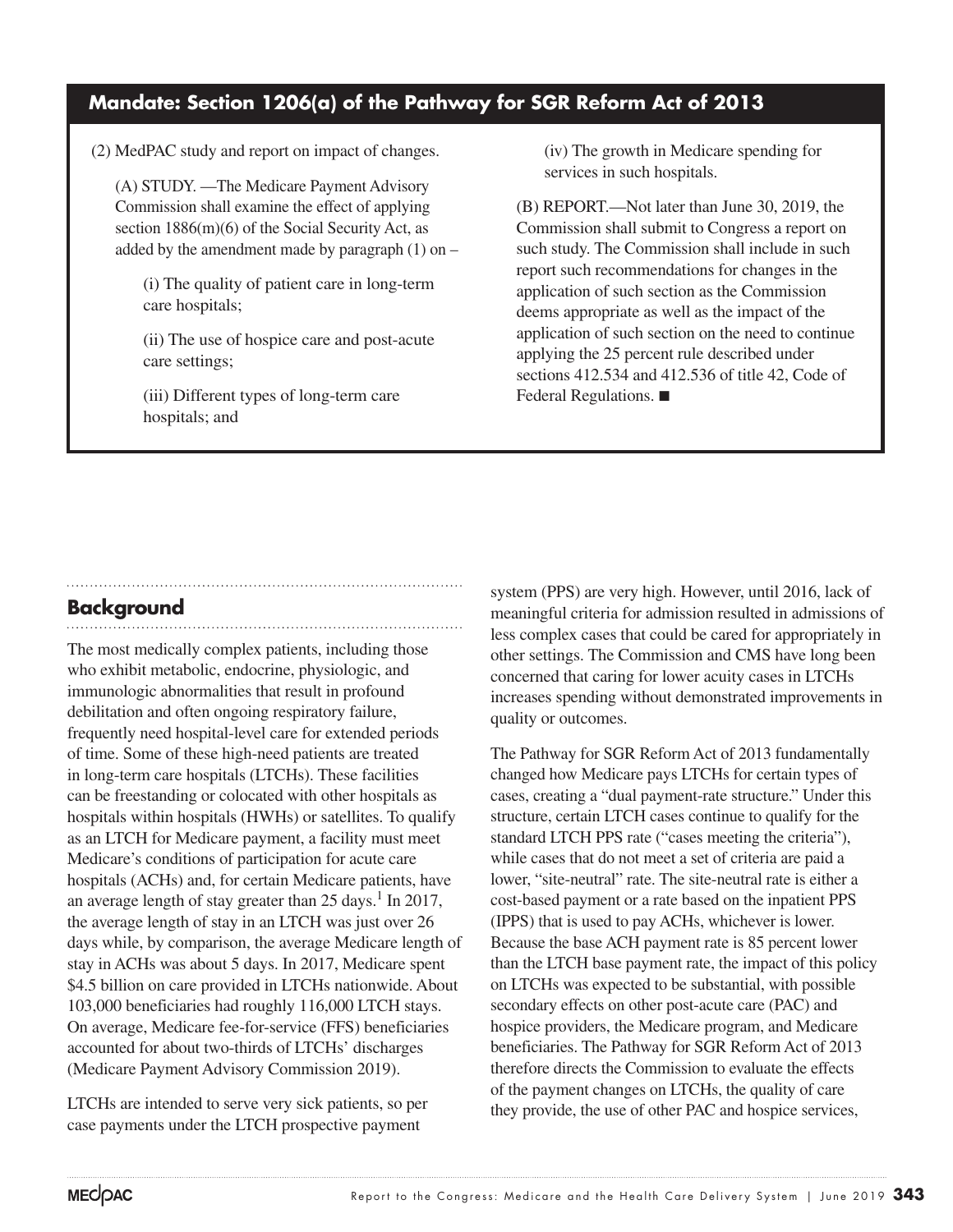#### **Analytic approach to the congressional mandate**

For this report, we conducted quantitative<br>analyses on administrative data sets in ad<br>to qualitative analyses through site visits<br>interviews to better understand the effect of the analyses on administrative data sets in addition to qualitative analyses through site visits and interviews to better understand the effect of the implementation of the dual payment-rate structure on beneficiaries, long-term care hospitals (LTCHs), and post-acute care (PAC) and hospice providers. Because the phase-in of the dual payment-rate structure continues through 2020, our analyses and results reflect a partial phase-in of the policy. We expect that the magnitude of the policy's effect will increase once the dual payment-rate structure is fully implemented.

#### **Quantitative analyses**

We used administrative data (e.g., provider claims) to analyze the effect of the dual payment-rate structure on LTCHs, other PAC providers, and hospice providers. Except where noted, we have excluded from this analysis any stays or episodes that were not immediately preceded by an acute care hospital (ACH) discharge because over 85 percent of LTCH admissions originate with an ACH stay and because a covered skilled nursing facility (SNF) stay requires a three-day ACH stay. These excluded stays substantially affect the number of home health agency (HHA) episodes

*(continued next page)*

and program spending (see text box on the congressional mandate, p. 343). The mandate also directs the Commission to consider the need for the continued application of a policy that limits the share of referrals from a single ACH, known as the 25 percent rule, which CMS eliminated in its fiscal year 2019 LTCH PPS final rule.

The congressional mandate requires that the Commission report to the Congress on the implementation of the new patient-level criteria no later than June 30, 2019. The original statutory provision enacted in 2013 required full implementation of the new LTCH patient-level criteria by fiscal year 2019. However, a subsequent statutory amendment delayed full implementation until fiscal year 2020. Given the delay of full implementation and the timing of data availability, this analysis reflects the partial implementation to date of the policy across all LTCHs. For this report, we conducted quantitative analyses on administrative data sets in addition to qualitative analyses through site visits and interviews (see text box on the analytic approach to fulfilling the mandate). Given the relatively low share of beneficiaries who use LTCH care, geographic variation in availability of LTCHs, and variation in the use of LTCH care, we focused some of the analyses on subsets of LTCH providers and subsets of LTCH cases.

#### **LTCH payment system**

Medicare's special payment policies for LTCHs came about when the IPPS for ACHs was implemented in 1983. Forty hospitals with average lengths of stay greater than 25 days were excluded from the IPPS because their patient costs could not be accurately predicted by the IPPS patient classification system and weights (Liu et al. 2001). These LTCHs, as they came to be called, had predominantly begun as tuberculosis and chronic disease hospitals. Medicare continued to pay LTCHs on a cost basis in accordance with the payment system established in the Tax Equity and Fiscal Responsibility Act of 1982 (TEFRA) until CMS implemented an LTCH PPS in fiscal year 2003. Beginning in 1983, as the number of LTCHs climbed, the types of patients treated by LTCHs changed dramatically to focus on patients with other respiratory conditions and septicemia (Medicare Payment Advisory Commission 2014). The growth in LTCHs from 1983 until 2010 was largely attributable to growth in the number of for-profit entities. The number of LTCHs peaked in 2010 with nearly 425 paid under the LTCH PPS. In 2017, about 80 percent of the 398 LTCHs were for profit.

Medicare's payment method for LTCHs itself contributed to growth in the use of their services. Medicare paid LTCHs under TEFRA rules for about 20 years. Consequently, several flaws inherent in cost-based payment under TEFRA led to growth in supply, utilization, and expenditures over time. Under TEFRA, each LTCH was paid on the basis of its average cost per discharge, up to a facility-specific limit. The limit was set at the LTCH's average cost per discharge in a designated base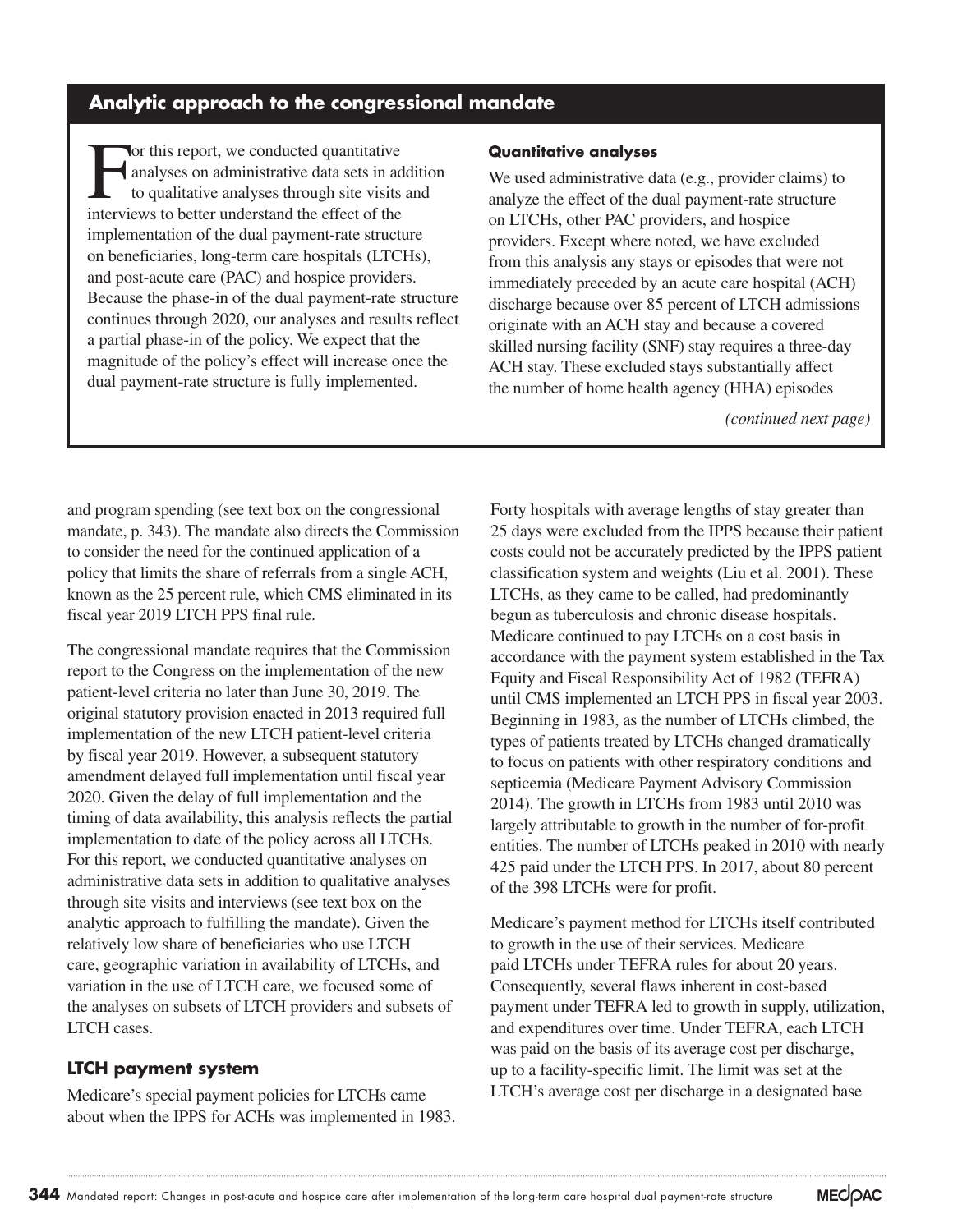#### **Analytic approach to the congressional mandate (cont.)**

that are eligible for inclusion in this analysis. For each ACH discharge occurring in a given fiscal year, we used a seven-day window to look for any admission to an LTCH, inpatient rehabilitation facility (IRF), SNF, HHA, or hospice after the ACH stay.

LTCHs historically have constituted about 1 percent of PAC use. The total number of Medicare LTCH discharges in 2017 (roughly 116,000) is small in comparison with the 2.3 million covered SNF stays, 2.2 million home health episodes preceded by a hospitalization or other PAC stay, 380,000 IRF discharges, and 1.5 million hospice users (Medicare Payment Advisory Commission 2019). The relatively low volume of hospital discharges to LTCHs creates difficulty in detecting changes in the use of other PAC providers. Therefore, in certain cases we focused the analysis on a set of ACH diagnoses where we would most likely be able to detect changes in ACH discharge patterns.

While there is a wide variation in severity of illness across ACH diagnoses, we identified six ACH Medicare severity–diagnosis related groups (MS–DRGs) in which at least 10 percent of Medicare beneficiaries were discharged to an LTCH (Table 10-1).<sup>2</sup> For example, about 62 percent of beneficiaries requiring a tracheostomy and more than 96 hours of ventilator support in an ACH were discharged to an LTCH (the average of MS–DRGs 004 and 003), as were about 16 percent of beneficiaries with either septicemia or respiratory failure requiring mechanical ventilation for more than 96 hours in the preceding ACH stay (the average of MS–DRGs 870 and 207).

LTCH volume also varies substantially across geographic areas, in large part because LTCHs are not distributed uniformly across the country. Some areas have no LTCHs, underscoring the fact that medically complex patients can be treated appropriately in other

*(continued next page)*

## **TABLE**

#### **10–1 Share of ACH cases discharged to LTCHs varied by MS–DRGs, 2017**

| <b>ACH</b><br>$MS-$<br><b>DRG</b> | <b>Description</b>                                                                                                         | Number of<br>live ACH<br>discharges | Share<br>discharged to<br>an LTCH |
|-----------------------------------|----------------------------------------------------------------------------------------------------------------------------|-------------------------------------|-----------------------------------|
| 004                               | Tracheostomy with MV support 96+ hours or primary diagnosis except face, mouth &<br>neck without major OR procedure        | 12.076                              | 6.5%                              |
| 003                               | ECMO or tracheostomy with MV support 96+ hours or primary diagnosis except face,<br>mouth and neck with major OR procedure | 12.314                              | 59                                |
| 870                               | Septicemia or severe sepsis with MV 96+ hours                                                                              | 20,464                              | 16                                |
| 207                               | Respiratory system diagnosis with ventilator support 96+ hours                                                             | 12.911                              | 1.5                               |
| 853                               | Infectious and parasitic diseases with OR procedure with MCC                                                               | 67.886                              | 10                                |
| 463                               | Wound debridement and skin graft except hand, for musculo-connective tissue<br>disorders with MCC                          | 5,813                               | 10                                |
|                                   | Subtotal of select ACH MS-DRGs                                                                                             | 131,464                             | 21                                |
|                                   | All ACH MS-DRGs                                                                                                            | 8,864,084                           |                                   |

Note: ACH (acute care hospital), LTCH (long-term care hospital), MS–DRG (Medicare severity–diagnosis related groups), MV (mechanical ventilation), OR (operating room), ECMO (extracorporeal membrane oxygenation), MCC (major complication or comorbidity). Includes ACH MS–DRGs with more than 500 discharges to an LTCH.

Source: MedPAC analysis of Medicare claims data.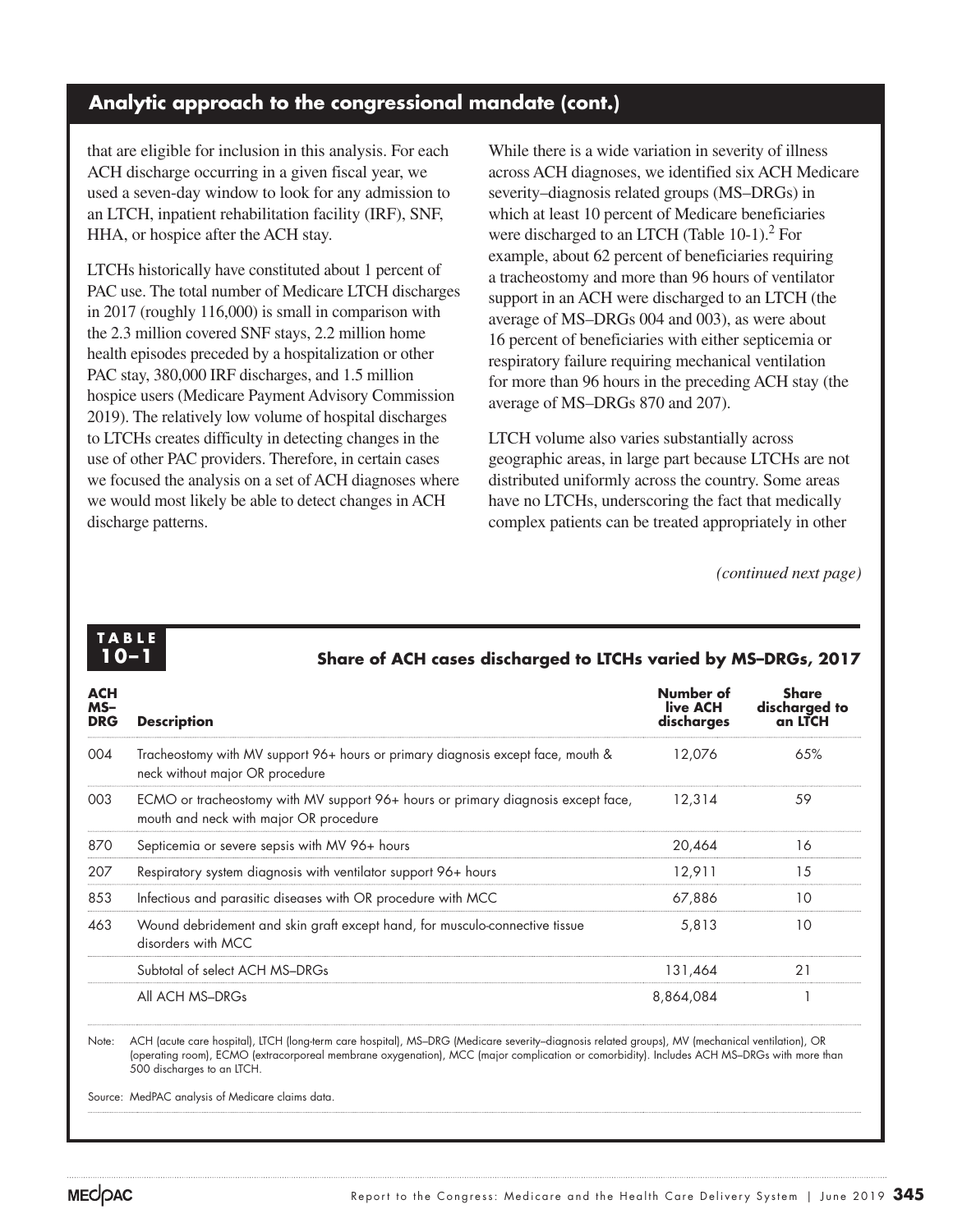#### **Analytic approach to the congressional mandate (cont.)**

settings or travel to receive care in an LTCH. At the same time, some areas have many LTCHs. In part because of state certificate-of-need programs that prevent or limit the opening of certain types of health care facilities, many new LTCHs have located in markets where LTCHs already exist instead of in markets with few or no direct competitors (Figure 10-1). This concentration has financial implications for the Medicare program. Before the implementation of the dual payment-rate structure,

LTCHs in certain markets admitted less complex cases that could appropriately be treated in less costly settings, resulting in higher Medicare spending for those beneficiaries.

Even with the clustered distribution of LTCHs, most beneficiaries have access to LTCH services. A recent study found that 90 percent of Medicare beneficiaries live within 80 miles of an LTCH, and 80 percent reside

*(continued next page)*

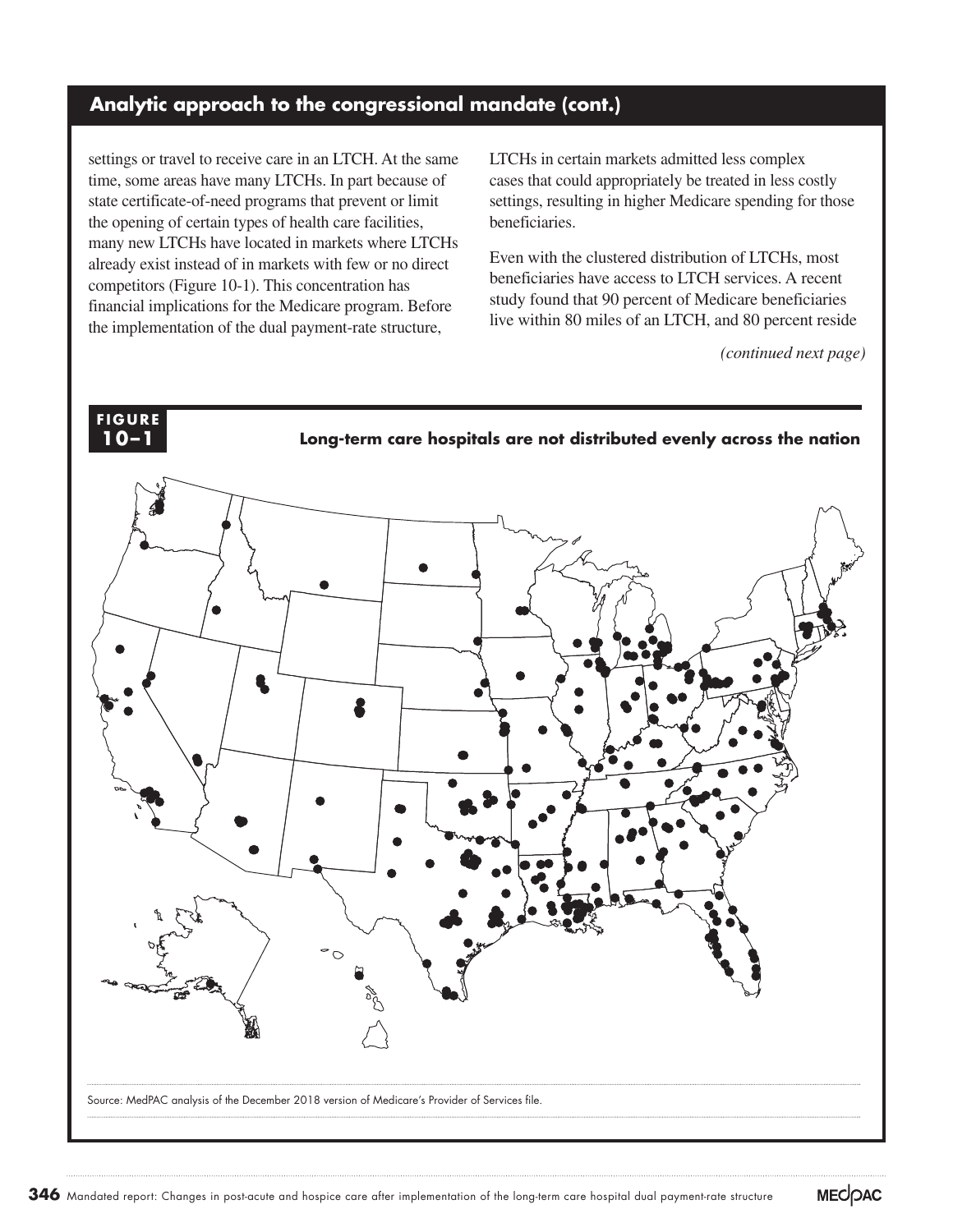#### **Analytic approach to the congressional mandate (cont.)**

in a hospital referral region with at least one LTCH (National Association of Long Term Care Hospitals 2017). In our March 2018 report, the Commission found that, at the median, beneficiaries traveled about 17 miles to receive LTCH care (Medicare Payment Advisory Commission 2018d).

To isolate the effect of the dual payment-rate structure on changes in PAC, we analyzed discharge patterns from ACHs in selected market areas with historically high or low LTCH use. We identified the 20 markets with the highest per beneficiary LTCH use in  $2015<sup>3</sup>$  In 2015, these 20 areas accounted for about 5 percent of Medicare fee-for-service (FFS) beneficiaries and nearly a quarter of Medicare FFS cases in LTCHs (26,700 LTCH discharges in 2015). For comparison, we also considered the 20 MedPAC areas with the lowest per beneficiary LTCH use in 2015, requiring a minimum threshold of 25 FFS Medicare LTCH cases. These lowuse areas accounted for 12 percent of Medicare FFS beneficiaries and less than 2 percent of LTCH cases (1,900 LTCH discharges in 2015).

The share of ACH cases discharged to an LTCH varied considerably across our high-use and low-use areas. In 2017, 3.8 percent of Medicare ACH cases were discharged to an LTCH in our 20 high-use areas, in aggregate. Alternatively, in our 20 low-use areas, 0.2 percent of Medicare ACH cases were discharged to an LTCH, in aggregate.

For some analyses of the financial impact of the dual payment-rate structure on LTCHs, we report data on the entire LTCH population and a subgroup of LTCHs with a high share of cases that meet the criteria, consistent with the goals of the dual payment-rate structure. Because there is a financial disincentive for LTCHs to admit cases that do not meet the criteria, we would expect wide differences in financial performance between LTCHs that admit a high share of cases meeting the criteria and those with a lower share of cases meeting the criteria. Resulting from conversations with industry representatives and stakeholders, we defined LTCHs with a "high share of cases meeting the criteria" as a cohort of LTCHs with more than 85 percent of their Medicare cases meeting the criteria

in 2017. The 85 percent threshold was conveyed as a reasonable threshold for facilities to achieve financial stability for their Medicare population.

#### **Qualitative analyses**

Commission staff conducted a series of site visits and interviews to understand the effects of the implementation of the dual payment-rate structure on LTCHs' admissions, staffing, and operations, as well as the impact on ACHs' patterns of referral to PAC providers. Additionally, we sought to understand the various strategies LTCHs pursued in response to the dual payment-rate structure (e.g., whether facilities changed their admission practices to accept only cases that meet the new criteria for payment under the LTCH PPS).

We conducted interviews with staff from nine LTCHs, three SNFs, and seven ACHs, either in person or by telephone. These included in-person interviews with representatives from facilities in California, Connecticut, the District of Columbia, Florida, New York, and Texas. We also spoke by telephone with facility representatives from Iowa and from several areas in California and New York. These areas exhibit a wide range of provider and market characteristics. Each market represented varying degrees of Medicare managed care penetration, accountable care organization penetration, physician employment structure, state regulations, ACH occupancy rates and bed availability, and LTCH and other PAC bed availability. The facilities we spoke with varied in size, ownership, Medicare payer share, and degree of integration with other health care providers (e.g., providers that were fully integrated into a large health care system and those that were part of a separate chain). We spoke with facility administrators, physicians, clinical staff, discharge planners, and staff members representing the facility's admissions, case management, care coordination, and quality improvement teams. We also included in our site visits and interviews markets without LTCHs. Analyzing these areas of the country provided insight regarding discharge patterns of the most complex patients in areas without an easily accessible LTCH. ■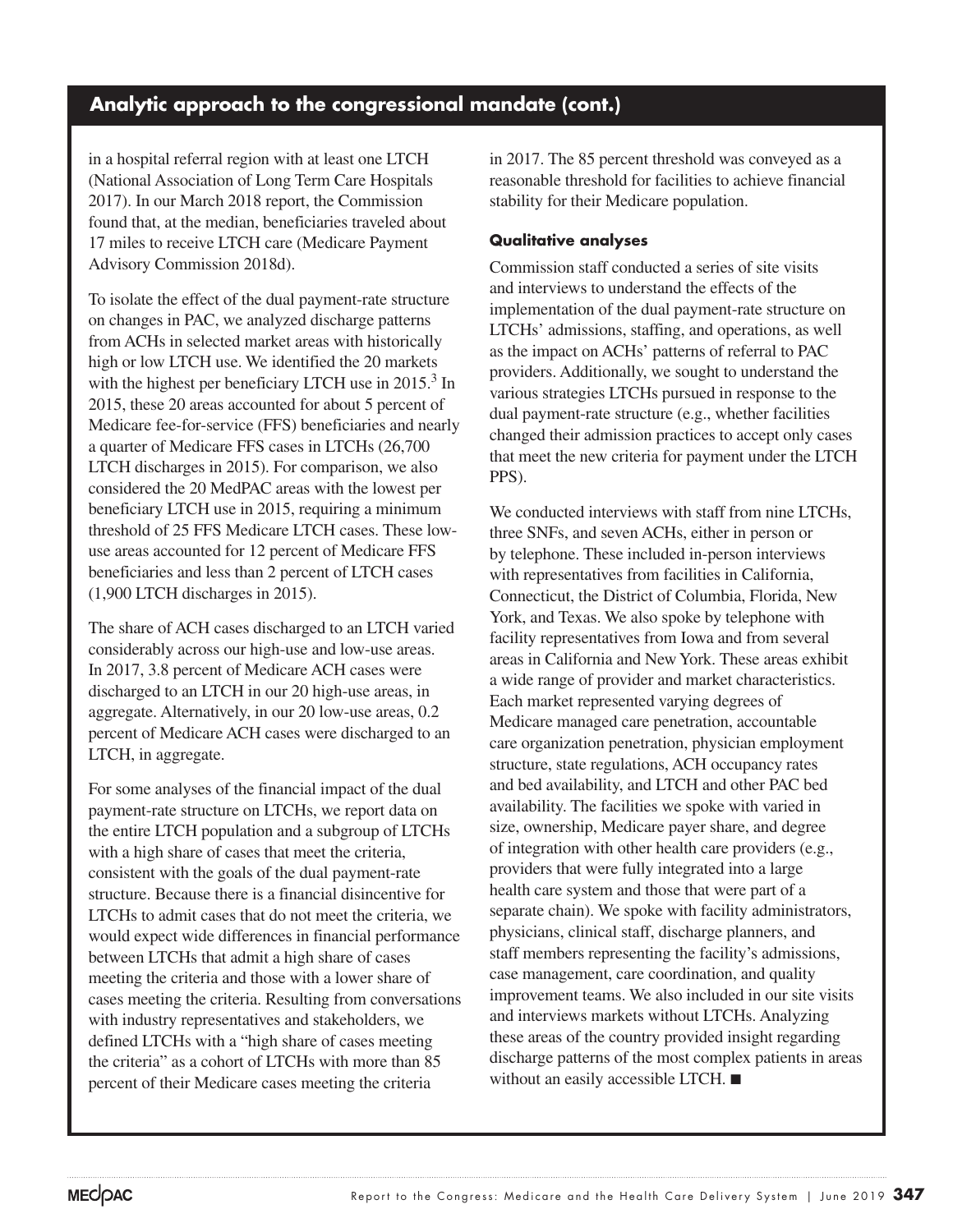**FIGURE FIGURE 10–2** 

**Medicare spending on LTCH services increased rapidly after implementation of the PPS and has fallen since the dual payment-rate structure began**



Note: LTCH (long-term care hospital), PPS (prospective payment system), TEFRA (Tax Equity and Fiscal Responsibility Act of 1982).

Source: MedPAC analysis of Medicare claims data from CMS.

year and updated annually for inflation. LTCHs that kept their average costs per discharge below their limits could receive bonus payments. This payment system proved to be financially attractive to new providers. New LTCHs could maximize their costs in their first years of operation, thereby establishing a high facility-specific limit. The new  $\frac{1}{2}$  entrant could then quickly reduce its costs below its limit, For cost represent resulting in payment of its full costs plus bonus payments.  $\frac{1,2013}{2}$ 

Since October 2002, Medicare has paid LTCHs prospective per discharge rates based primarily on the the referring patient's diagnosis. Under this PPS, LTCH payment rates patient's diagnosis. Onder this 115, ETCH payment rates incendine to relation of the legislation system that groups Cases with a psychiat patients primarily according to diagnoses and procedures. Medicare severity long-term care diagnosis related groups  $(MS-LTC-DRGs)$  include the same groupings used by s in ACHs paid under the IPPS but have a base rate and relative weights specific to LTCH patients. These relative weights reflect the average relative costliness of cases in the group compared with that of the average LTCH case. The LTCH PPS has outlier payments for patients who are extraordinarily costly. The LTCH PPS pays differently

for short-stay outlier cases (patients with shorter than average lengths of stay), reflecting CMS's contention that Medicare should adjust payment rates for patients with relatively short stays to reflect the reduced costs of caring for them.4

For cost reporting periods beginning on or after October 1, 2015, for cases to qualify for the standard LTCH PPS payment rate, beneficiaries must have a prior stay in an October 2002, Medicare has paid LTCHs ACH and either (1) stay in the intensive care unit (ICU) of the referring ACH for a minimum of 3 days or (2) receive mechanical ventilation for 96 or more hours in the LTCH. Cases with a psychiatric diagnosis or rehabilitation-based ts primarily according to diagnoses and procedures. LTCH DRG assignment and other cases not meeting the criteria are paid a site-neutral amount. As defined by statute, the site-neutral rate is either a cost-based payment or a rate based on the IPPS that is used to pay ACHs, whichever is lower. The site-neutral payment rate is being phased in over a four-year period that began in fiscal year 2016. In cost reporting periods beginning on or after October 1, 2015, through September 30, 2019, cases not meeting the specified criteria receive a blended rate,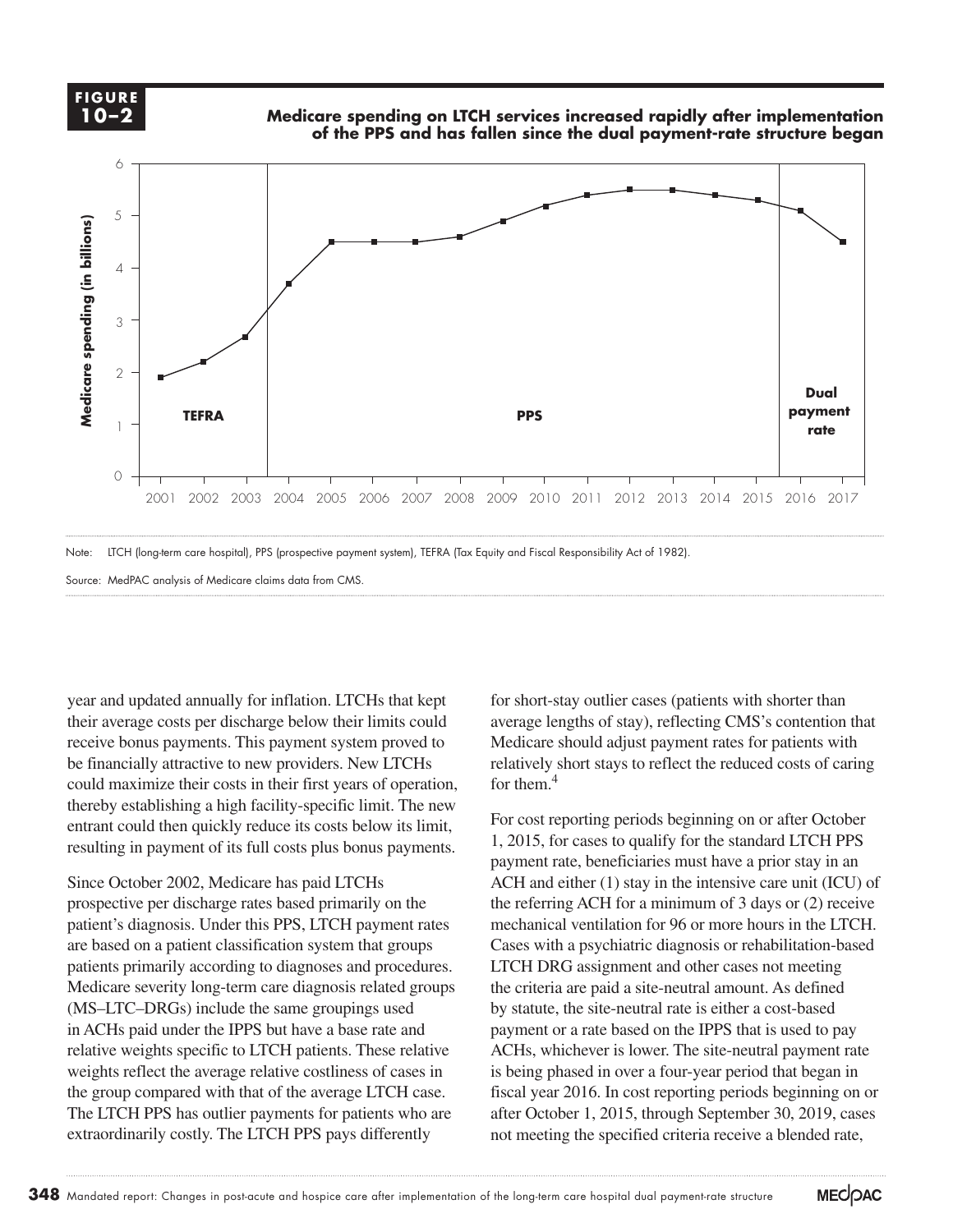one-half the standard LTCH payment and one-half the site-neutral payment. In cost reporting periods beginning on or after October 1, 2019, these cases will receive 100 percent of the site-neutral payment rate. Given LTCHs' varying cost reporting periods, the Commission expects fiscal year 2021 to be the first full year in which this policy is completely phased in for all LTCHs. Our analyses, therefore, use data that reflect a partial phase-in of the policy.

Although the Congress intended the LTCH PPS to create better incentives for providers to control their costs, evidence suggests that base payments under the PPS were initially set too high. Given the inflationary incentives of TEFRA, using aggregate costs generated under that payment system to establish budget-neutral prospective payment rates resulted in overly generous payments. In the last years of cost-based payments under TEFRA, Medicare spending (which reflected underlying costs) for LTCH services was growing at an average annual rate of about 18 percent (Medicare Payment Advisory Commission  $2014$ ).<sup>5</sup> This growth accelerated in the years after the implementation of the PPS, averaging 27 percent annually from 2003 through 2005 (Figure 10-2). This growth was fueled by the relatively high PPS rate that created an attractive payment environment for both existing LTCHs and new LTCH entrants.<sup>6</sup> After 2005, growth in Medicare spending for LTCH services moderated as regulatory and legislative changes to the PPS were implemented but continued to increase until it peaked at \$5.5 billion in 2012 (see text box on regulatory efforts to mitigate LTCH spending growth, pp. 350–351). After 2012, spending began to decrease and, in 2017, after the phase-in of the dual payment-rate structure (which reduced payments) began, totaled \$4.5 billion.

Payment per case also grew rapidly in the first three years of the PPS, increasing from 2003 through 2005 by almost 10 percent per year. This growth reflects a real increase in case mix, improvement in documentation and coding, and increases in payment rates (generally due to the market basket updates) (Medicare Payment Advisory Commission 2007). A CMS study suggested that most of the change in case mix represented improvement in documentation and coding rather than a real increase in patients' severity of illness (Centers for Medicare & Medicaid Services 2006). LTCH cost growth increased rapidly as well, albeit slower than the per case payment growth. From 2001 to 2005, LTCH Medicare margins increased substantially, from  $-0.1$  percent to 11.9 percent.<sup>7</sup>

#### **Payment disparities across settings contributed to growth in use of LTCHs**

Although LTCHs have positioned themselves as providers of PAC for chronically critically ill and other medically complex patients, most of these patients nationwide are cared for in ACHs with subsequent care provided in skilled nursing facilities (SNFs) after discharge. Additionally, many LTCH patients are less acutely ill (Centers for Medicare & Medicaid Services 2013, Dalton et al. 2012a, Kahn et al. 2010, Medicare Payment Advisory Commission 2013). But Medicare's payments to LTCHs are typically far higher than those made for similar patients in other settings (Gage et al. 2007, Kahn et al. 2013, Kandilov and Dalton 2011).

CMS has long been concerned that incentives under the ACH PPS and the LTCH PPS encourage hospitals to transfer costly patients to LTCHs (Centers for Medicare & Medicaid Services 2013). Unnecessary transfer of patients to LTCHs increases costs to the Medicare program by triggering two inpatient payments—one for the ACH stay and one for the LTCH stay—for what otherwise might have been one inpatient stay (or one inpatient stay and one less costly stay in a SNF or other PAC setting). As a prudent payer, Medicare must ensure that its payments to providers are properly aligned with the resource needs of beneficiaries. In addition, the Commission has held that payment for the same set of services should be comparable, regardless of where the services are provided, ensuring that beneficiaries receive appropriate, highquality care in the least costly setting consistent with their clinical conditions. The Commission and others have raised concerns that the lack of meaningful criteria for admission to LTCHs resulted in these providers admitting less complex patients who could be cared for appropriately in less expensive settings.

#### **Research literature on the value of care provided in LTCHs**

Paying more for LTCH care might be warranted if such care produced better outcomes for beneficiaries or LTCH use reduced Medicare spending for other services. However, studies comparing LTCH care with that provided in alternative settings have failed to find a clear advantage across LTCH users.

#### **Readmission and mortality rates**

Several studies have considered outcome measures including readmissions and mortality for patients who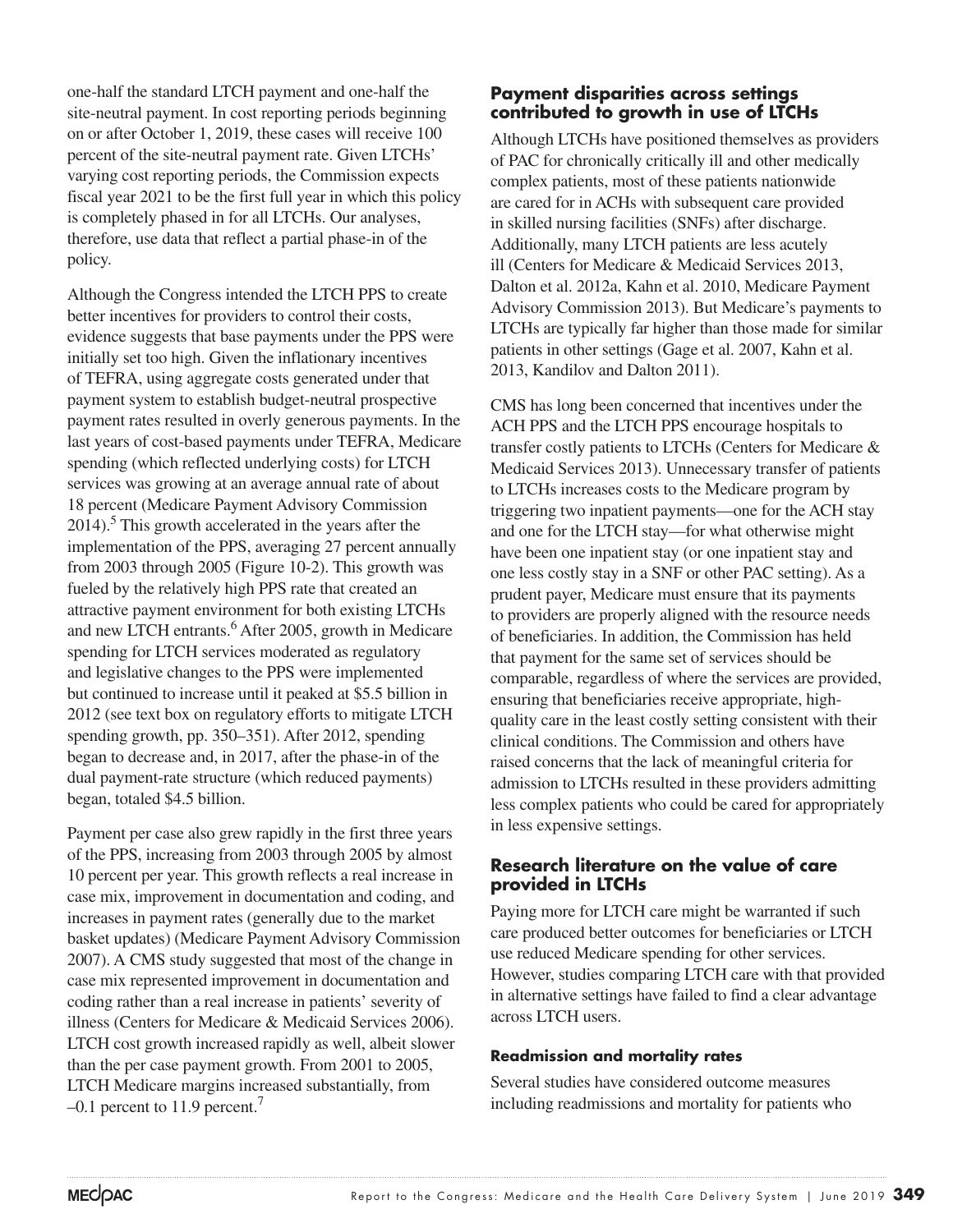#### **Regulatory and legislative efforts to mitigate long-term care hospital spending growth**

I ong-term care hospitals (LTCHs) have a<br>complicated regulatory history. Beginnin<br>2005, the Congress and CMS implement complicated regulatory history. Beginning in 2005, the Congress and CMS implemented a number of policy changes in an effort to reduce spending growth, including limiting the share of cases that can be admitted to an LTCH from certain referring acute care hospitals (ACHs), reducing payments for short-stay cases, and establishing moratoria on the development and expansion of LTCHs. While the short-stay policy remains in place, the moratoria have expired, and the limitation on the cases admitted from a single ACH has been eliminated, it is important to understand the rationale behind (and the Commission's past positions on) these policies.

#### **Payment adjustments for short-stay cases**

Since the implementation of the LTCH prospective payment system, CMS has paid differently for cases with shorter lengths of stay. CMS defined these cases, known as short-stay outliers (SSOs), as having a length of stay less than or equal to five-sixths of the geometric mean length of stay for the case type. The SSO policy reflects CMS's contention that patients with lengths of stay similar to those in ACHs should be paid at rates comparable with cases paid under the ACH inpatient

prospective payment system (IPPS). The SSO policy has evolved considerably since fiscal year 2003 but currently pays LTCHs a rate equal to a blend of the IPPS rate for the Medicare severity diagnosis related group and 120 percent of the LTCH per diem rate up to the full LTCH prospective payment system rate. <sup>8</sup> As the length of stay for the SSO increases, the blended payment rate includes an increasing share of payment attributable to the LTCH per diem. The longer the length of stay, the more closely payment resembles the full LTCH PPS amount.

#### **25 percent rule**

In fiscal year 2005, CMS established the 25 percent rule to set a limit on the share of cases that can be admitted to certain LTCHs from a referring ACH and reduced payments for some LTCHs that exceed the threshold. CMS established the 25 percent rule in an attempt to prevent LTCHs from functioning as de facto step-down units of ACHs; decisions about admission, treatment, and discharge in both ACHs and LTCHs were to be made for clinical rather than financial reasons. Medicare's IPPS and LTCH payment policies create strong incentives for ACHs to shift costly patients to LTCHs (and other post-acute care (PAC)

*(continued next page)*

received care in LTCHs and other settings. Regarding readmissions, several studies have found lower riskadjusted rates of readmission among some LTCH users compared with similar patients in alternative settings (Gage et al. 2011, Medicare Payment Advisory Commission 2004b). A more recent industry-sponsored study found that Medicare beneficiaries who used LTCHs had lower risk-adjusted rates of readmission to the ACH for 17 of 24 major conditions compared with beneficiaries who did not use LTCHs (Koenig et al. 2013). This outcome is not unexpected since LTCHs are certified as hospitals and have the capabilities to provide a higher level of care than other PAC providers. However, another study found that LTCH cases were more likely than other PAC

cases to be readmitted to an ACH on day 30 and beyond (Morley et al. 2011).

Research regarding mortality rates for LTCH users has been mixed. One study conducted in three states with a history of high LTCH use (Louisiana, Oklahoma, and Texas) found that risk-adjusted mortality was lower for the most complex ventilator-dependent patients who used an LTCH compared with those who used an alternative PAC setting (Kennell and Associates Inc. 2010). This study also found that the most complex ventilatordependent patients who used LTCHs were more likely to be discharged home compared with similar patients who did not use LTCHs. But for the least complex ventilator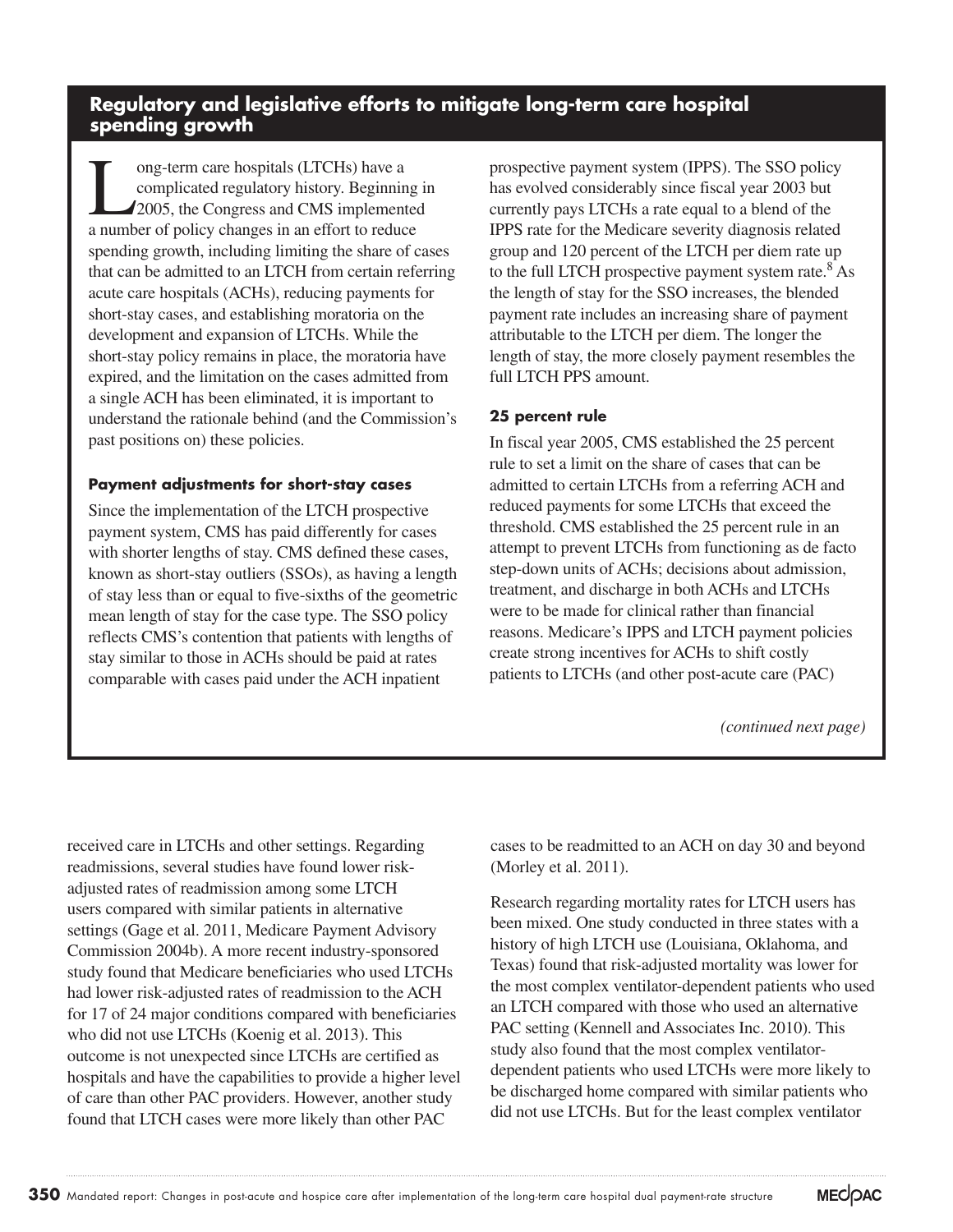#### **Regulatory and legislative efforts to mitigate long-term care hospital spending growth (cont.)**

providers) and for LTCHs to expand capacity. Under the IPPS, per case payments encourage ACHs to reduce their costs by shortening lengths of stay. The incentive to reduce the length of stay at an ACH may result in additional use of PAC services. The 25 percent rule reduced payments for patient discharges exceeding the threshold to create disincentives for LTCHs to admit a large share of their patients from a single ACH.

The 25 percent rule initially applied only to LTCH hospitals within hospitals (HWHs) and LTCH satellites.<sup>9</sup> In July 2007, CMS extended the rule to apply to freestanding LTCHs. The Congress and CMS delayed full implementation of this policy so that most HWHs and satellites were paid standard LTCH rates for eligible patients admitted from their host hospitals as long as the share of Medicare admissions from the host hospital did not exceed 50 percent. CMS eliminated the 25 percent rule in its fiscal year 2019 final rule.

#### **Moratoria**

The Congress implemented two separate moratoria in an attempt to slow the growth of new LTCH facilities and new beds in existing LTCHs. First, the Medicare, Medicaid, and SCHIP Extension Act of 2007 (MMSEA) and subsequent legislation imposed a limited moratorium on new LTCHs and new beds in existing LTCHs from December 29, 2007, through December 28, 2012. During that time, new LTCHs were able to enter the Medicare program only if they met specific exceptions to the moratorium.10 However, many hospitals were already being built or had obtained a certificate of need before the enactment of MMSEA, which resulted in almost 60 hospitals being certified as LTCHs through the exceptions process during the time of the moratorium.

Between the end of December 2012 and April 2014, the moratorium was lifted and new LTCHs were able to obtain Medicare provider numbers and expand beds in existing facilities. Given the regulatory uncertainty with the prior moratoria and policy discussions regarding patient and facility criteria, only four hospitals became certified as LTCHs during this time. After this 16-month period, the Pathway for SGR Reform Act of 2013 and subsequent legislation implemented a new moratorium from April 1, 2014, through September 30, 2017. That moratorium originally provided exceptions that allowed the establishment of new LTCHs and new LTCH satellites (that is, the law permitted certain new LTCHs in their entirety); however, the 21st Century Cures Act expanded the exceptions to also permit increases in the number of certified beds in existing facilities.<sup>11</sup> Over 20 new LTCHs were certified during the time of this moratorium through the exceptions process. ■

cases, the researchers found that outcomes were worse for beneficiaries who used LTCHs. In yet another study, Kahn and colleagues examined claims data from 2002 through 2006 for beneficiaries who required mechanical ventilation and spent at least 14 days in an ACH ICU. This research found no differences in mortality one year after discharge for beneficiaries who were subsequently transferred to an LTCH compared with those who were not (Kahn et al. 2013). An industry-sponsored study also found no difference in one-year survival rates for ventilator-dependent patients who used LTCHs compared with those who did not, but did find lower risk-adjusted rates of mortality one year after discharge for LTCH patients with 9 of the 24 major conditions studied (Koenig et al. 2013). Further research of five major diagnostic categories found significantly lower mortality rates for patients who used LTCHs compared with those who did not, and significantly lower mortality rates across four of the diagnostic categories when the beneficiary had a prior ICU stay of three days or longer. Condition categories with a lower 365-day mortality rate included circulatory, musculoskeletal, infectious, and respiratory diagnoses. Of note, this research found lower riskadjusted mortality rates for beneficiaries with a digestive condition without an ICU stay of three days or longer who used LTCHs (Koenig et al. 2015). A recent working paper assesses changes in spending and certain patient outcomes, including mortality, after an LTCH opening in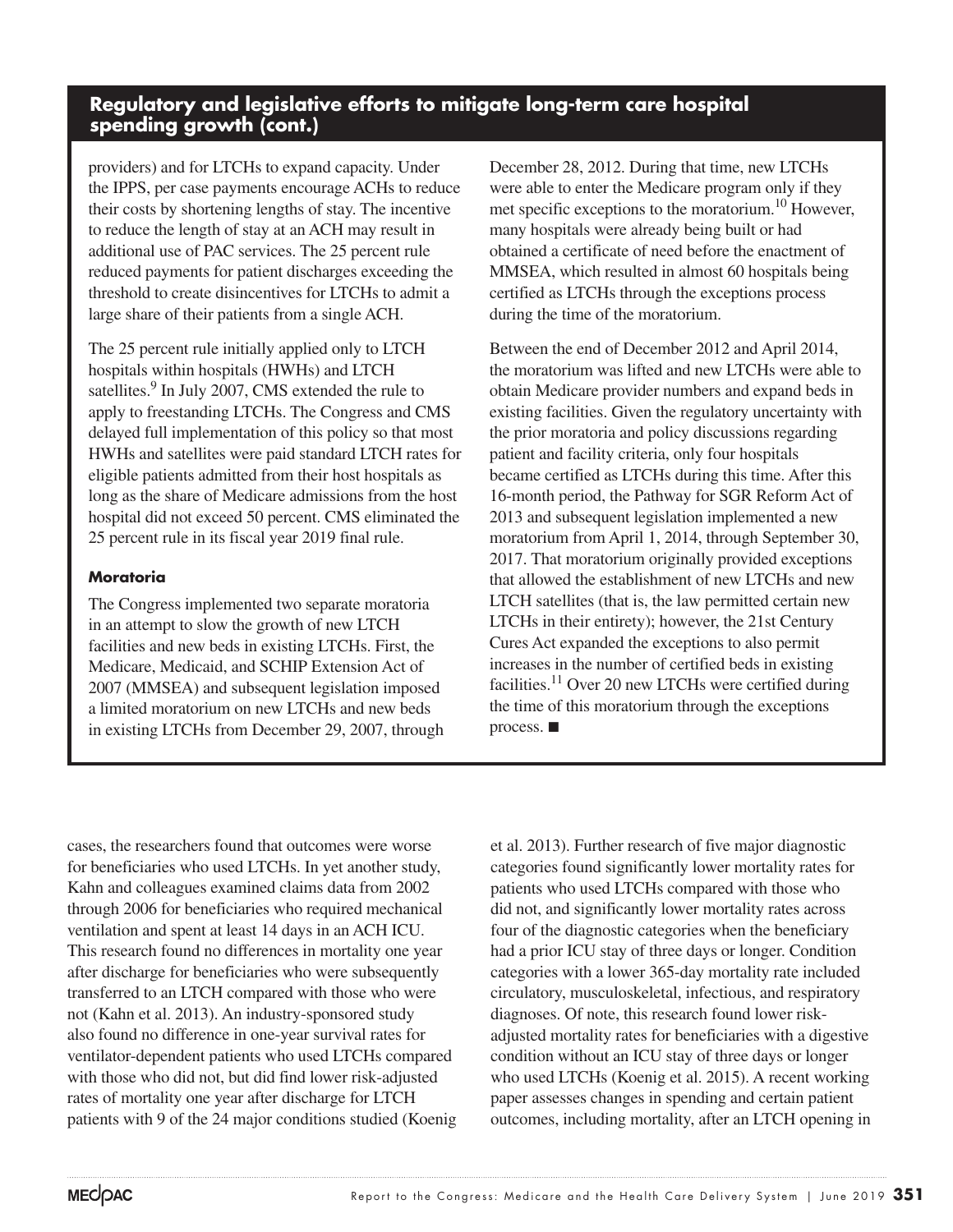a market area from 1998 to 2014. This research did not find reductions in time spent in an institutional care setting or improvements in 90-day mortality using data through 2014 (Einav et al. 2018). A recent analysis of beneficiaries with severe wounds found a reduction in LTCH use after the implementation of the dual payment-rate structure. This reduction was associated with increases in sepsis and 60-day readmissions for certain beneficiaries (Demiralp et al. 2019).

#### **PAC episode spending**

Paying more for LTCH care might also be a good use of Medicare dollars if LTCH use reduced Medicare spending for other services; however, there has not been any consensus across the literature to date. An analysis of 2004 claims data for beneficiaries in Louisiana, Oklahoma, and Texas found that for the most complex ventilator-dependent patients, Medicare payments for the episode of care were the same or lower for those who used an LTCH than for those who did not. However, for the least complex ventilator-dependent patients, Medicare payments were considerably higher for the beneficiaries who used LTCHs than for those who did not (Kennell and Associates Inc. 2010). By contrast, Kahn and colleagues found that transfer to an LTCH was associated with lower total provider costs but higher total Medicare payments for beneficiaries requiring mechanical ventilation who spent at least 14 days in an ACH ICU between 2002 and 2006 (Kahn et al. 2013). Other research found lower total risk-adjusted episode payments for LTCH users for only a subset of conditions studied (circulatory, digestive, and nervous system conditions and injuries/poisoning/toxic effect of drugs), representing about 20 percent of LTCH patients (Koenig et al. 2013). Further research showed reduced risk-adjusted spending over a 180-day episode for patients with digestive diagnoses. However, when other factors, including the presence of multiple organ failure or spending 3 or more days in an ICU, were taken into account, spending for beneficiaries using LTCHs was lower for the 180-day period for beneficiaries with circulatory, digestive, and musculoskeletal conditions (Koenig et al. 2015). The lack of clear evidence on costs raises questions about the value of Medicare expenditures on LTCH care.

#### **Defining an LTCH patient**

For almost two decades, given the variation in LTCH use across the country and the relatively high cost of providing care to Medicare beneficiaries in LTCHs, policymakers

and researchers alike have attempted to define the type of patient most appropriate for the LTCH setting. Recent research using data from 2012 showed that about half of the variation in LTCH use is explained by regional and hospital factors, including the proximity of a beneficiary's discharging ACH to an LTCH (Makam et al. 2018c, Makam et al. 2018b).

Defining the most medically complex patients who might be the most appropriate for LTCH-level care has been elusive. Some clinicians have described these patients as exhibiting metabolic, endocrine, physiologic, and immunologic abnormalities that result in profound debilitation and often ongoing respiratory failure (Nierman and Nelson 2002). Many of these abnormalities and debilities in hospital patients are not readily identifiable using available administrative data. However, the research literature is consistent in describing such patients as having long ACH stays with heavy use of intensive care services. Another study defined LTCH-appropriate patients as patients who are ventilator dependent with major comorbidities, patients who have multiple organ failures, and patients with septicemia and other complex infections (Dalton et al. 2012b).

Analysis of findings from the Post-Acute Care Payment Reform Demonstration, which tested the use of a standardized patient assessment tool in various PAC settings, revealed meaningful differences between LTCH users and other PAC users in the intensity of nursing care and nutritional, rehabilitation, and physician services. Length of time in an ICU during an immediately preceding ACH stay was a distinguishing characteristic of patients who used LTCHs compared with patients who used only SNFs, inpatient rehabilitation facilities (IRFs), or care provided by home health agencies (HHAs). PAC episodes that had a preceding ACH ICU stay of seven days or more were found only among LTCH users (Gage et al. 2011).

LTCH care is also commonly used for other, less acutely ill patients. These patients may require lengthy hospitalizations and subsequent PAC, but they do not have (or no longer have) intensive nursing care needs (Centers for Medicare & Medicaid Services 2013). Research has consistently shown that caring for these lower acuity patients in LTCHs increases Medicare expenditures without demonstrable improvements in quality of care or outcomes (Koenig et al. 2015). Yet such patients have historically made up a substantial share of cases in most LTCHs.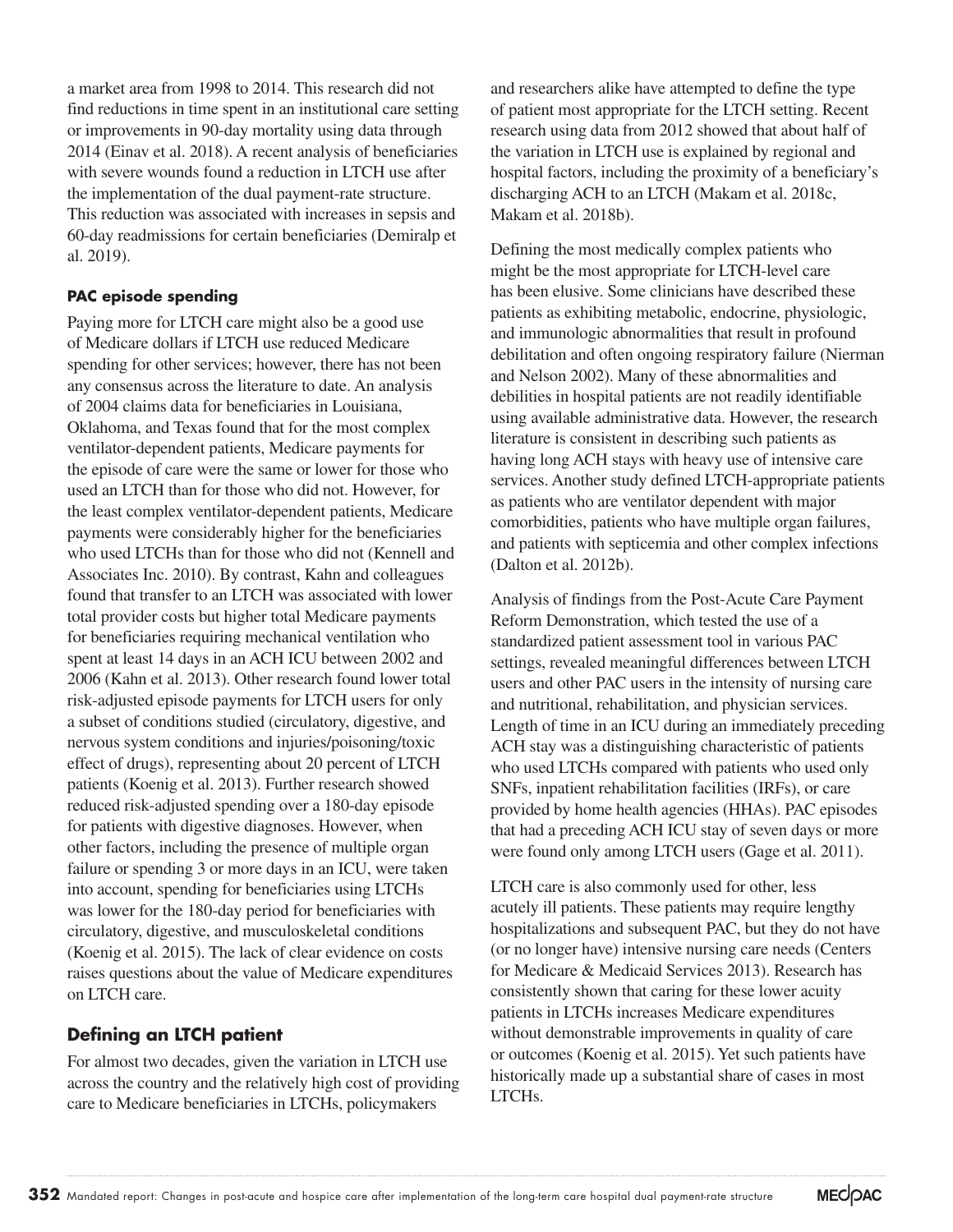Concerns about the relative costliness and growth in use of LTCHs are not new for the Commission. Over the past 15 years, the Commission has maintained that LTCHs should serve only the most medically complex patients. The Commission has long held that payments to providers should be properly aligned with patients' resource needs and should be comparable regardless of where the services are being provided.

#### **The Commission's recommendation for LTCH patient-level criteria**

Because of the concerns about lower acuity patients using LTCHs at a relatively high cost to the Medicare program, the Commission sought to define the level of medical complexity appropriate for LTCH use and improve the accuracy of Medicare's payments for LTCH services for patients not meeting that definition. The Commission focused on how to use available data to identify the patients who require costly, extended hospital-level care and how to direct LTCH payments for them while paying more appropriately for patients who are less severely ill. Since ICU days are positively associated with case severity, a definition of the most medically complex cases could use a threshold of ICU days. If the ICU-day threshold is set too low, CMS would overpay for many less complex cases that could be cared for appropriately in other PAC settings at a lower cost to the Medicare program.

The Commission's analysis of IPPS claims found that 6 percent of Medicare IPPS discharges included eight or more days in an ICU; these cases had a geometric mean cost per discharge that was four times that of IPPS cases with seven or fewer ICU days. Further, these cases were concentrated in a small number of Medicare severity– diagnosis related groups (MS–DRGs) that correspond to the appropriate type of LTCH patients described by LTCH representatives and critical care clinicians (Dalton et al. 2012b). In addition to the ICU use criteria, the Commission wanted to ensure that beneficiaries who require prolonged mechanical ventilation but did not have an ICU stay of eight days or longer have appropriate access to specialty weaning services offered by many LTCHs.

To reduce incentives for LTCHs to admit lower acuity patients—who could be appropriately cared for in other settings at a lower cost to Medicare—the Commission recommended in its March 2014 report to the Congress that standard LTCH payment rates be paid only for LTCH patients who meet certain criteria at the point of transfer

from an ACH. Those cases should have (1) spent eight or more days in an ICU during the IPPS stay or (2) received mechanical ventilation for 96 hours or more during the IPPS stay. The Commission recommended that Medicare pay for all other cases admitted to LTCHs using IPPSbased rates.

To improve equity across the LTCH PPS and the IPPS, the Commission included additional inpatient outlier payments for the most medically complex cases in ACHs as part of this recommendation. As discussed in our March 2014 report, the outlier payments for IPPS cases meeting the criteria could be calculated using a lower fixed loss amount with Medicare paying a higher share of the hospital's costs above the outlier threshold (Medicare Payment Advisory Commission 2014). Since June 2016, to encourage equitable payments for similar services across PAC settings, the Commission has recommended a unified PAC PPS that includes LTCH care (see text box on the Commission's recommendations for a unified PAC PPS, p. 354). The dual payment-rate policy included in the Pathway for SGR Reform Act of 2013 reflects the Commission's intent of reducing incentives for LTCHs to admit beneficiaries with lower severity levels; however, the Act uses a three-day ICU stay in a referring ACH as the threshold to qualify for the standard LTCH PPS rate.

#### **Impact of changes in payment policy on LTCH services**

The Commission expected that changes in LTCH admission patterns would begin immediately after the implementation of the new payment policy, given the industry's well-documented responsiveness to previous payment changes. To assess and characterize the impact of the new dual payment-rate structure, we examined changes in Medicare spending on LTCH services, supply, operational strategies, admission patterns, financial profitability, and quality.

#### **Medicare spending on LTCH services**

Between 2012, when LTCH spending peaked, and 2015, LTCH spending decreased from \$5.5 billion to \$5.3 billion, in part due to payment reductions mandated by the Patient Protection and Affordable Care Act of 2010. Beginning in 2016, the dual payment-rate structure began reducing payments to LTCHs, and spending further decreased to \$5.1 billion. Total LTCH spending again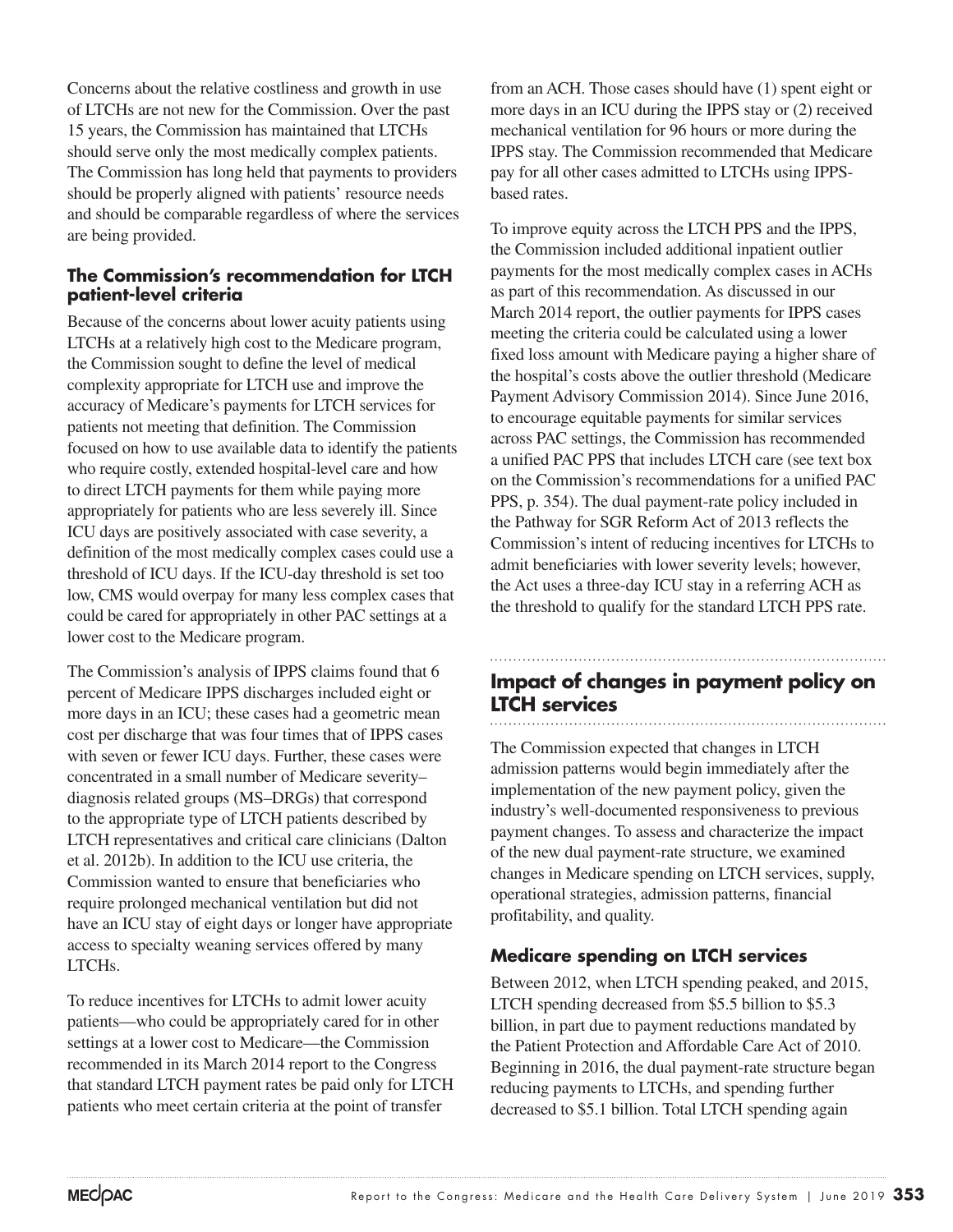#### **The Commission's recommendations for a unified post-acute care prospective payment system**

Because the need for post-acute care (PAC) is not well defined and there is considerable overlap in the types of patients treated in different PAC settings, the Commission has most recently focused on transitioning payment for all PAC providers to a unified PAC prospective payment system (PPS). In June 2016, the Commission developed a PPS spanning skilled nursing facilities, inpatient rehabilitation facilities, long-term care hospitals (LTCHs), and home health agencies as mandated by Section 2(b)(1) of the Improving Medicare Post-Acute Care Transformation Act of 2014. This work established the feasibility of implementing a single payment system across all four PAC settings. Using 2013 data, the consolidated PAC PPS redistributes payments to providers, reducing payments for cases that are predominantly for physical rehabilitation and increasing payments for medically

complex stays.12 The Commission's unified PAC PPS design accounted for a variety of patient characteristics, including patient's length of stay in an intensive care unit, severity of illness, risk score, and comorbidities. The Commission's recommendations to the Congress regarding the unified PAC PPS include care provided in LTCHs and adjusted payments for several patient characteristics common to LTCH users, including indicators for respiratory needs, such as ventilator care, tracheostomy care, and continuous positive airflow pressure (Medicare Payment Advisory Commission 2016a). The Commission's ongoing work to establish a unified PAC PPS and address implementation issues continues to include LTCHs in our analysis (Medicare Payment Advisory Commission 2018c, Medicare Payment Advisory Commission 2017a). ■

decreased in 2017 to about \$4.5 billion as the number of cases that did not meet the criteria fell, while the volume of cases that met the criteria rose slightly. In 2017, Medicare paid over \$3.4 billion for discharges that met the criteria, and the remaining spending was for cases that did not meet the criteria.

In 2016, payment per Medicare LTCH discharge totaled about \$41,700, higher than the 2012 per discharge payment of about \$39,500. Although a reduction in payments per discharge may have been expected from 2015 to 2016, the annual payment update (1.7 percent), timing of the policy phase-in, and the shift of cases to those that qualified for the standard LTCH PPS payment rate resulted in little change to total per discharge payments during this time.<sup>13</sup> The phase-in of this policy was based on each LTCH's cost reporting period, which varies across LTCHs. About half of LTCHs have cost reporting periods starting in the last quarter of the fiscal year, while 37 percent of LTCHs have periods beginning on September 1. For the latter LTCHs (which represent about half of LTCH cases), the dual payment-rate structure was in effect for only one month in fiscal year 2016. Therefore, as expected, aggregate payment per Medicare

discharge decreased to \$38,253 in 2017, reflecting the phased-in dual payment-rate structure across all LTCHs. Payment per case was higher for cases meeting the criteria, due to their greater complexity, even before the new policy was implemented. In 2017, Medicare paid about \$46,127, on average, for cases that met the criteria compared with about \$24,173 per discharge for cases that did not.

#### **LTCH supply**

The supply of LTCHs has changed significantly over the past two decades. In 1997, there were fewer than 200 LTCH facilities and 20,000 LTCH beds. The incentives of the cost-based payment system followed by the implementation of the LTCH PPS in 2003 encouraged rapid LTCH industry growth, largely due to growth in the number of for-profit entities. From 1997 to 2010, the number of nonprofit LTCHs almost doubled, from 53 to 96, while the number of for-profit facilities almost tripled, from 112 to 316 (Figure 10-3). The industry expanded to over 420 LTCHs paid under the LTCH PPS in 2010 through 2012. Yet at its peak in 2012, some areas of the country still had no LTCHs, underscoring the fact that medically complex patients can be treated appropriately in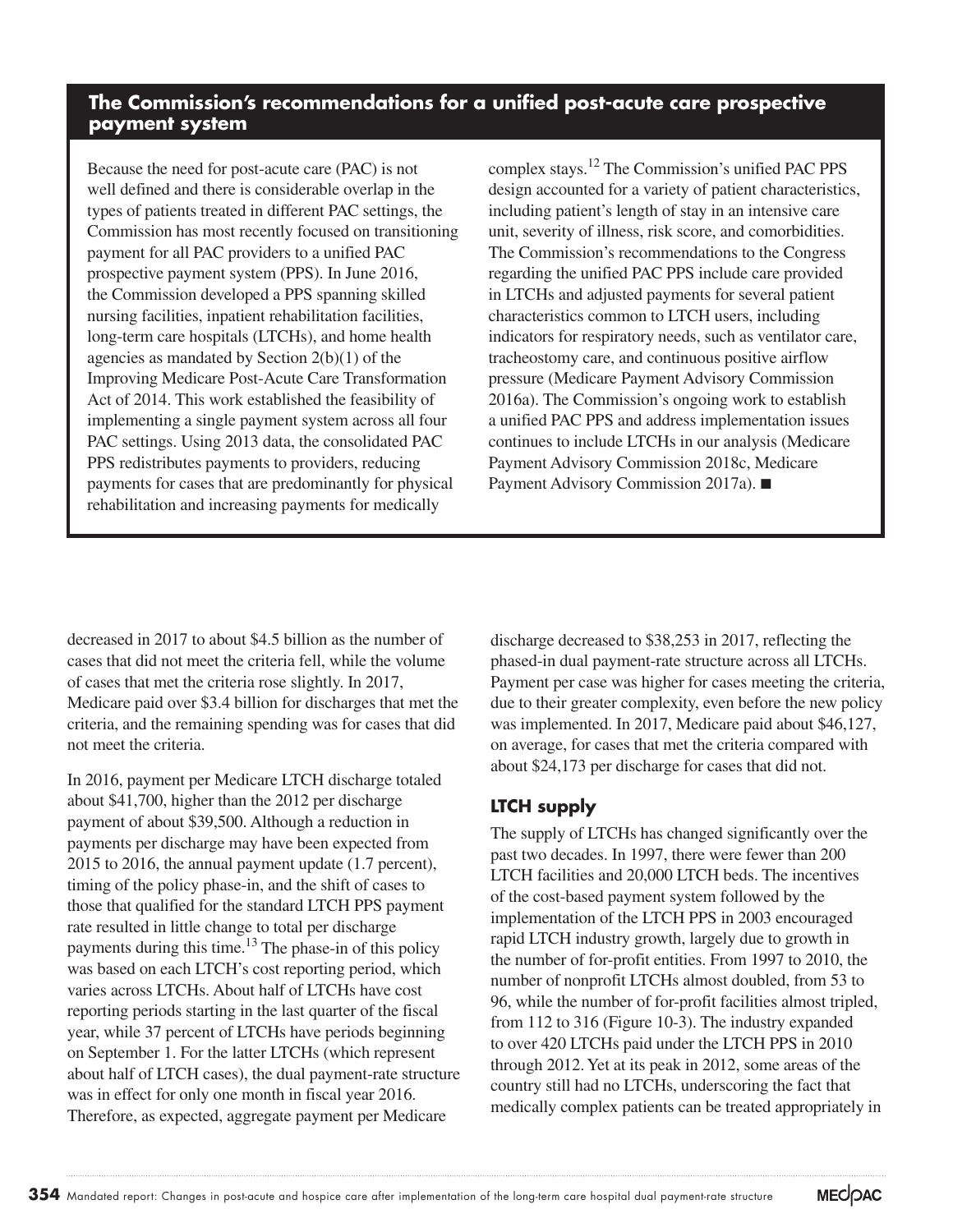**FIGURE FIGURE 10–3**

**The number of LTCH facilities peaked in 2012**

**Title here....**



Source: MedPAC analysis of data from the Provider of Services files from CMS.

other settings or travel to receive care in an LTCH. After 2012, however, the LTCH industry began contracting, in part due to uncertainty regarding possible changes to Medicare's regulations and legislation governing LTCHs.

Since implementation of the dual payment-rate structure **Examplement** began on October 1, 2015, over 50 LTCHs have closed,  $LTCHs$ representing over 10 percent of LTCH facilities and beds. Several LTCHs have also opened, resulting in a net loss **structure** of about 40 LTCHs.<sup>14</sup> The closures primarily occurred in  $\mathbf{I}$  in response market areas with multiple LTCHs. As of December 2018, rate policy, LTCHs has there was at least 1 other LTCH in 29 of the 37 MedPAC eight areas, the next closest LTCH was within about two driving hours of the LTCH that closed. Eighty-five percent exte of the closures were for-profit facilities. In aggregate, during their last year of operation, LTCHs that closed had a lower share of Medicare discharges that met the criteria (59 percent vs. 65 percent of cases at LTCHs that remained open in 2017) and a lower occupancy rate (43 percent vs. 64 percent at LTCHs that remained). The aggregate

Medicare margin for closed facilities was also lower in the last year of operation relative to that of facilities that remained open in 2017 (about –10 percent compared with about –2 percent) due to higher standardized cost per discharge and lower average payment per case.

#### **LTCHs' operational changes in response to implementation of the dual payment-rate structure**

In response to the implementation of the dual paymentrate policy, LTCHs have changed several operationsrelated strategies—including admission patterns, facility capabilities, and staffing. In interviews, LTCH staff cited changes to their admissions practices, focusing on the extent to which cases that do not meet the criteria continue to be admitted to the facility. areas where an LTCH closure occurred. In the remaining enhanced subseques—including admission patterns, racinty<br>canabilities and staffing In interviews ITCH staff cited

> Staff at several LTCHs reported that their facilities no longer admit cases that do not meet the criteria and therefore do not qualify to receive the standard LTCH payment rate. LTCH administrative staff explained that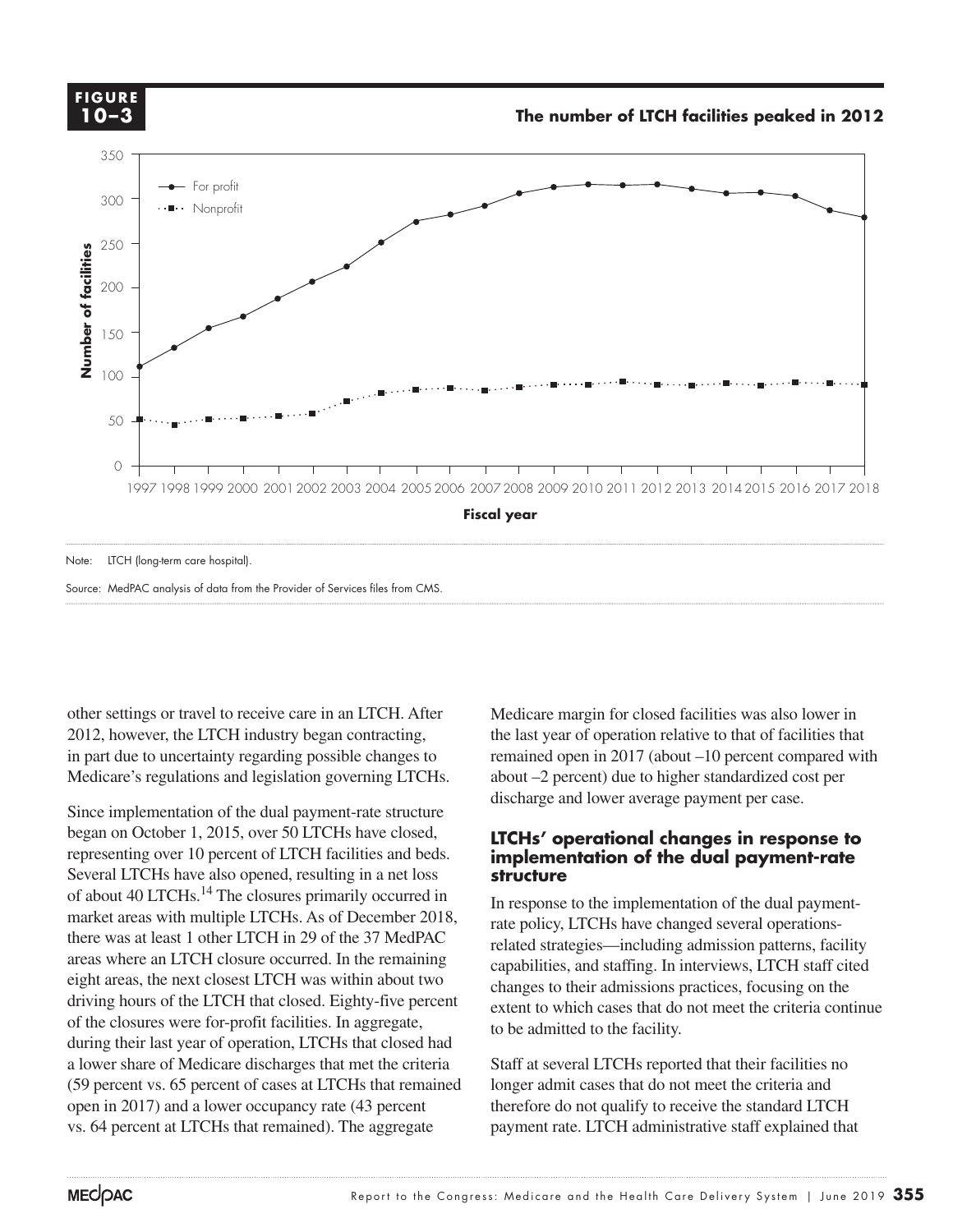

**The share of LTCH discharges not meeting the criteria fell from 2012 to 2017**



Note: LTCH (Long-term care hospital). "Cases meeting the criteria" refers to Medicare discharges that meet the criteria specified in the Pathway for SGR Reform Act of 2013 for the standard LTCH prospective payment system rate. "Cases not meeting the criteria" refers to Medicare discharges that do not meet the criteria specified in the Pathway for SGR Reform Act of 2013.

Source: MedPAC analysis of Medicare claims data.

both financial and practical reasons drove these changes. Some administrative staff explained that, even with the blended rate under the partial phase-in of the policy, payments have not been adequate to cover their costs. Strategies the staff reported using to maintain a profitable average daily census of cases that meet the criteria include (1) expanding referral regions and (2) educating physicians and case managers at referring ACHs on the facility's capabilities and the types of patients they accept. LTCH administrators reported working to build additional relationships with case managers in the referring ACHs. To expand the mix of patients and payers, some LTCH staff reported increased attempts to contract with private payers, including Medicare Advantage plans. Several interviewees explained that focusing admissions on Medicare beneficiaries who meet the criteria is helpful to referring ACHs because this approach provides clear guidance regarding the types of patients who are appropriate for LTCH referral. Source: **Number of cases**

In contrast, some LTCHs we interviewed continue to admit cases that do not meet the criteria while attempting to increase the share of admissions that meet the criteria.

These facilities reported targeting admissions that have lower expected costs of treatment relative to the reduced payment rate. However, staff expressed concern about the viability of this approach as the policy becomes fully phased in during fiscal year 2020. Facilities reported various reasons for continuing to accept these cases: treating patients who would benefit from their services, maintaining relationships with referring ACHs, and believing that shorter stay cases that do not meet criteria could be financially profitable and help cover certain facility costs. Several facilities discussed their admission of patients with an expected short length of stay (seven days or less) and the expectation that the cost of treating these beneficiaries would be covered by the blended payment rate. Toward this end, one facility created treatment protocols that were designed to provide intense treatment and discharge after five to seven days. However, this facility reported challenges with executing these protocols because most of the cases admitted were more acute than expected and therefore required longer stays and more resources than were anticipated based on the treatment protocols.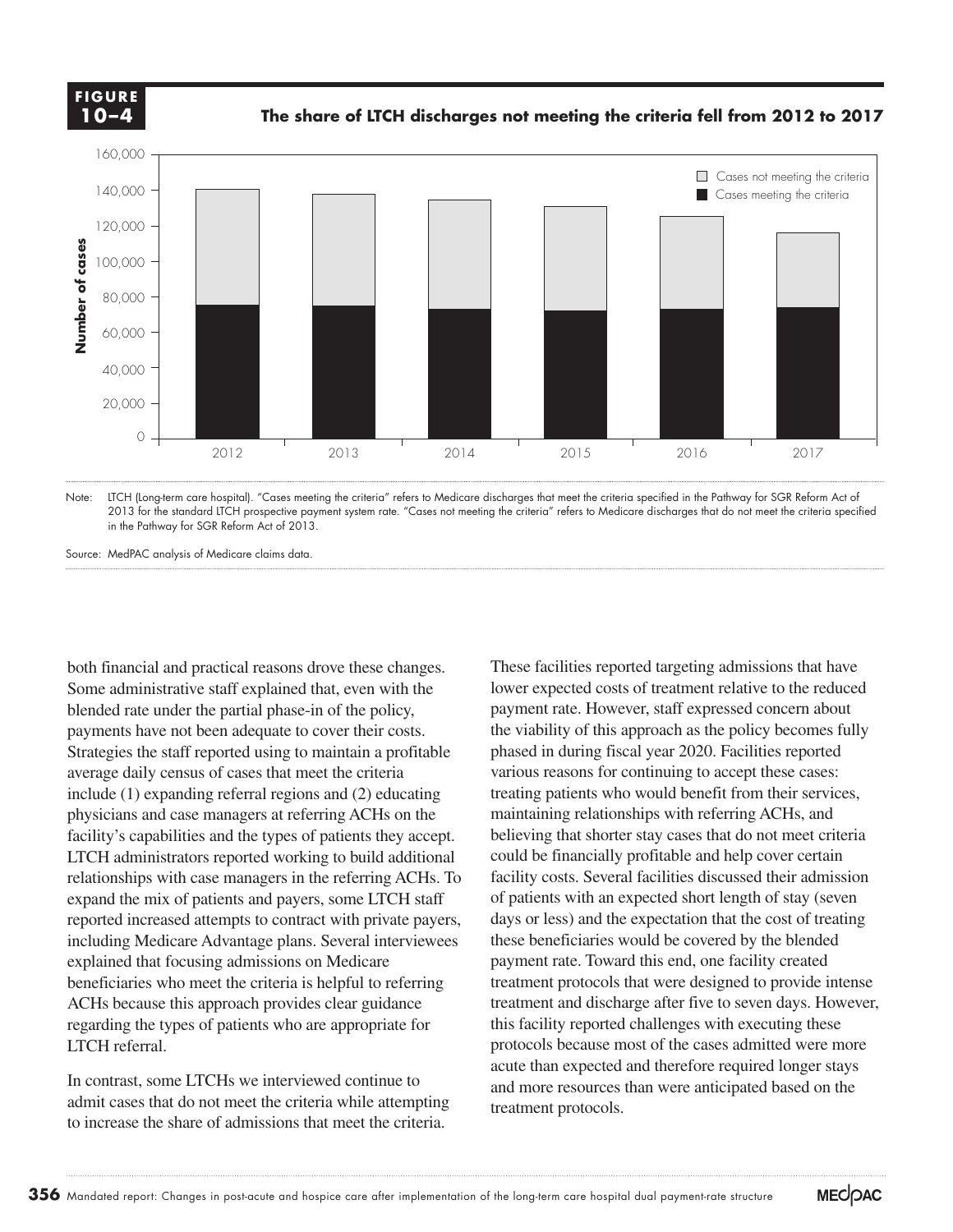While facilities differed in admitting cases that do not meet criteria, LTCH staff interviewed consistently reported operational and staffing changes that occurred because of the increased patient acuity that resulted from primarily admitting cases that do meet the criteria. Across most facilities we spoke with, staff discussed implementing operational and administrative changes to handle these higher acuity patients, including adding services or increasing staff capabilities. For example, LTCHs described adding ICU beds, bariatric beds, and telemetry services to accommodate the higher acuity of patients discharged from an ACH to the LTCH. To accommodate these higher average acuity patients, facilities have increased staff skill levels through additional training, including critical care training for registered nurses to ensure that ICU-level care can be provided. Facility staff also discussed increased training at all staff levels to facilitate more vigilant monitoring and earlier patient ambulation. Some facility staff discussed a focus on retaining staff through training programs for licensed practical nurses to become registered nurses. In addition to training, facility staff also reported hiring more nurses to increase nurse-to-patient ratios.

Even with the admission and operational changes, staff members at several LTCHs pointed to declining occupancy rates as an effect of the dual payment-rate policy. To mitigate occupancy declines, some facilities reported plans to repurpose beds as inpatient psychiatry, inpatient rehabilitation, or skilled nursing beds. Another facility stopped staffing one entire floor, essentially "closing" those beds to patients, while another facility reduced the number of beds it leases from its host ACH. Most ACHs and LTCHs we spoke with noted LTCH closures in their region; however, in markets with multiple LTCHs, these closures were sometimes strategic. For example, two major for-profit LTCH chains have shifted their portfolios through closures and sales since 2015. One chain reduced the number of LTCHs in its portfolio from 95 to 82, while the other reduced the number of LTCHs it operates from 109 to 104. During 2016, the two major LTCH chains acquired a total of eight LTCHs from each other. In addition, in October 2016, one of the major chains completed an agreement to sell 12 LTCHs (a total of 783 licensed beds) to a smaller chain (Kindred Healthcare 2016a, Kindred Healthcare 2016b, Select Medical 2016).

In general, LTCH officials interviewed agreed that they do not admit certain cases even if the beneficiary meets the criteria, which to some extent was true before the dual payment-rate structure was implemented. LTCHs

reported admitting only patients they expected to discharge to a lower level of care within a four- to sixweek period. For example, many facilities interviewed stated that they would not admit patients who are both ventilator dependent and on dialysis because of difficulty discharging these patients to the next level in the care continuum, even though these cases would meet the criteria based on ventilator use.

#### **LTCH admission patterns**

Between 2012—when Medicare FFS beneficiaries' use of LTCHs peaked—and 2015, Medicare cases dropped from just over 141,000 cases to about 131,000 cases, about a 2.4 percent reduction per year on average (Figure 10-4). The pace of the decline increased after the dual paymentrate structure was implemented. From 2015 through 2017, the number of LTCH cases dropped to about 116,000, an average reduction of about 6 percent per year. This reduction in discharges was largely due to fewer cases admitted to LTCHs that did not meet the criteria (nearly a 16 percent reduction). During this period, the volume of cases that met the criteria increased by 3 percent. However, because of the reduced volume of cases not meeting the criteria, the share of cases that met the criteria between 2015 and 2017 rose from about 55 percent to 64 percent.

#### **LTCH use by type of market**

In our analysis of geographic areas with the highest and lowest LTCH use, we found varying effects from the implementation of the dual payment-rate structure. In aggregate, LTCH use declined in high-use areas and rose in low-use areas. From 2012 through 2017, high-use areas experienced decreasing volume across all LTCH cases. However, the average annual reduction was lower from 2012 through 2015 than from 2015 through 2017. After the implementation of the dual payment-rate structure, from 2015 through 2017, LTCH volume in high-use areas dropped 6.3 percent annually, compared with a 4.6 percent decrease annually before the implementation of the dual payment-rate structure (from 2012 to 2015) (Table 10-2, p. 358). In that same period, the volume of cases that did not meet the criteria fell in high-use areas by almost 8 percent, compared with the 4 percent reduction in cases that did meet the criteria.

During the 2012 to 2017 period, the volume of cases meeting the criteria in low-use markets increased 6.4 percent annually. The growth in volume in low-use markets primarily occurred from 2015 through 2017, with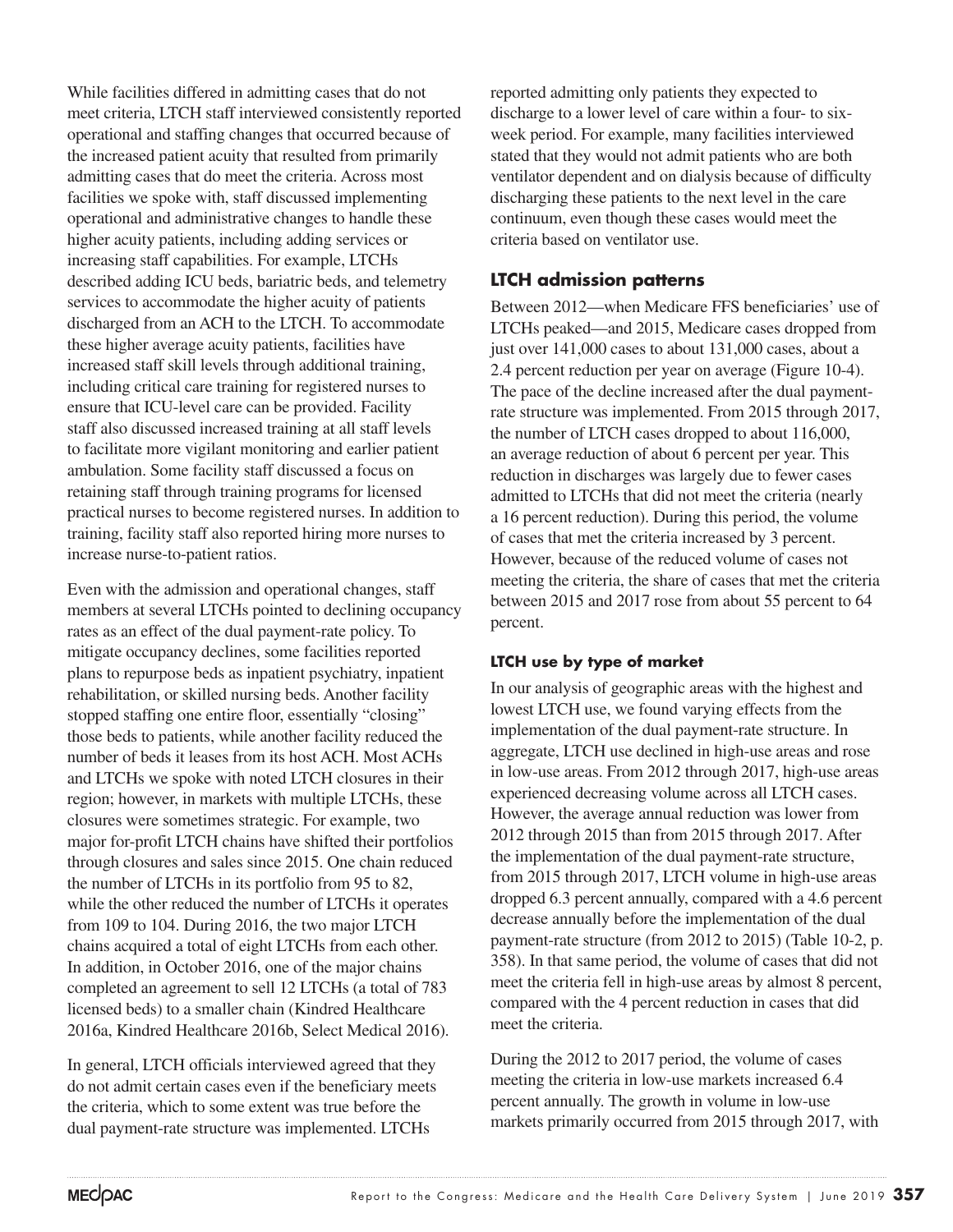#### **10–2 Changes in LTCH volume have varied by market area since 2012**

|                                      | Average annual change |           |  |
|--------------------------------------|-----------------------|-----------|--|
|                                      | 2012-2015             | 2015-2017 |  |
| Total                                |                       |           |  |
| Low-use areas                        | 2.7%                  | 6.8%      |  |
| High-use areas                       | $-4.6$                | $-6.3$    |  |
| <b>Cases that met the criteria</b>   |                       |           |  |
| Low-use areas                        | 2.4                   | 12.9      |  |
| High-use areas                       | $-5.4$                | $-4.0$    |  |
| Cases that did not meet the criteria |                       |           |  |
| Low-use areas                        | 3.5                   | $-6.2$    |  |
| High-use areas                       | $-4.1$                | $-7.9$    |  |

Note: LTCH (long-term care hospital). "Cases that met the criteria" refers to Medicare discharges that met the criteria specified in the Pathway for SGR Reform Act of 2013 for the standard LTCH prospective payment system rate. "Cases that did not meet the criteria" refers to Medicare discharges that did not meet the criteria specified in the Pathway for SGR Reform Act of 2013. "Low-use areas" were identified as the 20 areas of the country with the lowest per beneficiary LTCH use in 2015, requiring a minimum threshold of 25 fee-for-service Medicare LTCH cases. "High-use areas" were identified as the top 20 areas of the country with the highest per beneficiary LTCH use in 2015.

Source: MedPAC analysis of Medicare claims data.

an average annual increase of nearly 13 percent for cases that met the criteria (Table 10-2). During this time frame, the volume of cases that did not meet the criteria fell by 6.2 percent annually, contributing to the increasing share of LTCH patients from low-use markets who met the criteria in 2017 compared with 2015 (74 percent vs. 66 percent; data not shown). Consistent with other research, we found that beneficiaries admitted to LTCHs from lowuse areas tended to have higher severity levels of illness, higher risk of mortality, and more frequent and longer ICU stays compared with beneficiaries from high-use areas, suggesting a higher threshold of illness for LTCH use in low-use areas (Makam et al. 2018a). For example, in 2017, the share of beneficiaries in low-use markets who were admitted to LTCHs after ICU stays of eight days or longer was more than double the share of beneficiaries in highuse markets who had similarly long ICU stays (56 percent vs. 21 percent; data not shown).

#### **Changes in LTCH admission by type of LTCH**

The share of cases that met the criteria and the degree to which these shares changed over time varied by LTCH

facility characteristics (Table 10-3). We compared the share of beneficiaries meeting the criteria by LTCH location (large urban, other urban, and rural), ownership (for profit and nonprofit), region (New England, Middle Atlantic, South Atlantic, East North Central, East South Central, West North Central, West South Central, Mountain, Pacific), and facility size (number of beds).<sup>15</sup> Urban facilities and nonprofit facilities tended have a higher share of Medicare FFS beneficiaries meeting the criteria than did their rural and for-profit counterparts. These facilities also increased the share of discharges that met the criteria from 2015 through 2017 more than rural and for-profit facilities. The urban/rural differences are not surprising given the lower volume of patients appropriate for LTCH care in areas with lower population densities. Rural LTCHs may be less able to expand their referral area or the volume of patients who meet the criteria.

In terms of the U.S. Census divisions, the share of LTCH discharges meeting the criteria was lowest in the West South Central, New England, and Mountain regions. The contrast across regions widened from 2012 to 2017 when the Mountain and West South Central regions had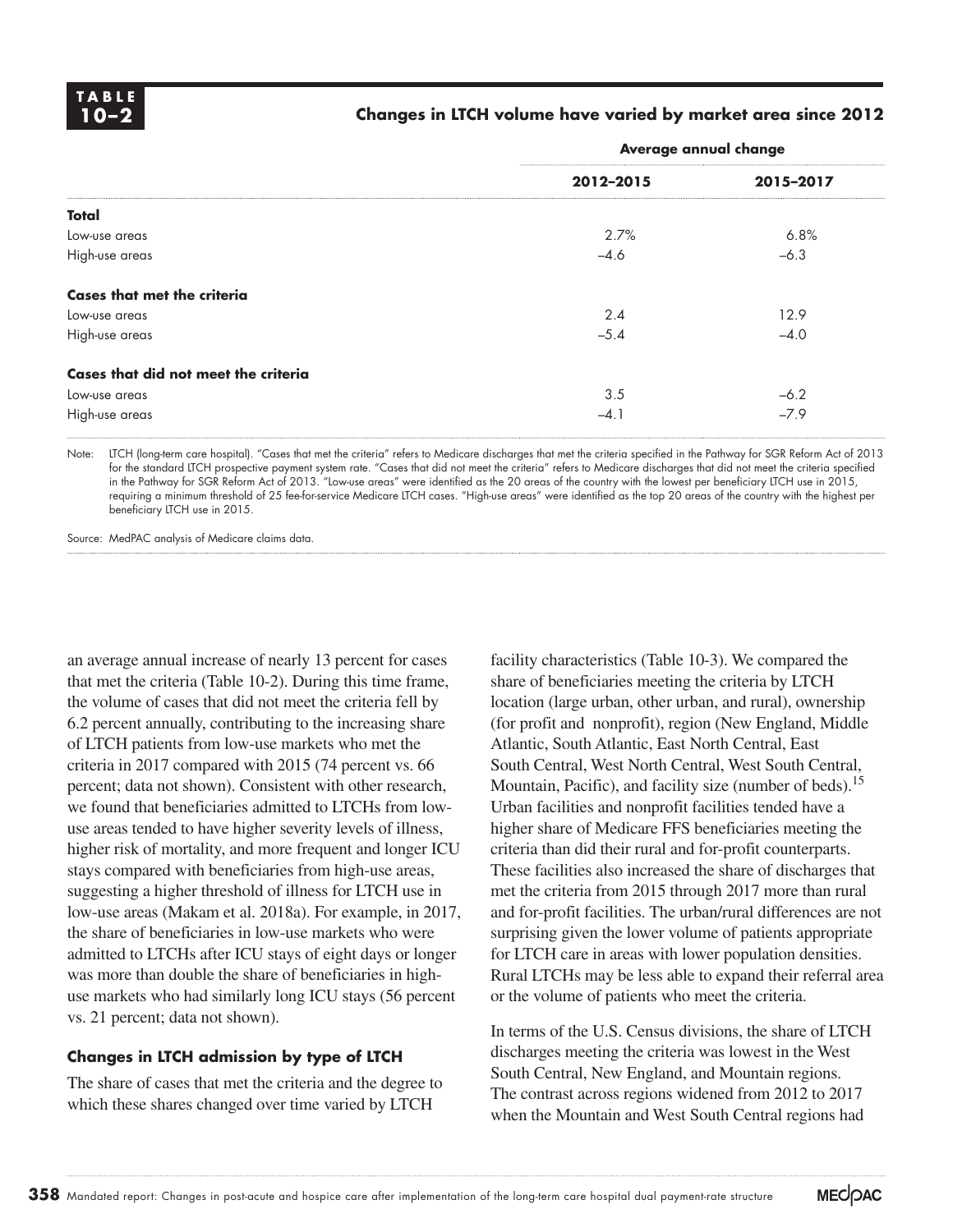#### **10–3 Changes in the share of LTCH discharges that met the criteria varied by location, ownership, and facility size, 2012–2017**

|                           | <b>Share of LTCH</b><br>discharges |      | <b>Share of discharges</b><br>that met the criteria |      |           | <b>Average annual</b><br>percentage point change |
|---------------------------|------------------------------------|------|-----------------------------------------------------|------|-----------|--------------------------------------------------|
|                           | 2017                               | 2012 | 2015                                                | 2017 | 2012-2015 | 2015-2017                                        |
| Total                     | 100%                               | 53%  | 55%                                                 | 64%  | 0.5       | 4.3                                              |
| Location                  |                                    |      |                                                     |      |           |                                                  |
| Large urban               | 53                                 | 56   | 58                                                  | 64   | 0.5       | 3.3                                              |
| Other urban               | 42                                 | 51   | 53                                                  | 64   | 0.5       | 5.8                                              |
| Rural                     | $\overline{\mathcal{A}}$           | 38   | 42                                                  | 46   | 1.2       | 2.2                                              |
| Ownership                 |                                    |      |                                                     |      |           |                                                  |
| For profit                | 87                                 | 53   | 55                                                  | 63   | 0.6       | 3.8                                              |
| Nonprofit                 | 12                                 | 55   | 56                                                  | 70   | 0.6       | 6.6                                              |
| <b>Region</b>             |                                    |      |                                                     |      |           |                                                  |
| New England               | 4                                  | 43   | 52                                                  | 62   | 2.8       | 5.1                                              |
| Middle Atlantic           | $\overline{7}$                     | 60   | 65                                                  | 76   | 1.7       | 5.6                                              |
| South Atlantic            | 14                                 | 64   | 65                                                  | 78   | 0.4       | 6.5                                              |
| East North Central        | 13                                 | 61   | 63                                                  | 75   | 0.5       | 6.1                                              |
| <b>East South Central</b> | 7                                  | 55   | 56                                                  | 73   | 0.4       | 8.4                                              |
| West North Central        | 5                                  | 57   | 58                                                  | 78   | 0.5       | 9.9                                              |
| West South Central        | 35                                 | 43   | 42                                                  | 46   | $-0.3$    | 1.7                                              |
| Mountain                  | $\sqrt{5}$                         | 62   | 61                                                  | 64   | $-0.4$    | 1.7                                              |
| Pacific                   | 9                                  | 61   | 64                                                  | 70   | 1.0       | 3.1                                              |
| <b>Facility size</b>      |                                    |      |                                                     |      |           |                                                  |
| 0 to 24 beds              | 3                                  | 46   | 48                                                  | 61   | 0.9       | 6.5                                              |
| 25 to 124 beds            | 77                                 | 55   | 56                                                  | 65   | 0.3       | 4.8                                              |
| $125 + \text{beds}$       | 19                                 | 50   | 53                                                  | 57   | 1.2       | 2.0                                              |

Note: LTCH (long-term care hospital). Components may not sum to 100 percent due to rounding. Government-owned LTCHs, representing about 1 percent of discharges, operate in a different financial context from other facilities, so their data are not presented separately here, although they are included in other groups (e.g., "Total"), as appropriate.

Source: MedPAC analysis of Medicare claims data.

lower than average annual increases in the share of LTCH discharges that met the criteria (1 percent average annual increase) compared with the national average (4 percent average annual increase). The number of LTCHs and LTCH beds in each region varied widely, both in aggregate and per capita (data not shown). This variation, in addition to differences in facility ownership and practice patterns across regions, could help explain some of the differences across regions of the country. In 2017, the share of LTCH discharges meeting the criteria equaled or exceeded 70 percent in two-thirds of the regions. However, the West

South Central region (Arkansas, Louisiana, Oklahoma, and Texas), representing over one-third of all LTCH discharges, had a significantly lower share of discharges meeting the criteria (46 percent) than the rest of the country. If this region were excluded from the analysis, the share of discharges meeting the criteria on average would increase to 73 percent.

Midsize LTCHs, those with 25 to 124 beds, had the highest share of Medicare discharges that met the criteria (Table 10-3), a pattern that some interviewees attributed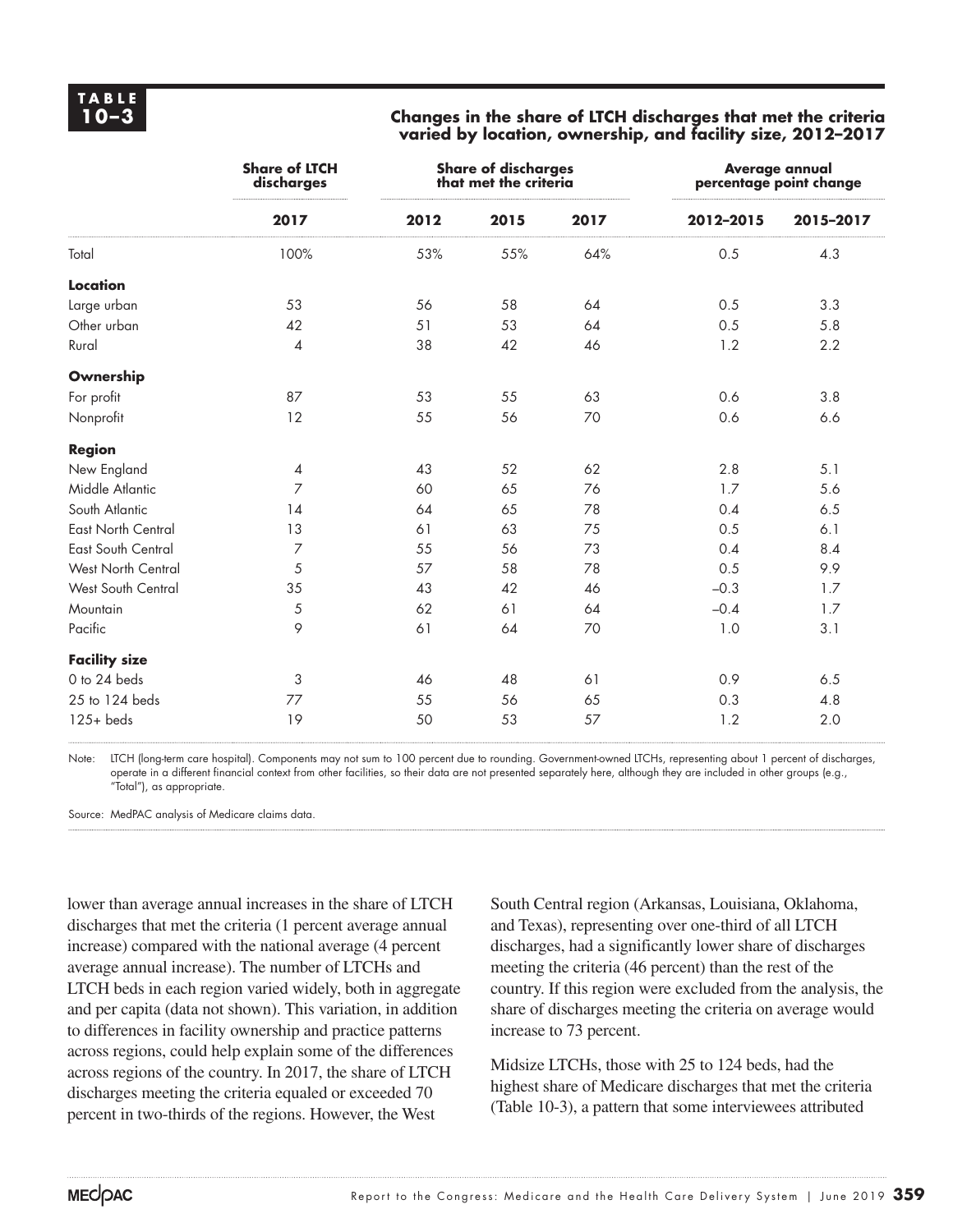#### **10–4 The aggregate LTCH Medicare margin for all cases fell to –2.2 percent in 2017**

|                         |                        |        |        | <b>Medicare margin</b> |        |        |         |  |
|-------------------------|------------------------|--------|--------|------------------------|--------|--------|---------|--|
| <b>Type of LTCH</b>     | Share of<br>discharges | 2012   | 2013   | 2014                   | 2015   | 2016   | 2017    |  |
| All                     | 100%                   | 7.6%   | 6.8%   | 5.2%                   | 4.7%   | 3.9%   | $-2.2%$ |  |
| Urban                   | 96                     | 7.7    | 6.9    | 5.2                    | $4.7*$ | 4.0    | $-1.9$  |  |
| Rural                   | 4                      | 3.4    | 6.0    | 5.1                    | $3.5*$ | $-0.2$ | $-13.6$ |  |
|                         | 12                     | $-0.2$ | $-1.1$ | $-2.2$                 | $-5.9$ | $-5.7$ | $-13.0$ |  |
| Nonprofit<br>For profit | 87                     | 9.3    | 8.6    | 7.0                    | 6.5    | 5.5    | $-0.3$  |  |

Note: LTCH (long-term care hospital). Government-owned facilities, representing about 1 percent of discharges, operate in a different financial context from other facilities, so their margins are not necessarily comparable. Their margins are not presented separately here, although they are included in the margins for other groups (e.g., "All"), where applicable.

\*CMS adopted new core-based statistical area codes for LTCHs beginning fiscal year 2015; this change reclassified several facilities as urban that had previously been classified as rural, and therefore the margins across categories of urban and rural of facilities before 2015 should not be compared.

Source: MedPAC analysis of Medicare cost report data from CMS.

to these facilities being large enough for a broad range of referral sources but small enough to maintain a consistent occupancy rate, even with the implementation of the dual payment-rate structure. Notably, this analysis reflects only the partial implementation of the new rate structure. In 2017, the policy was phased in at 50 percent of the site-neutral payment rate and 50 percent of the LTCH PPS payment rate. Consistent with the goals of the dual payment-rate structure, the share of cases meeting the criteria across all categories of LTCHs has increased. We expect additional changes in LTCH use to occur as the policy becomes fully implemented.

#### **LTCH financial performance under Medicare**

From 2012 through 2015, LTCH cost per case rose by about 2 percent per year across all LTCHs and about 2 percent per year for the cohort of LTCHs that had a high share of Medicare cases meeting the criteria in 2017. However, starting in 2016, the trend in cost growth diverged. From 2015 to 2016, growth in cost per discharge was just 1.3 percent in aggregate, the slowest growth since 2011. In 2017, on average, LTCHs actually reduced costs per discharge by 1.1 percent. This reduction likely resulted from changes in LTCH cost structures, including reductions in length of stay for beneficiaries not meeting the criteria under the dual payment-rate structure.

Cost growth remained robust for LTCHs with a high share of Medicare cases meeting the criteria. For LTCHs

with more than 85 percent of Medicare cases meeting the criteria, cost per case increased from 2015 to 2016 by 5.4 percent and from 2016 to 2017 by 5.6 percent, reflecting a 10-year high across this cohort of LTCHs. These cost increases are expected because of the growth in case mix and patient acuity associated with cases that meet the criteria. For this group of LTCHs, the share of cases meeting the criteria between 2015 and 2017 grew by almost 30 percentage points in aggregate, from 65 percent of cases to nearly 95 percent of cases.

#### **Aggregate LTCH Medicare margins decreased in 2017**

LTCH margins peaked in 2012 at 7.6 percent. In 2013, 2014, and 2015, CMS began implementing a downward payment adjustment intended to bring LTCH payments more in line with what would have been spent under the previous payment method (as mandated by the Medicare, Medicaid, and SCHIP Balanced Budget Refinement Act of 1999), lowering the standard federal payment rate by about 3.75 percent in total. Because of these adjustments, the aggregate LTCH margin ultimately fell to 4.7 percent in 2015 (Table 10-4).

In 2016, as the phase-in of the dual payment-rate structure began, the aggregate LTCH margin fell to 3.9 percent, primarily because of lower Medicare payment for discharges not meeting the criteria (Table 10-4). Between 2015 and 2017, although there was a 9 percentage point

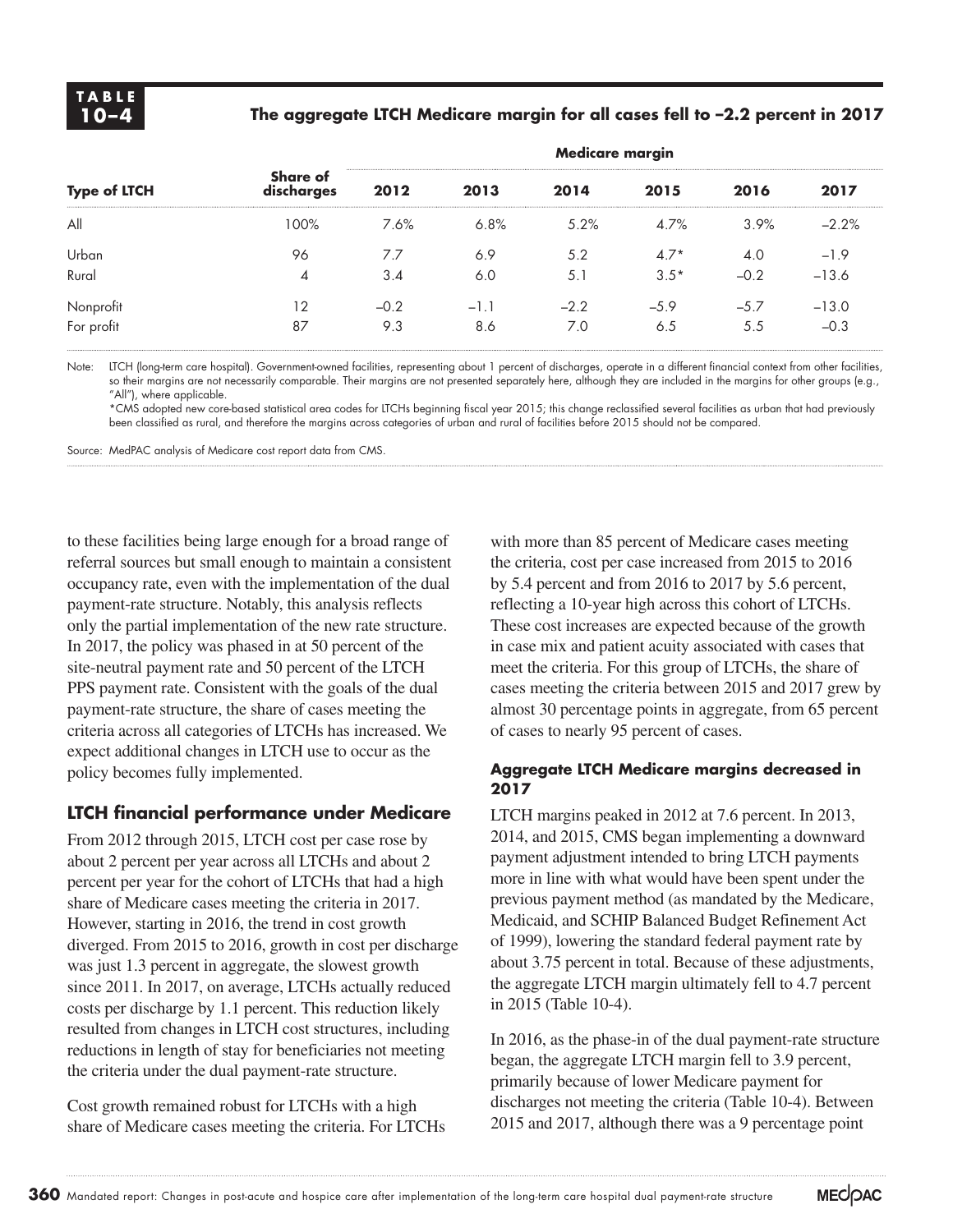#### **10–5 From 2016 to 2017, Medicare margins fell for LTCHs with more than 85 percent of cases meeting the criteria**

|                         |                               |             |            | <b>Medicare margin</b> |               |               |               |
|-------------------------|-------------------------------|-------------|------------|------------------------|---------------|---------------|---------------|
| <b>Type of LTCH</b>     | <b>Share of</b><br>discharges | 2012        | 2013       | 2014                   | 2015          | 2016          | 2017          |
| All                     | 23%                           | 10.5%       | 8.9%       | 6.5%                   | 6.5%          | 6.2%          | 4.6%          |
| Nonprofit<br>For profit | 13<br>87                      | 0.9<br>12.O | 2.9<br>9.8 | $-1.8$<br>7.8          | $-2.8$<br>7.9 | $-2.8$<br>7.6 | $-6.9$<br>6.5 |

Note: LTCH (long-term care hospital). This analysis includes a cohort of LTCHs with more than 85 percent of Medicare cases meeting the criteria in 2017. "Cases meeting the criteria" refers to Medicare discharges that meet the criteria specified in the Pathway for SGR Reform Act of 2013 for the standard LTCH prospective payment system rate.

Source: MedPAC analysis of Medicare cost report data from CMS.

shift to cases that met the criteria (from 55 percent to 64 percent), LTCHs in aggregate received lower payments for 36 percent of cases (data not shown). Because the reduction in payments was greater than reductions in costs, the aggregate Medicare margin fell to –2.2 percent in 2017. Consistent with prior years, financial performance in 2017 varied across LTCHs. For-profit LTCHs (which accounted for more than three-quarters of all LTCHs and over 85 percent of LTCH discharges) had the highest aggregate Medicare margin at –0.3 percent (Table 10-4). The aggregate Medicare margin for nonprofit LTCHs (which accounted for less than 20 percent of all LTCHs and 12 percent of LTCH discharges) was –13.0 percent (Table 10-4).

Since 2015, the Commission has calculated a margin for Medicare cases meeting the criteria using claims data combined with cost-to-charge ratios for each LTCH, as opposed to aggregate cost report data (Medicare Payment Advisory Commission 2016b). Using this methodology, the Medicare margin for cases meeting the criteria declined between 2015 and 2016 from 6.8 percent to 6.3 percent; in 2017, the margin for cases meeting the criteria declined by another 0.5 percentage point to 5.8 percent (data not shown). Because cases that meet the criteria are generally more profitable under the dual payment-rate structure than those that do not, we expect stronger financial performance under Medicare for LTCHs that treat higher shares of these cases. Indeed, the cohort of LTCHs with more than 85 percent of Medicare cases meeting the criteria in 2017 has

historically had higher margins than LTCHs with a lower share of cases meeting the criteria, in part due to the high case mix and relatively high profitability on Medicare cases admitted. However, in 2017, the aggregate Medicare margin for LTCHs with more than 85 percent of Medicare cases meeting the criteria in 2017 was 4.6 percent, a 1.6 percentage point reduction from 2016 (Table 10-5). This reduced margin resulted from lower payment for cases that did not meet the criteria (representing up to 15 percent of cases at these facilities), combined with relatively high cost growth.

LTCH financial performance varied by ownership across LTCHs with a high share of cases meeting the criteria. From 2016 to 2017, cost per case increased four times more rapidly at nonprofit facilities with a high share of cases that met the criteria than at their for-profit counterparts (13 percent compared with 4 percent), resulting in a 4.1 percentage point decrease in the Medicare margin for nonprofit LTCHs (from –2.8 percent to –6.9 percent). Margins at for-profit LTCHs with a high share of Medicare cases meeting the criteria fell by 1.1 percentage points to 6.5 percent in 2017.<sup>16</sup>

#### **Quality of care provided in LTCHs**

The mandate requires the Commission to assess the effect that the dual payment-rate structure has had on quality of care in LTCHs. Overall, rates of unadjusted quality measures have remained stable since 2015. Because LTCHs were one of the last sectors to have a quality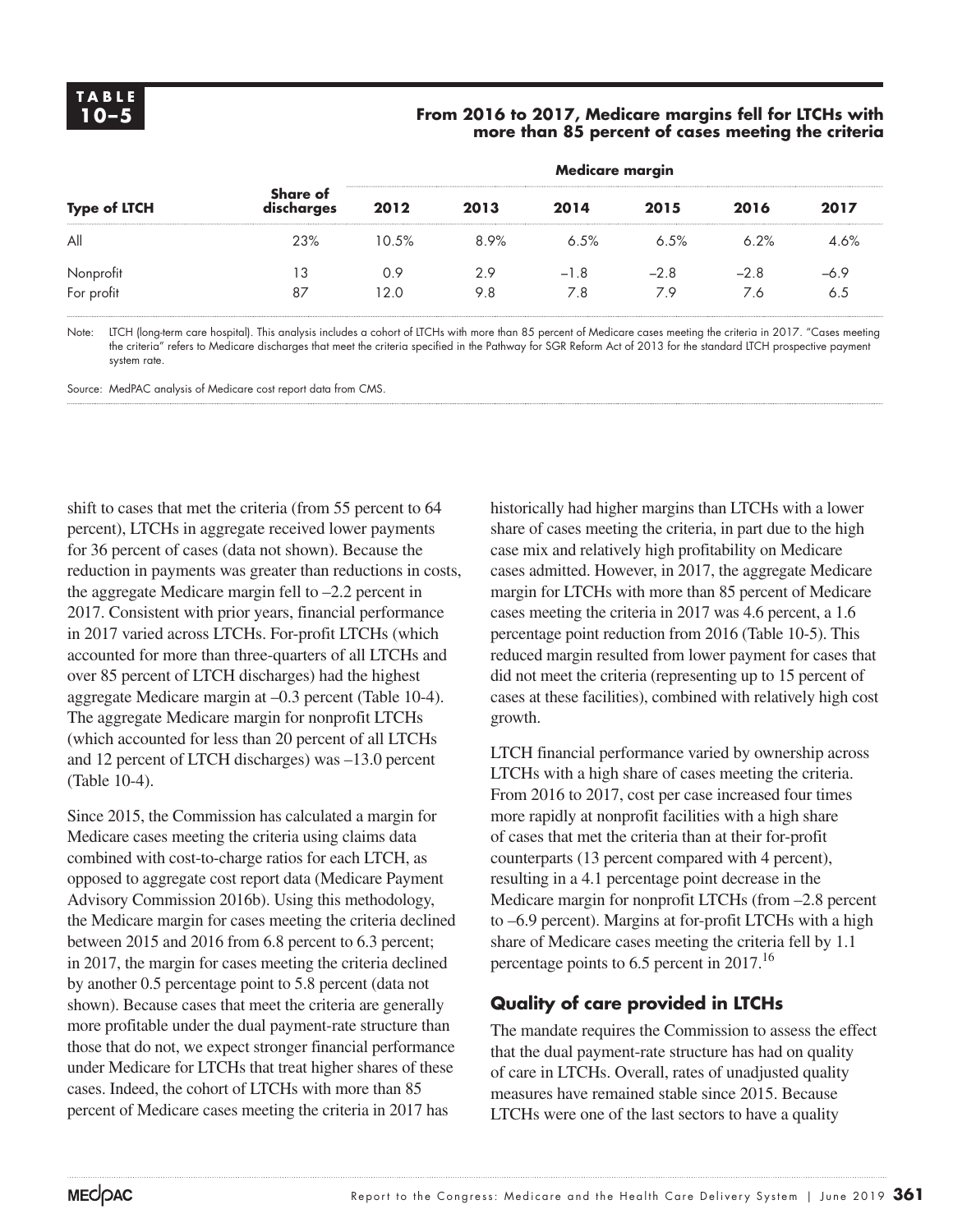**Cumulative change.... FIGURE X-X FIGURE 10–5**

**Rates of unadjusted quality measures have remained stable since 2015**



Note: LTCH (long-term care hospital), ACH (acute care hospital). "Cases meeting the criteria" refers to Medicare discharges that meet the criteria specified in the Pathway for SGR Reform Act of 2013 to qualify for the standard LTCH prospective payment system rate. "Cases not meeting the criteria" refers to Medicare discharges that do not meet the criteria specified in the Pathway for SGR Reform Act of 2013. "Direct ACH readmissions" includes discharges from the LTCH directly to an ACH.

Source: MedPAC analysis of Medicare Provider Analysis and Review and enrollment data from CMS.

reporting program, the Commission historically has assessed aggregate quality of care trends by examining three claims-calculated measures: unadjusted in-facility mortality rates, mortality within 30 days postdischarge, and readmissions from LTCHs to ACHs. For this report, we used these measures for LTCH discharges that met the new criteria as well as for all discharges in aggregate.

CMS recently started publicly reporting some riskadjusted quality measures for LTCHs. Although risk adjusted, these measures include all LTCH cases, regardless of whether they meet the criteria, and, where applicable, regardless of payer. Two years of data are now available for several of the outcome measures, including rates of pressure ulcers, catheter-associated urinary tract infections (CAUTIs), central line-associated bloodstream infections (CLABSIs), and 30-day unplanned readmissions.

#### **Aggregate unadjusted quality measures**

From 2012 through 2017, the Commission's analysis of claims data found stable or improving rates of unadjusted hospital readmissions (discharges from the LTCH directly to an ACH) and unadjusted mortality rates. For calculating mortality rates, we considered deaths that occurred in the facility and 30 days postdischarge from the LTCH. These rates are not risk adjusted, meaning patient characteristics were not taken into account when calculating rates. Thus, these results should be interpreted with caution. Nonetheless, a trend analysis beginning in 2014 found consistency in the rates of unadjusted readmission and unadjusted mortality in LTCHs over time.

In aggregate, in 2017, 9 percent of LTCH discharges were readmitted to an ACH directly from the LTCH, 12 percent died in the LTCH, and another 12 percent died within 30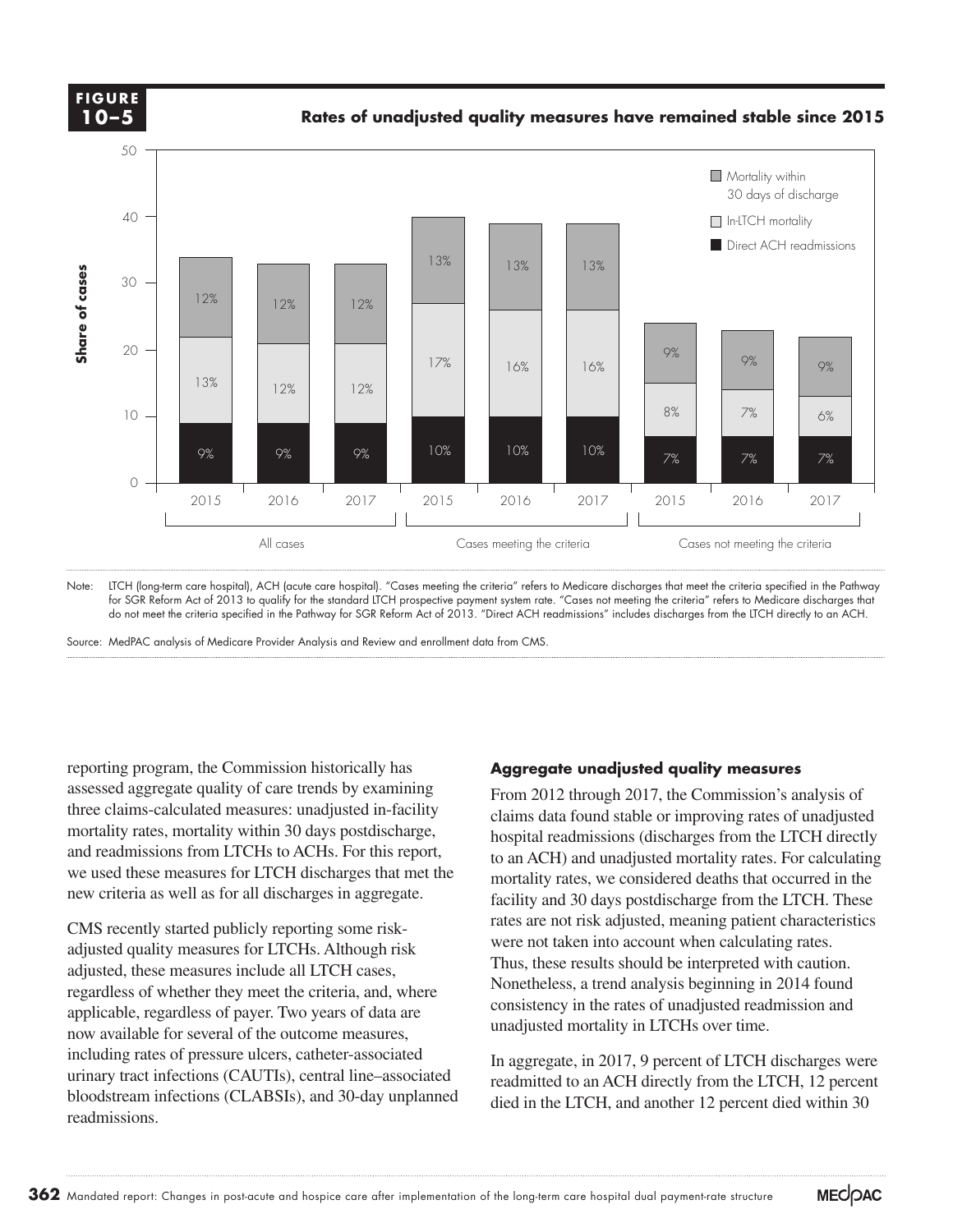#### **10–6 Trends in selected risk-adjusted quality measures from the CMS LTCH Quality Reporting Program have been mixed**

| <b>Measure</b>                                                               | Fiscal year 2016 | Fiscal year 2017 |
|------------------------------------------------------------------------------|------------------|------------------|
| Pressure ulcer                                                               | 1.8%             | 1.3%             |
| 30-day unplanned readmission*                                                | 24.6%            | 25.0%            |
| Catheter-associated urinary tract infection (standardized infection ratio)   | 0.94             | 0.98             |
| Central line-associated bloodstream infection (standardized infection ratio) | 0.94             | 0.87             |

Note: LTCH (long-term care hospital). The standardized infection ratio is a measure of the share of actually observed cases with the infection compared with the expected number of cases after adjusting for certain risk factors. A ratio of 1.0 indicates the rate is equal to what was expected, below 1.0 indicates the rate is lower than expected, and above 1.0 indicates the rate is higher than expected.

\*The 30-day unplanned readmission measure is based on data collected from claims data over a two-year period. The most recently published unique time periods include discharges occurring January 1, 2013, through December 31, 2014, and January 1, 2014, through December 31, 2015. These data do not reflect data from fiscal year 2016 or fiscal year 2017.

Source: CMS LTCH Compare website.

days of discharge from the LTCH (Figure 10-5). The rates have been relatively stable since 2015.

Not unexpectedly, given differences in patient severity, the unadjusted rates for the three quality measures varied depending on whether cases met the criteria, but the rates were also relatively stable over time. In 2017, for cases meeting the criteria, 10 percent were readmitted to the ACH directly from the LTCH, 16 percent died in the LTCH, and 13 percent died within 30 days of discharge from the LTCH. Thus, combined, almost 40 percent of LTCH patients meeting the criteria in 2017 were directly readmitted to an ACH or died in the LTCH or within 30 days of LTCH discharge.

By comparison, cases not meeting the criteria had lower rates of readmission and mortality. These rates were consistent from 2015 to 2017, but the share of cases where the patient died in the LTCH appeared to drop. Six percent of cases not meeting the criteria died during the LTCH stay in 2017, down from 8 percent in 2015. Since these measures are not adjusted for patient risk factors, this decrease could be attributable to improvements in quality, changes in case mix, or changes in admission patterns. We will monitor these cases as the dual payment-rate structure is fully phased in.

#### **Adjusted measures for quality reporting**

Medicare's LTCH Quality Reporting Program (QRP) for fiscal year 2019 includes 16 measures calculated from 3 sources. CMS currently reports some of these

measures on its LTCH Compare website, which is updated quarterly. The data elements needed to calculate the LTCH quality measures are collected from a patient assessment instrument called the Continuity Assessment Record and Evaluation Data Set, the Centers for Disease Control and Prevention's internet-based surveillance system (National Health Care Safety Network), and Medicare claims data. CMS has published two years of data for four outcome measures, including rates of pressure ulcers, CAUTIs, CLABSIs, and 30-day all-cause unplanned readmissions. For several measures, CMS compares each facility's riskadjusted rate with the national rate.

We reviewed the risk-adjusted national rates of pressure ulcers, CAUTIs, CLABSIs, and 30-day unplanned readmissions across a two-year period. The rate of pressure ulcers reported by LTCHs in 2017 continued to be low at 1.3 percent (Table 10-6). The risk-adjusted 30-day unplanned readmission rate was about 25 percent and remained stable between fiscal years 2016 and 2017.<sup>17</sup> CMS has replaced this measure with a potentially preventable 30-day postdischarge readmission measure; however, these data are not yet available. For fiscal year 2017, the standardized ratios of CAUTIs and CLABSIs were both lower than expected at 0.98 and 0.87, respectively (less than 1.0 using the share of actual cases observed with the infection compared with the expected number of cases). These ratio figures mean that the rate of CAUTIs was about 2 percent lower than expected, while the rate of CLABSIs was about 13 percent lower than expected after adjusting for certain risk factors. We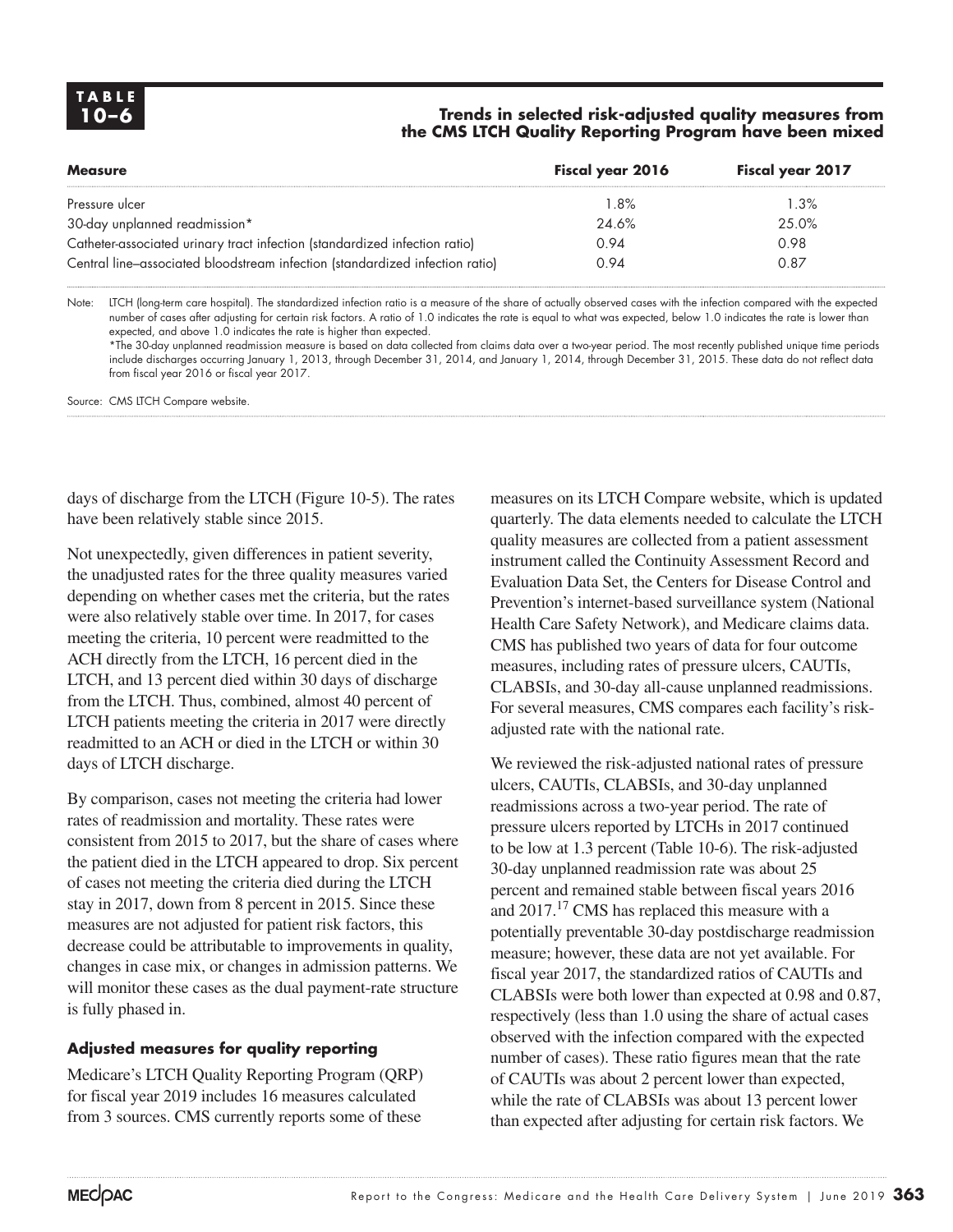#### **10–7 Medicare spending for PAC remained stable but increased for hospice services since 2012**

|             | 2012   | 2013   | 2014   | 2015   | 2016   | 2017   |
|-------------|--------|--------|--------|--------|--------|--------|
| All PAC     | \$58.4 | \$58.9 | \$59.3 | \$60.5 | \$59.8 | \$59.6 |
| <b>SNF</b>  | 28.2   | 28.7   | 29.1   | 29.7   | 29.1   | 28.8   |
| <b>HHA</b>  | 18.2   | 18.1   | 18.0   | 18.4   | 18.3   | 18.4   |
| <b>IRF</b>  | 6.7    | 6.9    | 7.2    | 7.4    | 7.7    | 7.9    |
| <b>LTCH</b> | 5.3    | 5.2    | 5.0    | 5.0    | 4.7    | 4.5    |
| Hospice     | 15.1   | 5.1    | 15.1   | 15.9   | 6.8    | 17.9   |

Note: PAC (post-acute care), SNF (skilled nursing facility), HHA (home health agency), IRF (inpatient rehabilitation facility), LTCH (long-term care hospital). Data include spending for beneficiaries discharged from an acute care hospital to a post-acute care provider and beneficiaries directly admitted to a post-acute care provider from the community.

Source: MedPAC analysis of the denominator files and CMS Office of the Actuary.

urge caution in interpreting the precise ratios and changes since 2016, given that the changes in facilities' testing and reporting for such infections could have altered the rate without any meaningful change in the number of those infections. We will continue to monitor trends in the rates of these measures and newly adopted measures as they become available for analysis.

The rates for certain risk-adjusted quality measures varied by hospital characteristics. For example, using data collected during fiscal year 2017, we found that a larger share of for-profit facilities scored better than the national average on rates of CAUTIs and CLABSIs than did nonprofit LTCHs. However, data collected from 2014 through 2015 show a larger share of nonprofit LTCHs had better rates of unplanned readmissions than the national rate for for-profit LTCHs. We did not find this difference between nonprofit and for-profit facilities in the facilityadjusted rate of pressure ulcers or across any of the measures when we examined them by facility size.

#### **Impacts of changes in payment policy on the use of other PAC and hospice services**

The mandate requires the Commission to assess the effect that the dual payment-rate structure has had on the use of other PAC and hospice services. The dual paymentrate structure provides a financial incentive for LTCHs to serve a larger share of beneficiaries who meet the criteria while reducing or eliminating admissions for beneficiaries who do not meet the criteria. This incentive may result in increased use of other PAC or hospice services in place of LTCH services. However, given the relatively low volume of ACH discharges to LTCHs, patterns of use for other PAC and hospice providers have remained stable since fiscal year 2016.

#### **Medicare spending for PAC and hospice services**

Medicare's Office of the Actuary estimates that, in 2017, Medicare spent almost \$60 billion on PAC services, including spending for beneficiaries admitted from the community (Table 10-7). Spending on SNF services (\$28.8 billion) and home health services (\$18.4 billion) accounted for 80 percent of total PAC spending in 2017. The remainder comprised spending on IRF and LTCH services, which totaled \$7.9 and \$4.5 billion, respectively. Meanwhile, Medicare spending for hospice care was \$17.9 billion in 2017. Since 2012, Medicare spending for PAC has remained relatively stable, rising just 2 percent between 2012 and 2017, while spending on hospice has increased rapidly, climbing 19 percent over the period.

#### **Supply and use of PAC and hospice services since 2012**

The supply of SNFs, HHAs, and IRFs has remained fairly stable since 2012 (Table 10-8). In 2017, consistent with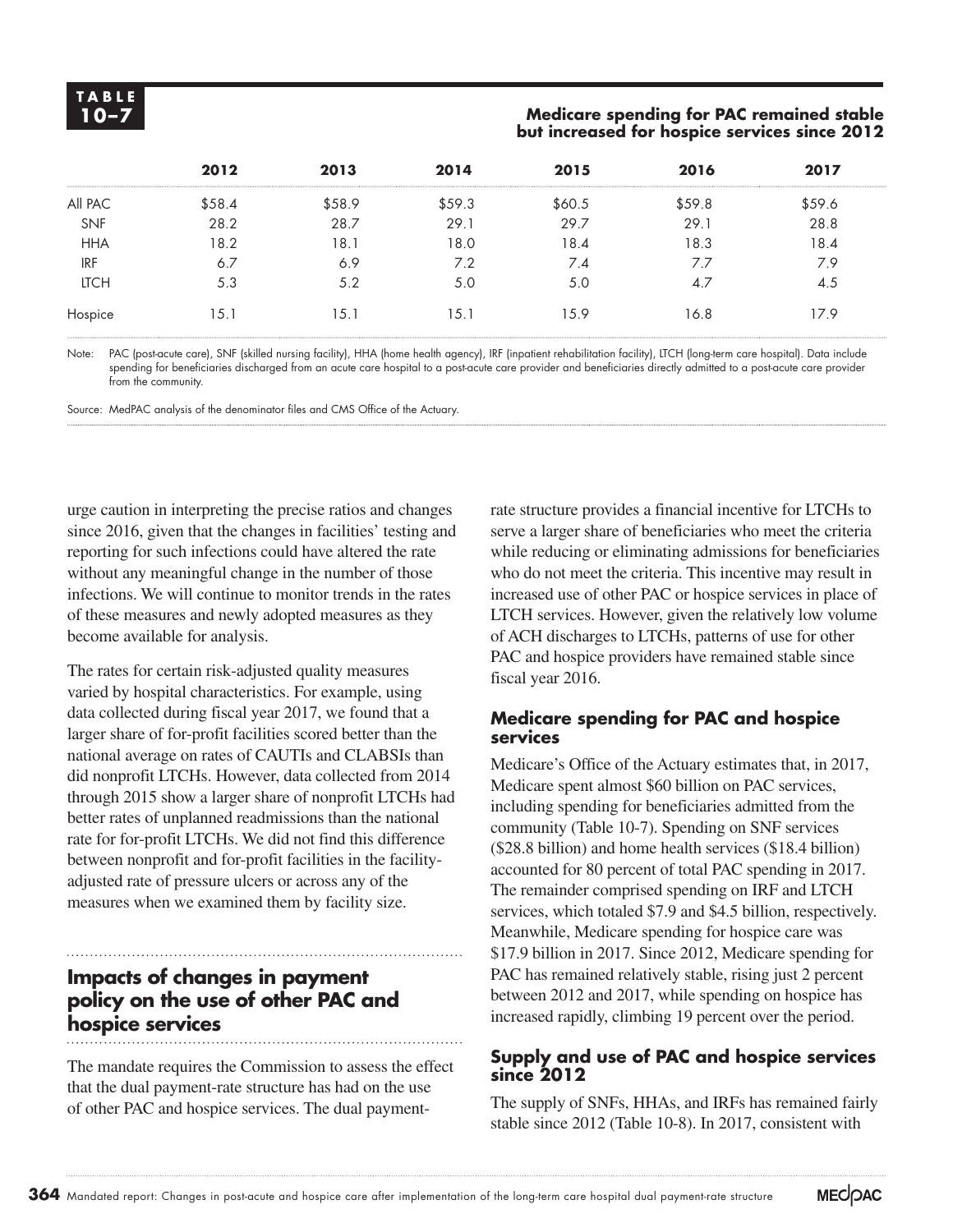#### **10–8 Between 2012 and 2017, the number of PAC and hospice providers remained stable**

|             |        | <b>Number of providers</b> |        |      | Share of ACH discharges using PAC<br>services within seven days of discharge |      |
|-------------|--------|----------------------------|--------|------|------------------------------------------------------------------------------|------|
|             | 2012   | 2016                       | 2017   | 2012 | 2016                                                                         | 2017 |
| All PAC     | 28,768 | 29,078                     | 28,710 | 36%  | 38%                                                                          | 36%  |
| <b>SNF</b>  | 15,139 | 15,263                     | 15.277 | 5.   | 50                                                                           | 52   |
| <b>HHA</b>  | 12.026 | 12.204                     | 11,844 | 36   | 37                                                                           | 35   |
| <b>IRF</b>  | .166   | l.188                      | .178   |      |                                                                              |      |
| <b>ITCH</b> | 437    | 423                        |        |      |                                                                              | ◠    |
| Hospice     | 3.720  | 4.382                      | 4.488  |      |                                                                              |      |

Note: PAC (post-acute care), ACH (acute care hospital), SNF (skilled nursing facility), HHA (home health agency), IRF (inpatient rehabilitation facility), LTCH (long-term care hospital). The provider counts include all facilities or providers, including those not paid under the prospective payment system.

Source: MedPAC analysis of the Provider of Services file and CMS Office of the Actuary Medicare Trustees report.

2012, home health and skilled nursing facility providers accounted for about 95 percent of PAC providers (or about 27,000 providers). The overall share of ACH discharges bound for PAC has also remained stable since 2012. In 2017, about 36 percent of Medicare FFS beneficiaries used PAC services within seven days of their ACH discharge. Of these, 52 percent were discharged to SNFs, 35 percent to home health care, 10 percent to IRFs, and 3 percent to LTCHs.

Between 2012 and 2017, the supply of hospice providers grew by 21 percent, from  $3,720$  to  $4,488$  providers.<sup>18</sup> In 2017, 4 percent of all Medicare FFS beneficiaries used hospice services within seven days of their ACH discharge compared with about 3 percent in 2012.

In aggregate, PAC and hospice use vary by market characteristics, including areas with historically high and low LTCH use.<sup>19</sup> In 2017, in areas of the country with high LTCH use, beneficiaries discharged from ACHs who were not discharged home were discharged to LTCHs, IRFs, and hospice more frequently than in areas with low LTCH use (Figure 10-6, p. 366). Since the implementation of the dual payment-rate structure in 2016, we would expect to see any changes in response to the policy between 2015 and 2017 (the most recent data). However, we observed minimal changes in the share of ACH discharges to PAC and hospice over this period. Instead, although largely

consistent over time, we observed discharge pattern differences between markets with high LTCH use and low LTCH use. In 2017, in areas with high LTCH use, the share of hospitalized beneficiaries—excluding those discharged to home—who were discharged to LTCHs was 10 percent and to SNFs, 35 percent. By contrast, in areas with low LTCH use, the share of hospitalized beneficiaries discharged to LTCHs was 1 percent and to SNFs, 49 percent, which suggests that LTCHs and SNFs could be substitutes for certain types of cases, depending on the market and the capabilities of the SNFs in the market. In 2017, 37 percent of ACH discharges receiving PAC in low-use areas were discharged with HHA services compared with 28 percent from high-use areas. ACH discharges in high-use areas who were not discharged home used hospice services somewhat more commonly than their counterparts in low-use areas (10 percent vs. 8 percent). However, underlying case mix and care delivery differences could exist across these areas, contributing to differences in the use of PAC and hospice. Indeed, 25 percent of ACH discharges from high-use areas had an ICU stay that exceeded three days and 6 percent exceeded eight days. In contrast, 19 percent of ACH discharges from low-use areas had an ICU stay that exceeded three days and 5 percent exceeded eight days (data not shown). For this reason, we also considered the ACH discharge destination by beneficiary characteristics, including length of time spent in an ICU and severity of illness.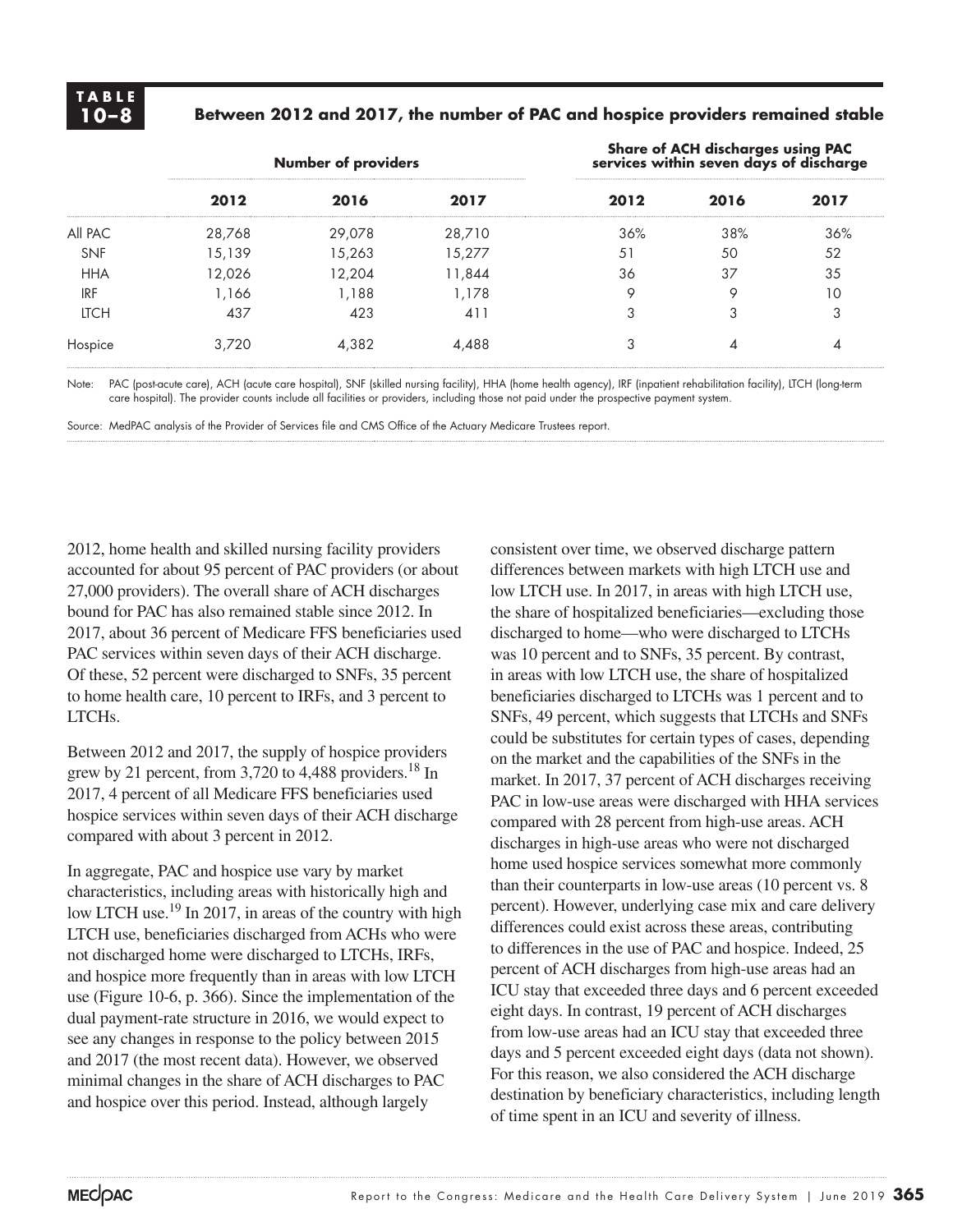

#### **ACH discharge patterns to PAC and hospice in areas with**  $\overline{O}$  **–6 high and low use of LTCH remained stable from 2015 to 2017**



Note: ACH (acute care hospital), PAC (post-acute care), LTCH (long-term care hospital), SNF (skilled nursing facility), IRF (inpatient rehabilitation facility), HHA (home health agency), HSP (hospice). "High-use areas" were identified as the top 20 areas of the country with the highest per beneficiary LTCH use in 2015. "Lowuse areas" were identified as the 20 areas of the country with the lowest per beneficiary LTCH use in 2015, requiring a minimum threshold of 25 fee-for-service Medicare LTCH cases.

Source: MedPAC analysis of Medicare claims data.

#### **Characteristics of PAC and hospice users**

Beneficiaries who spend more time in an ICU are more likely to be discharged to PAC or hospice services than beneficiaries who spend few or no days in an ICU. The length of time that a beneficiary spends in an ICU is associated with case complexity; a long ICU stay may be an indicator of chronic critical illness (Gage et al. 2011). We found that, in 2017, 36 percent of beneficiaries with an ICU stay less than three days were discharged to PAC or hospice compared with 69 percent of beneficiaries with eight or more days in an ICU (data not shown).

In aggregate, the mix of PAC and hospice use differed by the beneficiary's length of stay in an ICU (Figure 10-7). For example, in 2017, 36 percent of beneficiaries with ICU

stays of less than three days who received PAC or hospice services were discharged using home health. However, the share was 18 percent for beneficiaries with ICU stays of eight days or longer. The number of days a beneficiary spent in the referring hospital's ICU had an opposite correlation with LTCH use: 1 percent of beneficiaries with less than three ICU days were discharged to an LTCH compared with 14 percent of beneficiaries with eight or more ICU days. These patterns did not change meaningfully from 2012 through 2017.

We also considered changes in PAC and hospice use since 2012 by market area and by a beneficiary's length of stay in the ACH ICU. In general, we find small changes in the share of discharges to other PAC and hospice from 2012 through 2017. During that period, the largest change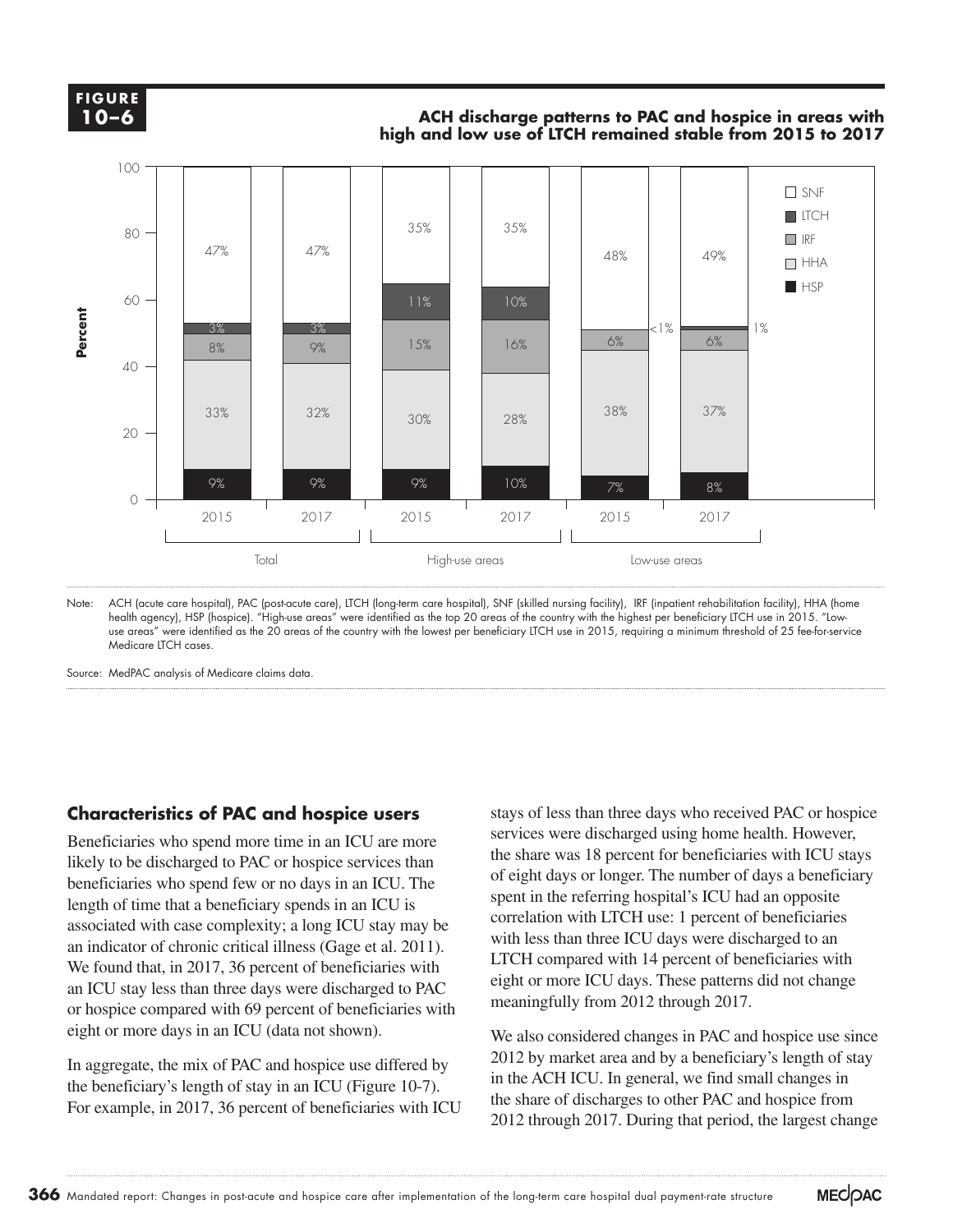

**Discharge to PAC and hospice care by ICU use remained stable from 2012 to 2017**



Note: PAC (post-acute care), ICU (intensive care unit), SNF (skilled nursing facility), LTCH (long-term care hospital), IRF (inpatient rehabilitation facility), HHA (home health agency), HSP (hospice). "ICU less than 3 days" includes acute care hospital (ACH) stays with fewer than three ICU days, including no ICU use. "ICU 8 days or longer" includes ACH stays with eight days or more ICU days.

Source: MedPAC analysis of Medicare claims data.

in discharge patterns from ACHs occurred for LTCH use from 2015 to 2017: The share of beneficiaries with less than a three-day ICU stay in the ACH who were discharged to an LTCH declined by almost 10 percent annually across market areas with historically high and low LTCH use. However, the share of beneficiaries discharged to an LTCH rose to 13 percent for those who had had an ICU stay in an ACH lasting eight days or longer in markets with historically low LTCH use. Although this 13 percent increase is notable, it reflects just a 1 percentage point change, owing to the relatively low volume of discharges to LTCHs in low-use areas. $^{20}$  We did not find a corresponding increase in the use of LTCH for beneficiaries with long ICU stays in areas with historically high LTCH use. **Example 2**<br> **Percent Control**<br> **Percent Property**<br> **Percent Property**<br> **PAC u**<br> **PAC u** 

PAC use and the mix of PAC settings also varied based on the beneficiary's ACH diagnosis. Among the 6 ACH MS–DRGs with a share of LTCH discharges exceeding 10 percent, 4 included the use of mechanical ventilation for 96 or more hours. The combined six diagnosis groups constituted 1.5 percent of ACH live discharges but 29 percent of discharges to LTCHs in 2017. About 62 percent of discharges requiring a tracheostomy and more than 96 hours of ventilator support in an ACH (the average of MS– DRGs 004 and 003) were discharged to an LTCH, as were about 16 percent of beneficiaries, who were discharged to LTCHs with either septicemia or respiratory failure requiring mechanical ventilation for more than 96 hours in the preceding ACH stay (the average of MS–DRGs 870 and 207) (Table 10-9, p. 368).

Over the 2012 to 2017 period, the use of LTCHs remained fairly stable by ACH primary diagnosis. For example, the share of beneficiaries with principal ACH diagnoses of skin conditions or procedures, including wound and skin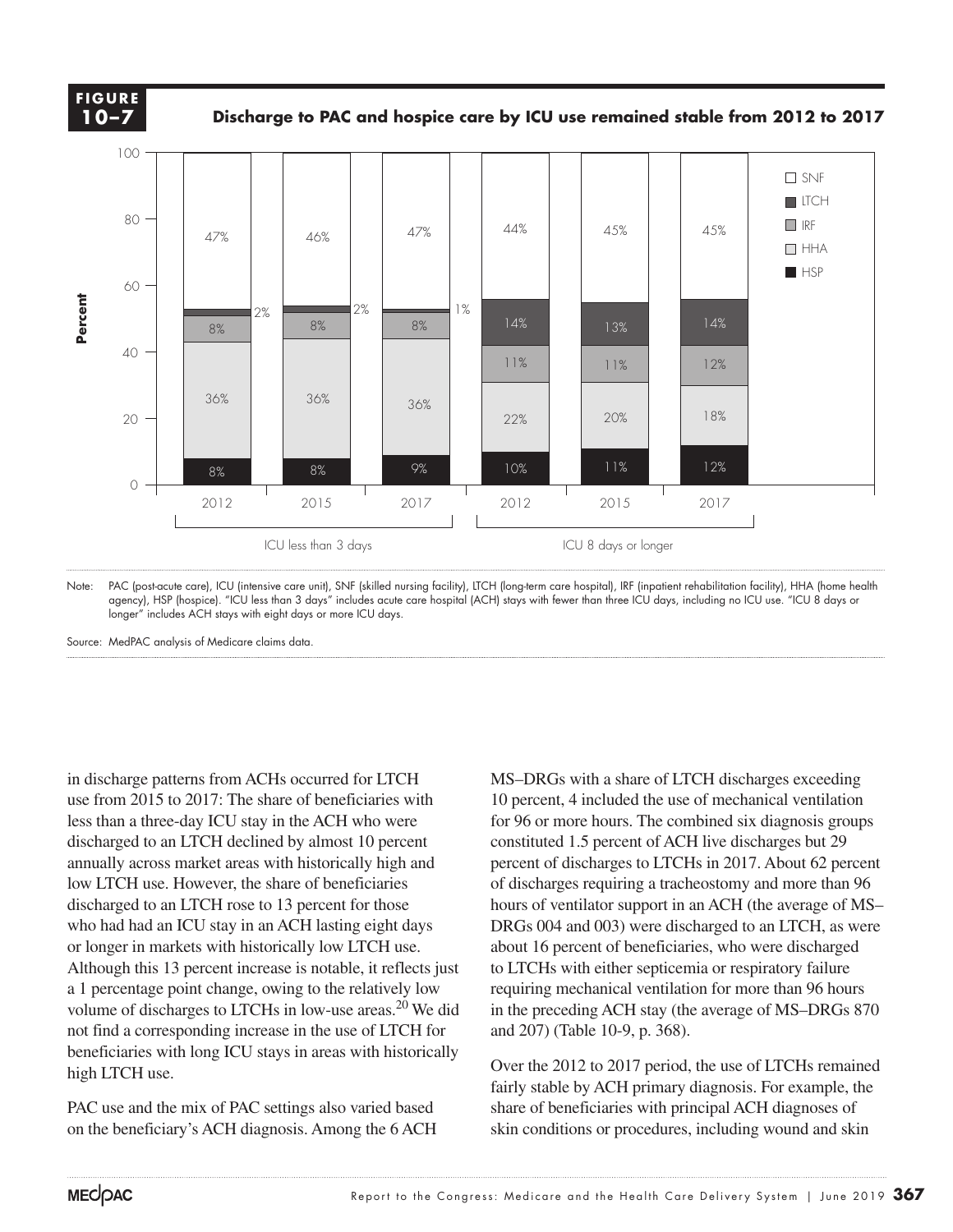#### **10–9 In 2017, the majority of ACH discharges requiring tracheostomy with mechanical ventilation support were discharged to an LTCH**

| <b>ACH</b><br>$MS-$<br><b>DRG</b><br>004 |                                                                                                                               |                    | Postdischarge PAC and hospice use |            |            |            |            |             |  |
|------------------------------------------|-------------------------------------------------------------------------------------------------------------------------------|--------------------|-----------------------------------|------------|------------|------------|------------|-------------|--|
|                                          | <b>Description</b>                                                                                                            | Live<br>discharges | <b>LTCH</b>                       | <b>SNF</b> | <b>IRF</b> | <b>HHA</b> | <b>HSP</b> | <b>None</b> |  |
|                                          | Tracheostomy with MV support 96+ hours or<br>primary diagnosis except face, mouth & neck<br>without major OR procedure        | 12,076             | 65%                               | 10%        | 2%         | 3%         | 3%         | 16%         |  |
| 003                                      | ECMO or tracheostomy with MV support 96+<br>hours or primary diagnosis except face, mouth and<br>neck with major OR procedure | 12,314             | 59                                | 10         | 7          | ⊿          | 3          | 17          |  |
| 870                                      | Septicemia or severe sepsis with MV 96+ hours                                                                                 | 20,464             | 16                                | 27         | .5         | 5          | 17         | 29          |  |
| 207                                      | Respiratory system diagnosis with ventilator<br>support 96+ hours                                                             | 12,911             | 15                                | 26         | 6          | 7          | 14         | 31          |  |
| 853                                      | Infectious and parasitic diseases with OR<br>procedure with MCC                                                               | 67,886             | 10                                | 31         | 6          | 12         | 6          | 35          |  |
| 463                                      | Wound debridement and skin graft except hand,<br>for musculo-connective tissue disorders with MCC                             | 5,813              | 10                                | 40         | 7          | 11         | 3          | 30          |  |
|                                          | All MS-DRGs                                                                                                                   | 8,864,084          |                                   | 19         | 3          | 13         | 4          | 60          |  |
|                                          |                                                                                                                               |                    |                                   |            |            |            |            |             |  |

Note: ACH (acute care hospital), LTCH (long-term care hospital), MS–DRG (Medicare severity–diagnosis related group), PAC (post-acute care), SNF (skilled nursing facility), IRF (inpatient rehabilitation facility), HHA (home health agency), HSP (hospice), MV (mechanical ventilation), OR (operating room), ECMO (extracorporeal membrane oxygenation), MCC (major complication or comorbidity). "None" indicates that the beneficiary did not receive PAC or hospice services within seven days of discharge from the acute care hospital.

Source: MedPAC analysis of Medicare claims data.

debridement, who were discharged to an LTCH dropped slightly (Table 10-10). In contrast, the share of patients with certain ACH diagnoses or procedures increased annually by 1 percentage point from 2012 to 2015 and by 2 percentage points annually from 2015 to 2017, including those having a tracheostomy with 96 or more hours of mechanical ventilation support. However, because this trend is consistent before and after the implementation of the dual payment-rate policy, it is not clear that the changes in discharge pattern are in response to the policy. We found minimal changes across the PAC and hospice providers since 2012 (data not shown). We will continue to monitor changes in the share of ACH discharges to LTCHs by MS–DRG.

Discharge patterns varied substantially across high-use and low-use areas. In areas with high LTCH use, three-quarters of beneficiaries who had a tracheostomy with mechanical ventilator support of 96 or more hours in an ACH were

discharged to an LTCH, while 4 percent were discharged to a SNF (Table 10-11, p. 370). In contrast, in areas with low LTCH use, about one-quarter of beneficiaries with this diagnosis were discharged to an LTCH, while more than a third were discharged to a SNF. This finding may bolster other research identifying a decline in SNF use for certain beneficiaries when an LTCH opens in a market, suggesting some degree of substitution (Einav et al. 2018, Kahn et al. 2010, Koenig et al. 2013).

We find differences by ACH MS–DRGs over time across different types of market areas. From 2012 through 2015, for the six ACH MS–DRGs with a share of LTCH discharges exceeding 10 percent—with the exception of wound debridement (ACH MS–DRG 463)—the changes in the share of discharges to LTCHs and SNFs were generally less than 1 percentage point per year regardless of market type (Table 10-12, p. 371). However, from

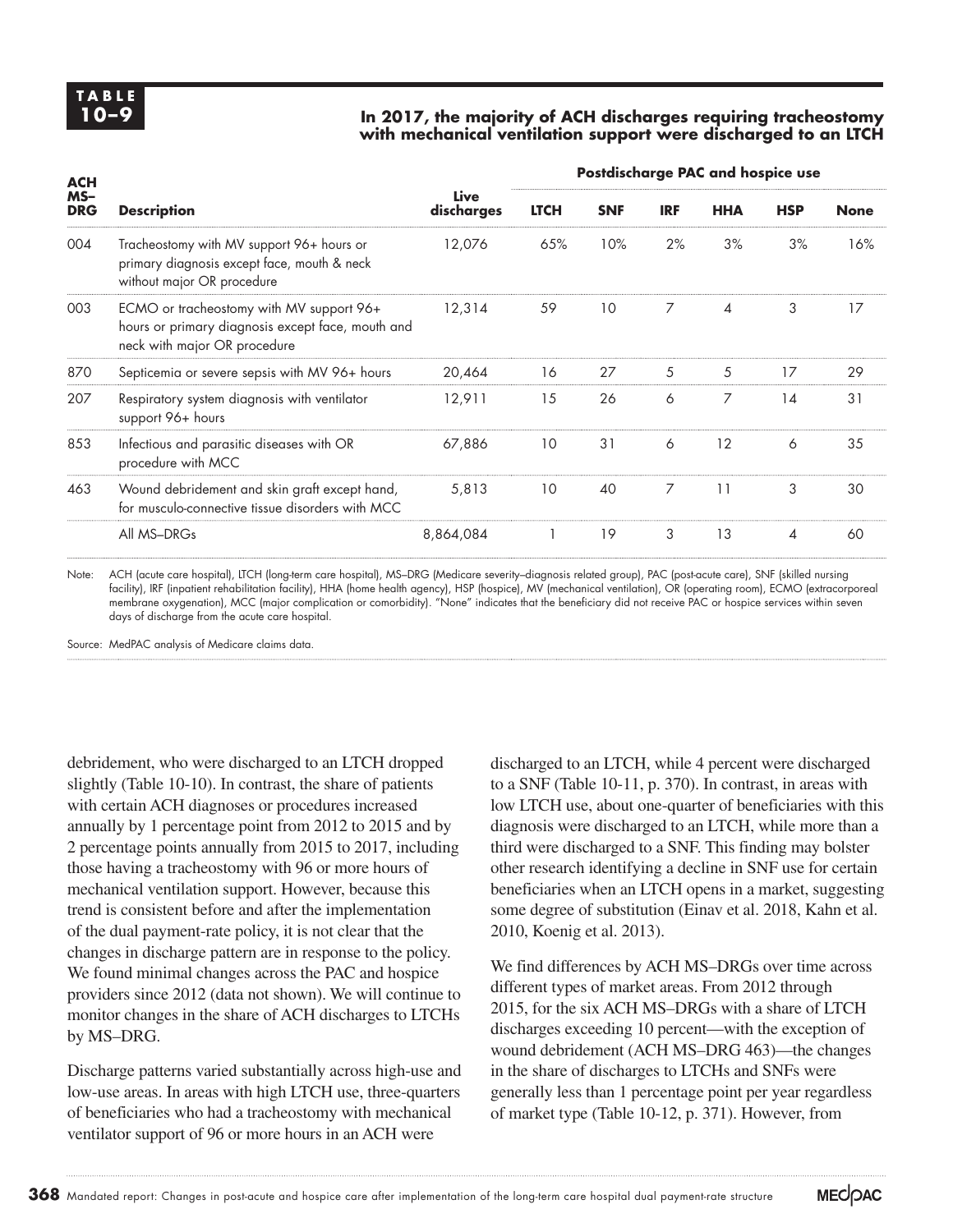#### **10–10 Since 2012, there has been little change in the share of ACH discharges to LTCH and SNF services by select MS–DRGs**

| <b>ACH</b><br>$MS-$<br><b>DRG</b><br>004<br>003<br>870<br>207<br>463<br>853<br>570 |                                                                                                                            | Average annual percentage point change |                          |          |                          |  |  |  |  |  |
|------------------------------------------------------------------------------------|----------------------------------------------------------------------------------------------------------------------------|----------------------------------------|--------------------------|----------|--------------------------|--|--|--|--|--|
|                                                                                    |                                                                                                                            |                                        | <b>LTCH</b>              |          | <b>SNF</b>               |  |  |  |  |  |
|                                                                                    | <b>Description</b>                                                                                                         | 2012-2015                              | 2015-2017                |          | 2012-2015 2015-2017      |  |  |  |  |  |
|                                                                                    | Tracheostomy with MV support 96+ hours or primary diagnosis<br>except face, mouth & neck without major OR procedure        |                                        |                          | $\Omega$ | $\overline{\phantom{0}}$ |  |  |  |  |  |
|                                                                                    | ECMO or tracheostomy with MV support 96+ hours or primary<br>diagnosis except face, mouth and neck with major OR procedure |                                        |                          |          |                          |  |  |  |  |  |
|                                                                                    | Septicemia or severe sepsis with MV 96+ hours                                                                              | 0                                      |                          | ∩        |                          |  |  |  |  |  |
|                                                                                    | Respiratory system diagnosis with ventilator support 96+ hours                                                             |                                        |                          |          |                          |  |  |  |  |  |
|                                                                                    | Wound debridement and skin graft except hand, for musculo-<br>connective tissue disorders with MCC                         | $-1$                                   | $-2$                     | $\Omega$ | 2                        |  |  |  |  |  |
|                                                                                    | Infectious and parasitic diseases with OR procedure with MCC                                                               |                                        | $-$                      | ∩        |                          |  |  |  |  |  |
|                                                                                    | Skin debridement with MCC                                                                                                  |                                        | $\overline{\phantom{0}}$ | ∩        |                          |  |  |  |  |  |
|                                                                                    | All ACH MS-DRGs                                                                                                            |                                        |                          | $\Omega$ |                          |  |  |  |  |  |

Note: ACH (acute care hospital), LTCH (long-term care hospital), SNF (skilled nursing facility), MS–DRG (Medicare severity–adjusted diagnosis related group), MV (mechanical ventilation), OR (operating room, ECMO (extracorporeal membrane oxygenation), MCC (major complication or comorbidity). Includes all live discharges.

Source: MedPAC analysis of Medicare claims data.

2015 to 2017, the discharge patterns for beneficiaries with certain diagnoses and procedures appeared to change. For example, from 2015 to 2017 in areas of high LTCH use, there was an increase in the share of beneficiaries who had a tracheostomy with mechanical ventilator support for 96 or more hours in an ACH and were discharged to an LTCH. Similarly, in areas of low LTCH use, use increased for beneficiaries who had a tracheostomy in the ACH (ACH MS–DRG 004) and were discharged to an LTCH, while the use of SNFs declined for these patients. From 2015 to 2017 in areas of high LTCH-use, there were decreases in the share of beneficiaries with skin procedures, including wound or skin debridement, in the ACH (ACH MS–DRGs 463 and 570) who were discharged to an LTCH. In areas with low LTCH use, however, there was no change in the share of beneficiaries discharged to LTCHs who had these skin procedures in the ACH. In the future, additional data might be helpful in

determining whether these changes reflect data anomalies or a shift in ACH discharge patterns.

Changes in the use of PAC and hospice services are difficult to detect even when isolating the analysis to particular MS–DRGs in certain areas with high and low use of LTCHs. We will continue to monitor changes in ACH discharge patterns as the dual payment-rate structure continues to be implemented.

#### **Necessity of the 25 percent rule**

The mandate requires the Commission to assess the need to apply the 25 percent rule that CMS eliminated in its fiscal year 2019 final rule. CMS established the 25 percent rule as a response to incentives inherent in Medicare's IPPS and LTCH payment policies. Under the IPPS, fixed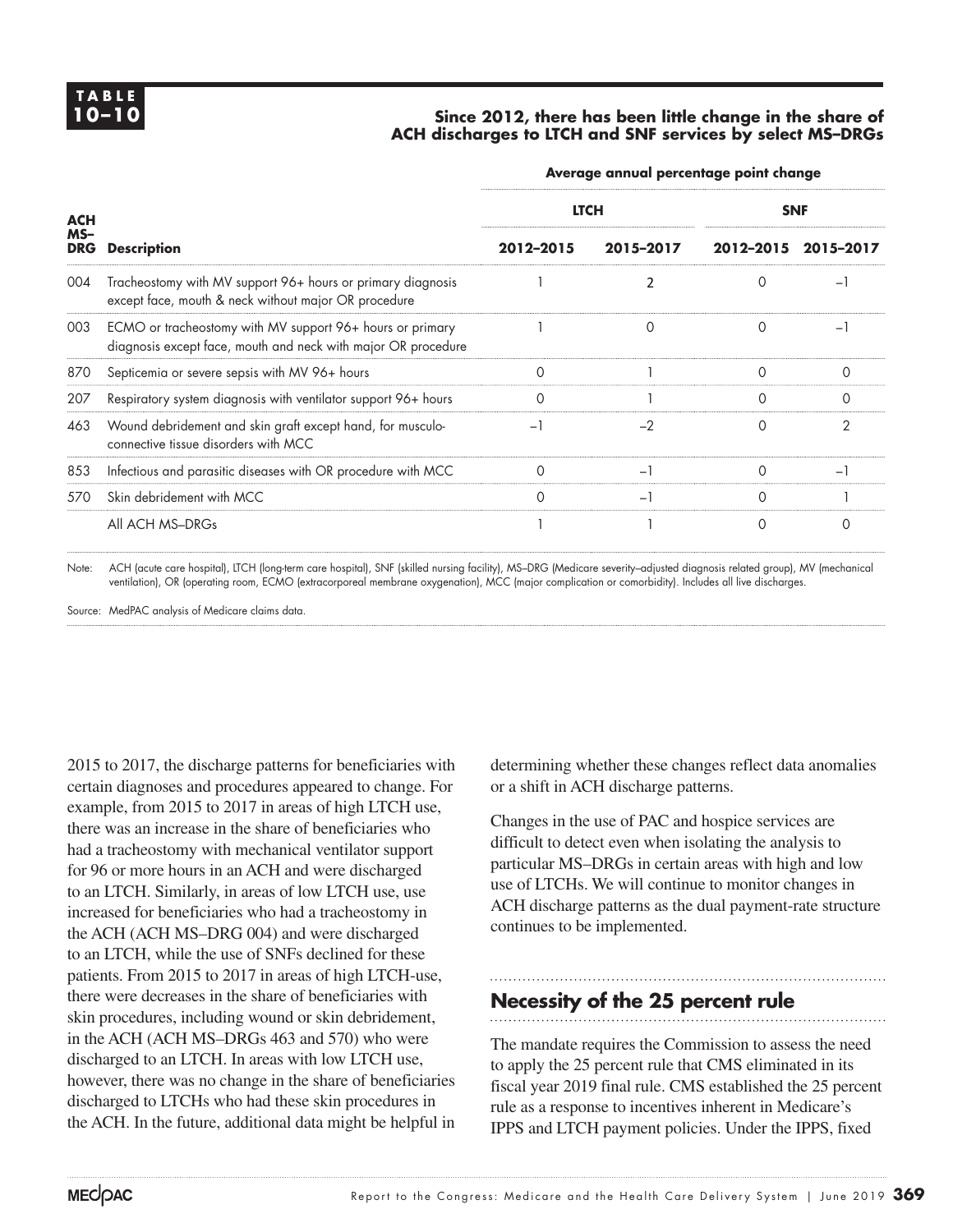#### **10–11 Large differences in PAC use by ACH MS–DRGs for beneficiaries from MedPAC areas with high and low use of LTCHs, 2017**

| <b>ACH</b><br>$MS-$<br><b>DRG</b><br>004<br>003<br>870<br>207<br>570<br>463 |                                                                                                                            | High-use areas  |            | Low-use areas |            |  |
|-----------------------------------------------------------------------------|----------------------------------------------------------------------------------------------------------------------------|-----------------|------------|---------------|------------|--|
|                                                                             | <b>Description</b>                                                                                                         | <b>LTCH</b>     | <b>SNF</b> | <b>LTCH</b>   | <b>SNF</b> |  |
|                                                                             | Tracheostomy with MV support 96+ hours or primary diagnosis except face,<br>mouth & neck without major OR procedure        | 75%             | 4%         | 28%           | 39%        |  |
|                                                                             | ECMO or tracheostomy with MV support 96+ hours or primary diagnosis<br>except face, mouth and neck with major OR procedure | 69              | 4          | 24            | 35         |  |
|                                                                             | Septicemia or severe sepsis with MV 96+ hours                                                                              | 30              | 19         | 3             | 36         |  |
|                                                                             | Respiratory system diagnosis with ventilator support 96+ hours                                                             | $\overline{3}1$ | 18         | 5             | 35         |  |
|                                                                             | Skin debridement with MCC                                                                                                  | $\overline{3}1$ | 17         | 2             | $\Delta$   |  |
|                                                                             | Wound debridement and skin graft except hand, for musculo-connective tissue<br>disorders with MCC                          | 28              | 24         | 2             | 47         |  |
| 853                                                                         | Infectious and parasitic diseases with OR procedure with MCC                                                               | 25              | 19         | $\mathcal{P}$ | 39         |  |

Note: PAC (post-acute care), ACH (acute care hospital), MS–DRG (Medicare–severity diagnosis related groups), LTCH (long-term care hospital), SNF (skilled nursing facility), MV (mechanical ventilation), OR (operating room), ECMO (extracorporeal membrane oxygenation), MCC (major complication or comorbidity). "High-use areas" were identified as the top 20 areas of the country with the highest per beneficiary LTCH use in 2015. "Low-use areas" were identified as the 20 areas of the country with the lowest per beneficiary LTCH use in 2015, requiring a minimum threshold of 25 fee-for-service Medicare LTCH cases. Source: MedPAC analysis of Medicare claims data.

per case payments encourage ACHs to reduce their costs by shortening lengths of stay and shifting costly patients to LTCHs and other PAC providers. The incentive to reduce the length of stay in an ACH combined with the profit incentives inherent in the LTCH payment system together contributed to the strong growth in LTCH facilities and admissions after 2003.

#### **Establishment and implementation of the 25 percent rule**

In 2005, CMS established a policy that set a limit on the share of an LTCH's cases that could be admitted from a single ACH, the "25 percent rule." The 25 percent threshold policy was intended to help ensure that LTCHs did not function as units of ACHs and that decisions about admission, treatment, and discharge in both ACHs and LTCHs were made for clinical rather than financial reasons. The rule reduced payments for some LTCHs that exceeded the threshold, creating disincentives for LTCHs to admit a large share of their patients from a single ACH. After the threshold was reached, Medicare paid the LTCH

the lesser of the LTCH PPS rate or an amount equivalent to the applicable acute care hospital PPS rate.

The 25 percent rule was never fully applied. The Medicare, Medicaid, and SCHIP Extension Act of 2007 as amended by the Patient Protection and Affordable Care Act of 2010, the Health Care Education Reconciliation Act of 2010, and the Pathway for SGR Reform Act of 2013—substantially changed the implementation of the 25 percent rule. Together, these laws rolled back the phased-in implementation of the 25 percent rule for hospitals-within-hospitals and satellites to 50 percent until cost reporting periods beginning on or after October 1, 2016, and prevented application of the rule to freestanding LTCHs until cost reporting periods beginning on or after July 1, 2016. In addition, the Pathway for SGR Reform Act of 2013 also permanently exempted certain colocated LTCHs from the 25 percent rule. In its fiscal year 2017 final rule, CMS aligned the timing of the implementation of the 25 percent rule for freestanding, hospitals-withinhospitals, and satellite LTCHs. However, through the 21st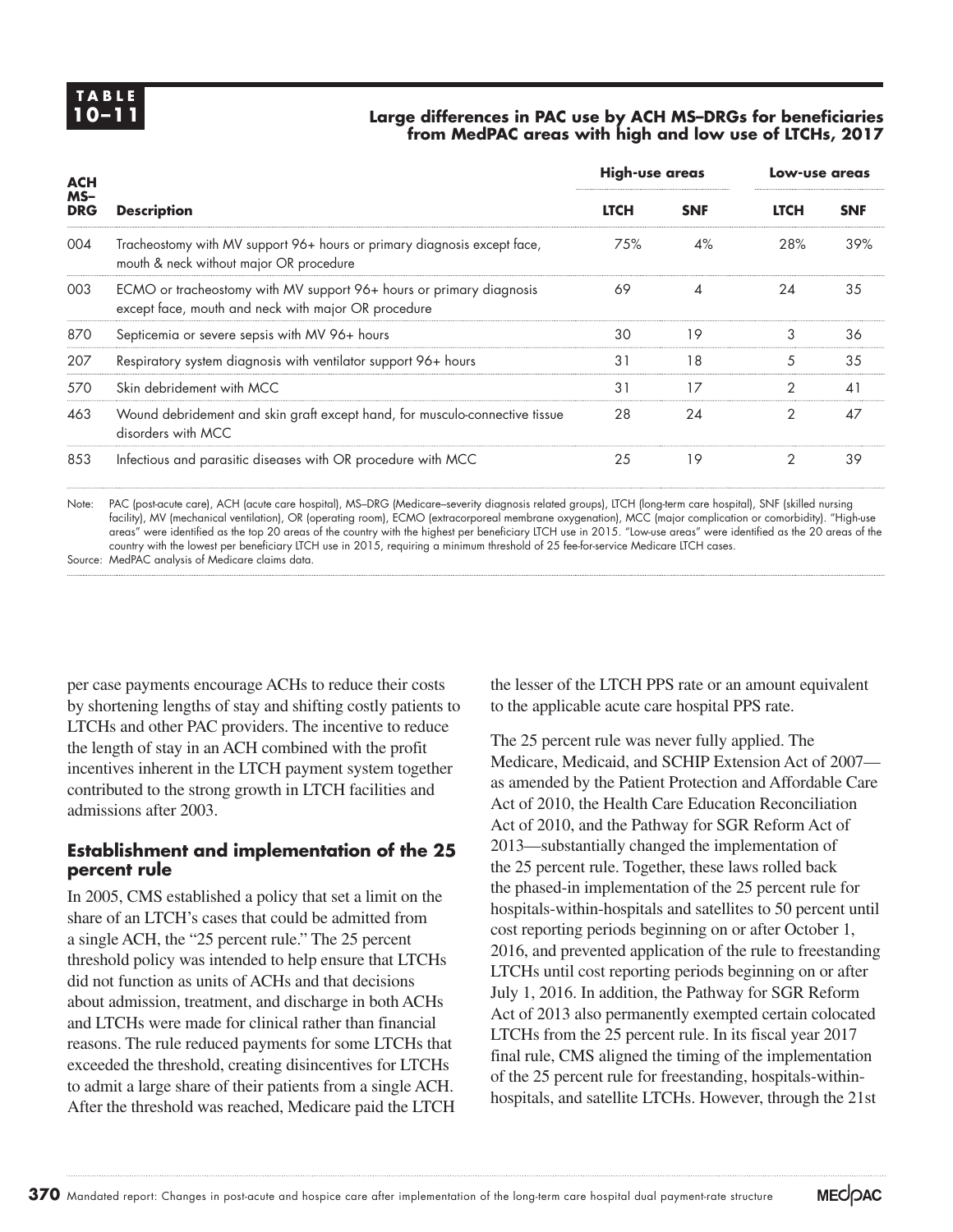#### **10–12 Annual percentage point change in the share of ACH discharges subsequently admitted to a SNF or LTCH, by market type, 2012–2017**

### **Average annual percentage point change**

|                                   |                                                                                                                                  | Areas with high LTCH use |                  |                  |                 | <b>Areas with low LTCH use</b> |                  |                  |                  |  |
|-----------------------------------|----------------------------------------------------------------------------------------------------------------------------------|--------------------------|------------------|------------------|-----------------|--------------------------------|------------------|------------------|------------------|--|
|                                   | <b>Description</b>                                                                                                               | <b>LTCH</b>              |                  | <b>SNF</b>       |                 | <b>LTCH</b>                    |                  | <b>SNF</b>       |                  |  |
| <b>ACH</b><br>$MS-$<br><b>DRG</b> |                                                                                                                                  | $2012 -$<br>2015         | $2015 -$<br>2017 | $2012 -$<br>2015 | $2015-$<br>2017 | $2012 -$<br>2015               | $2015 -$<br>2017 | $2012 -$<br>2015 | $2015 -$<br>2017 |  |
| 004                               | Tracheostomy with MV support 96+<br>hours or primary diagnosis except<br>face, mouth & neck without major OR<br>procedure        | $-1$                     | $\overline{2}$   | $\circ$          | $\Omega$        |                                | 3                | $\mathbf 0$      | $-3$             |  |
| 003                               | ECMO or tracheostomy with MV<br>support 96+ hours or primary<br>diagnosis except face, mouth and<br>neck with major OR procedure | $-1$                     |                  | $\Omega$         | $\Omega$        |                                | $\Omega$         | $-1$             | -1               |  |
| 870                               | Septicemia or severe sepsis with MV<br>96+ hours                                                                                 | $-1$                     | $-1$             |                  |                 | $\mathbf 0$                    |                  | $\circ$          | 0                |  |
| 207                               | Respiratory system diagnosis with<br>ventilator support 96+ hours                                                                | $-1$                     | $\overline{2}$   | $\Omega$         |                 | $\Omega$                       |                  | $\circ$          | $\circ$          |  |
| 570                               | Skin debridement with MCC                                                                                                        | $-1$                     | $-1$             | $-1$             | 3               | $\circ$                        | $\circ$          | $-1$             | 2                |  |
| 463                               | Wound debridement and skin graft<br>except hand, for musculo-connective<br>tissue disorders with MCC                             | $-3$                     | $-2$             |                  | $\overline{2}$  | $\Omega$                       | 0                | $\circ$          | 2                |  |
| 853                               | Infectious and parasitic diseases with<br>OR procedure with MCC                                                                  | $-1$                     | $-2$             | $\circ$          |                 | $\Omega$                       | $\Omega$         | $\circ$          | $-1$             |  |

Note: ACH (acute-care hospital), SNF (skilled nursing facility), LTCH (long-term care hospital), MS–DRG (Medicare severity–diagnosis related group), MV (mechanical ventilation), OR (operating room), ECMO (extracorporeal membrane oxygenation), MCC (major complication or comorbidity). High LTCH use areas were identified as the top 20 areas of the country with the highest per beneficiary LTCH use in 2015. Low LTCH use areas were identified as the 20 areas of the country with the lowest per beneficiary LTCH use in 2015, requiring a minimum threshold of 25 fee-for-service Medicare LTCH cases. Includes all live discharges.

Source: MedPAC analysis of Medicare claims data.

Century Cures Act, the Congress delayed implementation of the 25 percent threshold policy until fiscal year 2018. CMS further delayed implementation until fiscal year 2019 in its 2018 final rule and subsequently eliminated the rule altogether in fiscal year 2019.

The Commission has provided comments to CMS and the Congress in response to the 25 percent rule since 2004 (Medicare Payment Advisory Commission 2011, Medicare Payment Advisory Commission 2004a). Before

the implementation of the dual payment-rate policy, the Commission viewed the 25 percent policy as a blunt but necessary instrument to help ensure that LTCHs did not function as units of ACHs (Medicare Payment Advisory Commission 2014). Further, the Commission recognized that the 25 percent threshold policy also did little to promote optimal care for beneficiaries. Under the rule, an LTCH's decision to admit a patient might be based not only on the patient's clinical condition but also on how close the facility is to exceeding its threshold.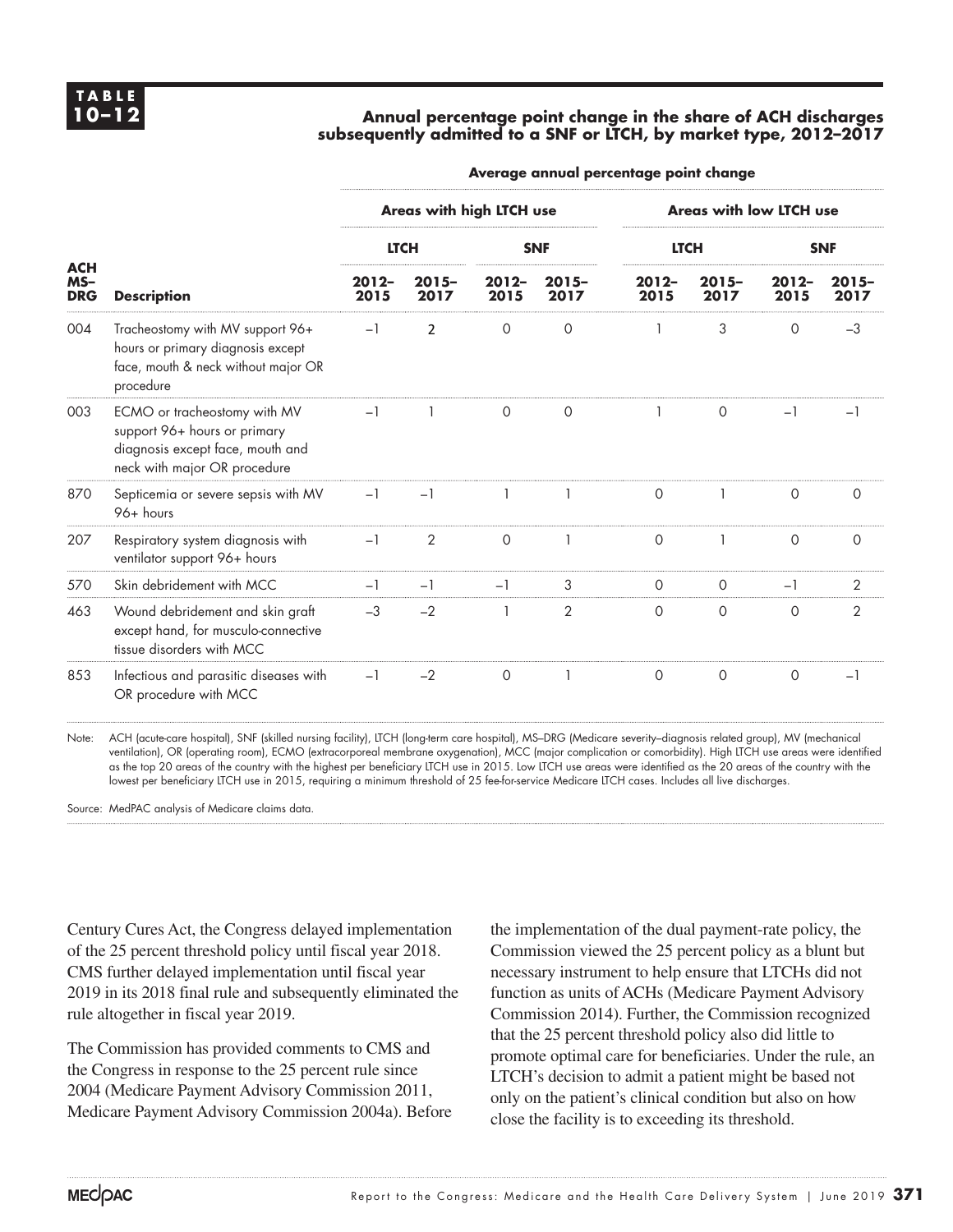#### **The 25 percent rule and the dual paymentrate structure**

Even under the LTCH dual-payment structure, ACHs continue to have an incentive to unbundle care (reduce their costs by shortening lengths of stay and shifting costly patients to LTCHs (and other PAC providers)). For this reason, in the context of the March 2014 recommendation to the Congress, the Commission asked that CMS continue to apply the 25 percent rule (Medicare Payment Advisory Commission 2014). In 2018, the Commission requested that the Secretary refrain from permanently eliminating this policy until the Commission examined the continued need for the 25 percent threshold policy under the dual payment-rate structure (Medicare Payment Advisory Commission 2018a).

Our analysis of data through 2017 suggests that, since 2016, the trends in LTCH use have begun to shift toward cases meeting the criteria. LTCHs that have closed after the implementation of the dual payment-rate policy admitted a lower share of patients meeting the criteria compared with LTCHs that remained open. Combined, these trends indicate a general shift away from lower severity cases and an underlying change in admission patterns in LTCHs, reducing the necessity for the 25 percent rule. The Commission expects additional changes in ACH referrals to LTCHs as the dual payment-rate structure is fully phased in, further reducing the need for the 25 percent rule. However, given the responsiveness of the LTCH industry to payment policy changes, the Commission will monitor changes in referral patterns to LTCHs, including understanding variation in ICU use across ACHs. The Secretary and the Congress could contemplate several policies to further reduce the likelihood of overusing LTCHs, including increasing the ICU requirement to more closely align with the Commission's March 2014 recommendation to the Congress and increasing the share of cases meeting the criteria necessary for the facility to receive the standard LTCH PPS rate.

#### **Conclusion**

The Pathway for SGR Reform Act of 2013 mandated that the Commission explore the effect of the LTCH dual payment-rate structure on LTCHs and their quality of care and on the use of other PAC and hospice services. In response to the mandate, the Commission's analysis

generally found reductions in LTCH use, especially for cases not meeting the criteria; however, the impact of this policy across other settings was difficult to ascertain given the short period that the policy has been in effect (at a 50 percent phase-in) and the low volume of LTCH cases generally.

The Commission found reductions in LTCH spending, in the volume of beneficiary use of LTCHs, and in the number of LTCH facilities from 2015 through 2017. Even with overall reductions in volume, the Commission found that the share of LTCH cases meeting the criteria increased since the implementation of the dual payment-rate structure, while fewer beneficiaries not meeting the criteria were being admitted to LTCHs. Through our interviews, we found that LTCHs are increasingly focused on a more acute and medically complex population, as intended by the new dual payment-rate structure. Although nearly 50 LTCHs have closed since fiscal year 2016, most of these closures occurred in markets with competition from other LTCHs. Our analysis found that the facilities that closed had lower occupancy, a lower share of beneficiaries who met the criteria, lower payments per case, and higher costs per case than facilities that remained open. Because the payment rate for cases not meeting the criteria is substantially lower than that for beneficiaries who meet the criteria, an LTCH's financial stability under Medicare relies, in part, on the share of its cases meeting the criteria. LTCHs with more than 85 percent of their Medicare population meeting the criteria continued to have positive financial performance under Medicare in 2017.

The LTCH Quality Reporting Program is relatively new, with few risk-adjusted measures currently appropriate for longitudinal comparisons. However, our examination of unadjusted measures, even after focusing on cases that met the criteria, did not find evidence that the quality of care provided in LTCHs has been negatively affected by the dual payment-rate structure.

Given the relatively small number of LTCH referrals, it remains challenging to identify meaningful changes in discharge patterns of PAC and hospice in response to the implementation of the dual payment-rate structure. We did, however, observe some small differences in certain MS–DRGs, including those involving wound care and, in some markets, tracheostomy.

Although the Commission was asked to opine on the necessity of continuing to apply the 25 percent rule, this policy was eliminated in fiscal year 2019 and no longer applies to the LTCH PPS. However, before the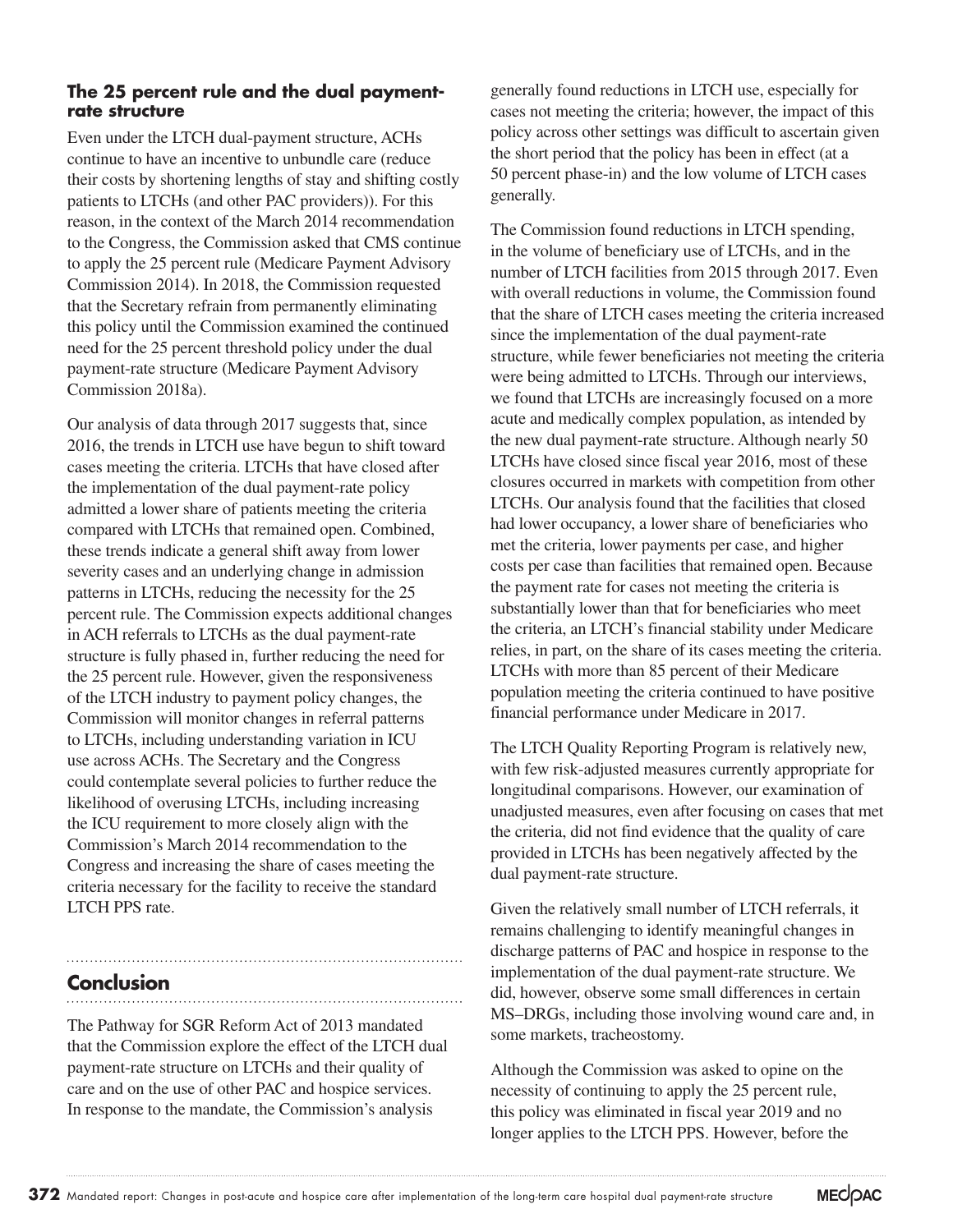implementation of the dual payment-rate policy, the Commission viewed the 25 percent policy as a blunt but necessary instrument to help ensure that LTCHs did not function as units of ACHs, but also recognized that the 25 percent rule did little to promote optimal care for beneficiaries. Even under a dual-payment structure, incentives remain for ACHs to unbundle care that is paid for under the IPPS. However, substantial changes in referral patterns that have occurred and closures of LTCHs with lower shares of cases meeting the criteria indicate strong behavioral shifts even with a partial policy phase-in. Because we expect continued changes in admission patterns as the policy becomes fully phased in, the dual payment-rate structure may obviate the need for the 25 percent rule.

The Commission reiterates two concerns regarding the dual payment-rate structure specified in the Pathway for SGR Reform Act of 2013. First, the Commission's March 2014 recommendation to the Congress included an eightday ICU stay threshold requirement for payment under the standard LTCH payment rate. Because the current policy continues to pay the higher LTCH standard payment rate for cases with three or more ICU days, the Commission remains concerned that cases otherwise cared for in lower cost settings are being discharged to the higher cost LTCH. Second, for purposes of payment equity across provider types, the defined level of payment should equalize

payment across provider types; instead, because the defined payment level for site-neutral cases is the lesser of an IPPS-comparable rate or 100 percent of the cost of the case, LTCHs may receive a lower payment than what would have been received for a similar IPPS discharge (Medicare Payment Advisory Commission 2015).

In sum, the Commission observed changes in the LTCH setting consistent with the policy objectives of the dual payment-rate structure that was implemented for cost reporting periods beginning on or after October 1, 2015. Given the decades of concern regarding increases in LTCH use and the relatively high cost of LTCH services without a clear benefit for some cases, the trends in the LTCH sector align with the Commission's recommended patient-specific criteria for LTCHs. Changes in the trends of LTCH use and spending after implementation of the policy were expected, and the Commission expects to see further continuation of these trends as the dual paymentrate structure becomes fully implemented (in 2020). Given the current partial policy phase-in and elimination of the 25 percent rule, the Commission will continue to monitor changes in use and trends across PAC and hospice, facility closures, and quality. The Commission also continues to pursue a unified PAC PPS, which could eliminate the need for the dual payment-rate structure for LTCHs in the future. ■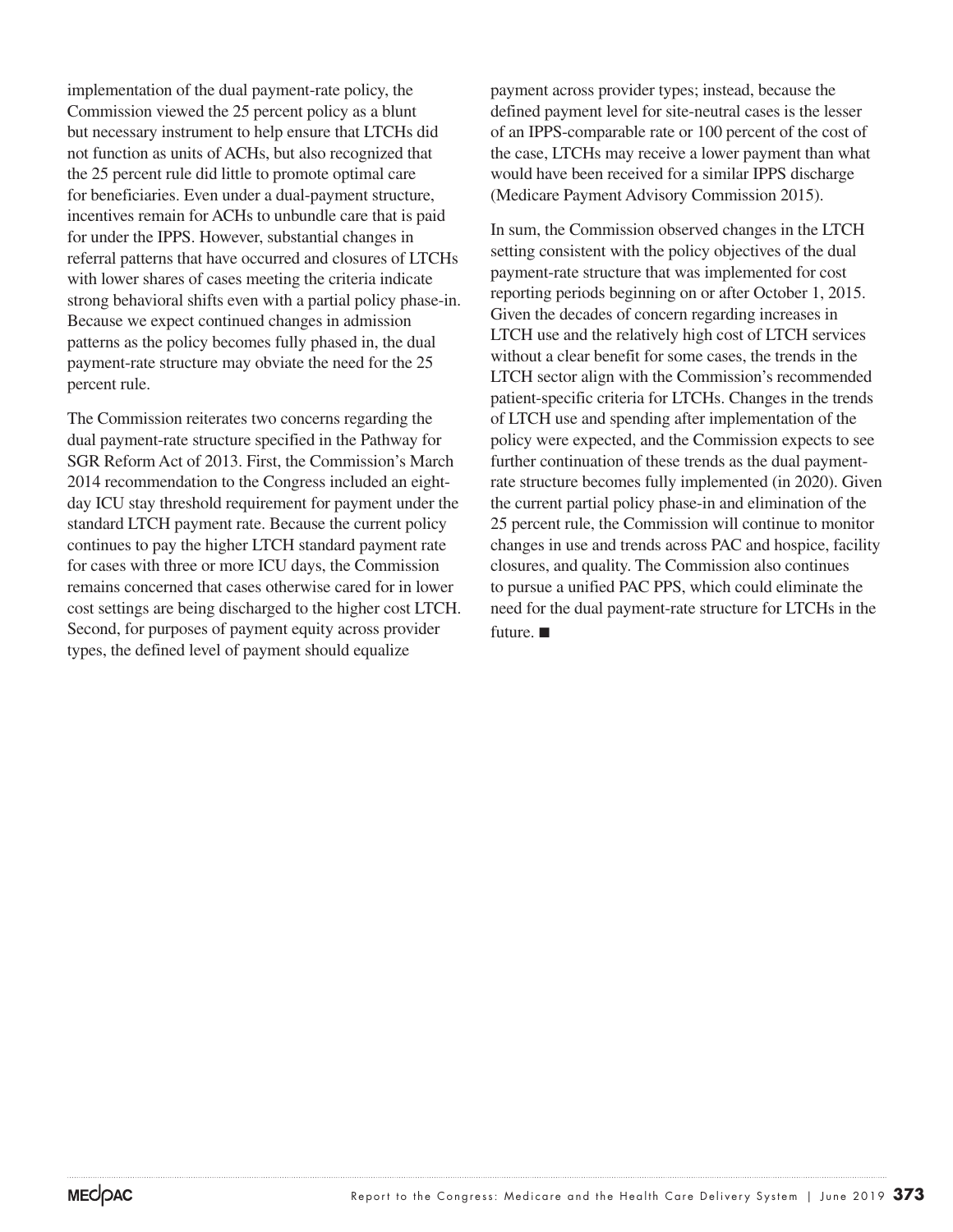#### **Endnotes**

- 1 The Medicare, Medicaid, and SCHIP Extension Act of 2007 also requires LTCHs to have a patient review process that screens patients to ensure the appropriateness of admission and continued stay, physician on-site availability on a daily basis, and interdisciplinary treatment teams of health care professionals. The Pathway for SGR Reform Act of 2013 specifies that, beginning in fiscal year 2020, LTCHs will also be required to maintain a certain share of beneficiaries who qualify to receive the standard LTCH payment rate.
- 2 We based our analysis of the top 6 referring ACH MS–DRGs on a threshold of more than 500 discharges to LTCHs in 2017. Using a threshold of 100 discharges to LTCHs would include 3 additional ACH MS–DRGs: MS–DRG 573, skin graft for skin ulcer or cellulitis with major complication or comorbidity (MCC) (19 percent of cases discharged to LTCHs); MS–DRG 11, tracheostomy for face, mouth, and neck diagnosis or laryngectomy with MCC (12 percent); and MS–DRG 570, skin debridement with MCC (10 percent).
- 3 We define MedPAC areas as metropolitan statistical areas within a state or rest-of-state nonmetropolitan areas, depending on where beneficiaries reside (Medicare Payment Advisory Commission 2017b).
- 4 More information on the PPS for LTCHs is available at http:// medpac.gov/docs/default-source/payment-basics/medpac\_ payment\_basics\_18\_ltch\_final\_v2\_sec.pdf?sfvrsn=0.
- 5 As a reference point, in 1993, Medicare spending on LTCHs was \$398 million, but grew more than fourfold to \$2.2 billion in 2002 (Medicare Payment Advisory Commission 2007).
- 6 RTI, under contract to CMS, reported a similar finding (Gage et al. 2007). RTI reviewed LTCH Medicare costs and payments for the two years before and two years after implementation of the LTCH PPS. Immediately after the PPS was implemented, LTCH margins were found to be much higher than margins in the 2001 to 2002 period under the prior payment system. RTI attributed higher overall LTCH margins to the fact that the initial base LTCH PPS rate was set substantially too high.
- 7 LTCHs' (and other providers') Medicare margins under TEFRA were generally zero or negative. The TEFRA margins are consistent with the payment system since providers were paid the cost of services.
- 8 For additional information, refer to the Commission's March 2018 report to the Congress (Medicare Payment Advisory Commission 2018d).
- An HWH is an LTCH that occupies space in a building also used by another hospital or on the campus of another hospital. HWHs have their own provider numbers and operate independently from their host hospitals. A satellite is an HWH that operates under the same Medicare number as another LTCH at a separate location.
- 10 Exceptions to the moratorium that MMSEA and subsequent legislation allowed were for (1) LTCHs that began their qualifying period (demonstrating an average Medicare length of stay greater than 25 days) on or before December 29, 2007; (2) entities that had a binding or written agreement with an unrelated party for the construction, renovation, lease, or demolition of an LTCH, with at least 10 percent of the estimated cost of the project already expended on or before December 29, 2007; (3) entities that had obtained a state certificate of need on or before December 29, 2007; (4) existing LTCHs that had obtained a certificate of need for an increase in beds issued on or after April 1, 2005, and before December 29, 2007; and (5) LTCHs that were located in a state with only one other LTCH and that sought to increase beds after the closure or decrease in the number of beds of the state's other LTCH.
- 11 The Pathway for SGR Reform Act of 2013, as amended by the Protecting Access to Medicare Act of 2014, allowed exceptions to the moratorium for (1) LTCHs that began their qualifying period (demonstrating an average Medicare length of stay greater than 25 days) on or before April 1, 2014; (2) entities that had a binding or written agreement with an unrelated party for the construction, renovation, lease, or demolition of an LTCH, with at least 10 percent of the estimated cost of the project already expended on or before April 1, 2014; and (3) entities that had obtained a state certificate of need on or before April 1, 2014.
- 12 Beginning in fiscal year 2020, CMS will implement a revised SNF PPS that redistributes payments from cases that receive a high level of rehabilitation therapy to cases with higher levels of medical complexity. The redistribution of SNF payments will also include payment increases for cases with the highest nontherapy ancillary costs and comorbidities and for cases where the beneficiary has a tracheostomy that requires ventilator or respirator support. Because of these changes in payment, in the years after the implementation of the revised SNF PPS, we expect an increasing willingness for SNFs to provide care to more medically complex patients, including those patients who are considered the most chronically critically ill.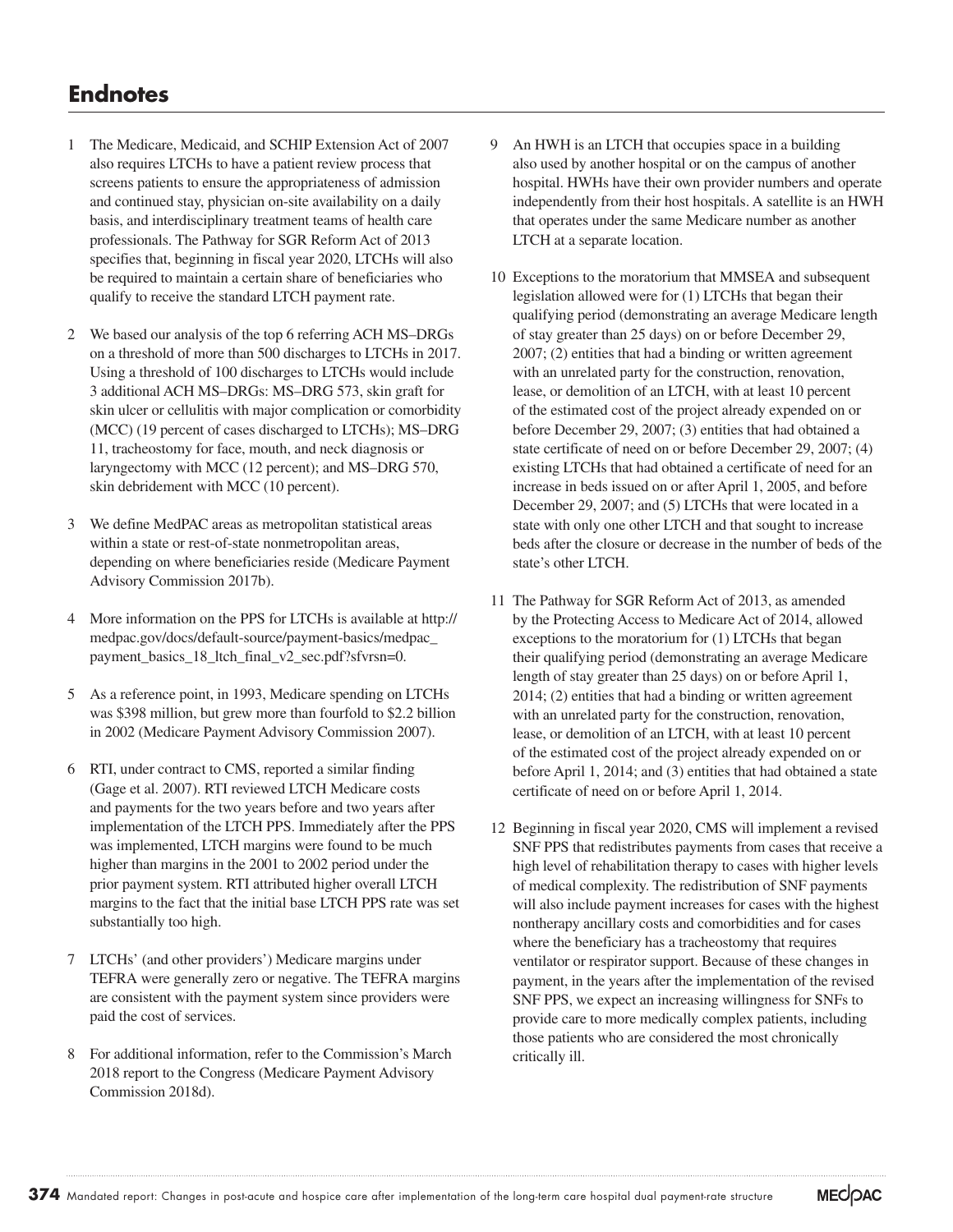- 13 In 2016, the net payment update resulted from a 2.4 percent market basket increase reduced by a 0.5 percentage point adjustment for productivity and an additional 0.2 percentage point reduction mandated by statute.
- 14 The LTCH closure analysis for this report included data from the December 2018 update to the Provider of Services file. This number differs from our payment adequacy analysis because the data reflect changes that occurred during fiscal year 2018 and part of fiscal year 2019.
- 15 Regions presented are census divisions as defined by the United States Census Bureau. For more information, see https://www2.census.gov/geo/pdfs/maps-data/maps/reference/ us\_regdiv.pdf.
- 16 Only one rural facility had more than 85 percent of its Medicare cases meeting the criteria in 2017; therefore, we did not consider a breakdown of margins by urban versus rural location to be meaningful.
- 17 This rate of about 25 percent is higher than the Commission's unadjusted measure of direct LTCH to ACH readmissions for a combination of reasons. First, the Commission's measure includes only direct LTCH to ACH admissions and does not include a 30-day window. Second, the CMS measure requires a one-day period after LTCH discharge before ACH admission to be counted for the measure, eliminating any direct LTCH to ACH admissions.
- 18 For additional detail, refer to the June 2018 data book, Chart 8-1 (Medicare Payment Advisory Commission 2018b).
- 19 These areas are identified as the 20 areas with the highest and lowest per beneficiary LTCH use in 2015. Low-use areas require a minimum threshold of 25 FFS Medicare LTCH cases to be included in the analysis.
- 20 In areas with historically low LTCH use, the volume of discharges increased from 1,170 in 2015 to 1,450 in 2017.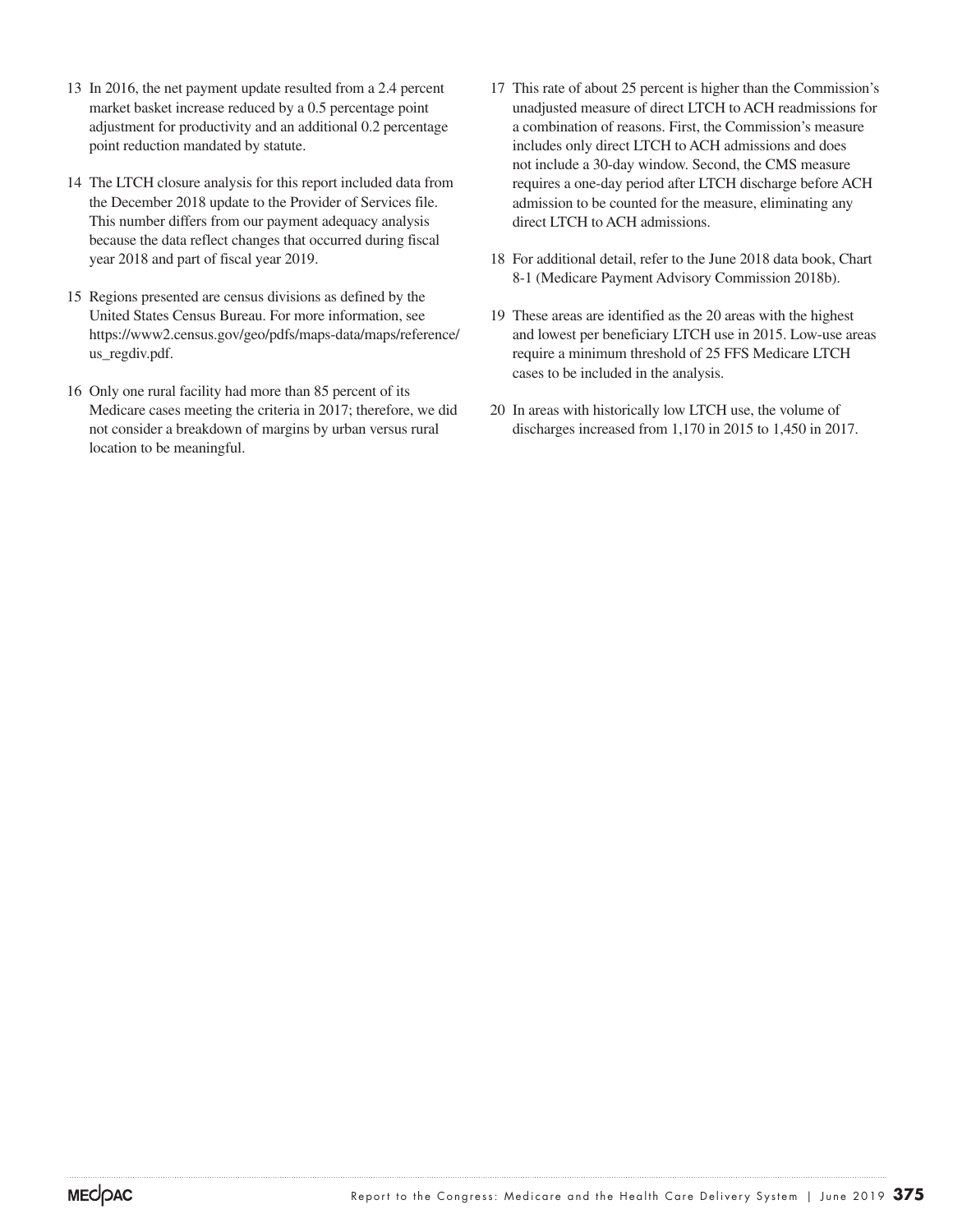Centers for Medicare & Medicaid Services, Department of Health and Human Services. 2013. Medicare program; hospital inpatient prospective payment systems for acute care hospitals and the long term care hospital prospective payment system and proposed fiscal year 2014 rates; quality reporting requirements for specific providers; hospital conditions of participation; Medicare program; FY 2014 hospice wage index and payment rate update; hospice quality reporting requirements; and updates on payment reform. Proposed rules. *Federal Register* 78, no. 91 (May 10): 27486–27823.

Centers for Medicare & Medicaid Services, Department of Health and Human Services. 2006. Medicare program; prospective payment for long-term care hospitals RY 2007; annual payment rate updates, policy changes, and clarification. Final rule. *Federal Register* 71, no. 92 (May 12): 27798–27939.

Dalton, K., A. Kandilov, D. Kennell, et al. 2012a. *Determining medical necessity and appropriateness of care for Medicare long-term care hospitals (LTCHs): Final report.* Prepared under contract by Kennell and Associates, Inc., and Research Triangle International for the Centers for Medicare & Medicaid Services. Baltimore, MD: CMS.

Dalton, K., D. Kennell, S. Bernard, et al. 2012b. *Determining medical necessity and appropriateness of care for Medicare longterm care hospitals (LTCHs): Report on site visits to IPPS critical care services and LTCHs.* Prepared under contract by Kennell and Associates, Inc., and Research Triangle International for the Centers for Medicare & Medicaid Services. Baltimore, MD: CMS.

Demiralp, B., S. Soltoff, and L. Koenig. 2019. Hospital patients with severe wounds: Early evidence on the impact of Medicare payment changes on treatment patterns and outcomes. *Journal of Medical Economics* 22, no. 3 (March): 266–272.

Einav, L., A. Finkelstein, and N. Mahoney. 2018. *Long-term care hospitals: A case study in waste*. NBER working paper no. 24946. Cambridge, MA: National Bureau of Economic Research.

Gage, B., N. Pilkauskas, K. Dalton, et al. 2007. *Long-term care hospital (LTCH) payment system monitoring and evaluation: Phase II report*. Prepared under contract to the Centers for Medicare & Medicaid Services. Waltham, MA: RTI International.

Gage, B., L. Smith, M. Morley, et al. 2011. *Post-Acute Care Payment Reform Demonstration: Report*. Prepared under contract to the Centers for Medicare & Medicaid Services. Baltimore, MD: CMS. http://www.cms.gov/Research-Statistics-Dataand-Systems/Statistics-Trends-and-Reports/Reports/Research-Reports-Items/PAC\_Payment\_Reform\_Demo\_Final.html.

Kahn, J. M., N. M. Benson, D. Appleby, et al. 2010. Long-term acute care hospital utilization after critical illness. *Journal of the American Medical Association* 303, no. 22 (June 9): 2253–2259.

Kahn, J. M., R. M. Werner, G. David, et al. 2013. Effectiveness of long-term acute care hospitalization in elderly patients with chronic critical illness. *Medical Care* 51, no. 1 (January): 4–10.

Kandilov, A., and K. Dalton. 2011. *Utilization and payment effects of Medicare referrals to long-term care hospitals (LTCHs)*. Prepared under contract to the Centers for Medicare & Medicaid Services. Research Triangle Park, NC: RTI International.

Kennell and Associates Inc. 2010. *Determining medical necessity and appropriateness of care for Medicare long-term care hospitals*. Prepared under contract to the Centers for Medicare & Medicaid Services. Prepared under contract to the Centers for Medicare & Medicaid Services. Falls Church, VA: Kennell and Associates, Inc.

Kindred Healthcare. 2016a. Kindred completes sale of 12 LTAC hospitals to Curahealth, advancing LTAC portfolio optimization strategy. News release. October 3. http://investors. kindredhealthcare.com/phoenix.zhtml?c=129959&p=irolnewsArticle\_Print&ID=2208657.

Kindred Healthcare. 2016b. Kindred Healthcare updates strategy and reports third quarter 2016 results. News release. November 7. http://investors.kindredhealthcare.com/phoenix. zhtml?c=129959&p=irol-newsArticle\_Print&ID=2220343.

Koenig, L., B. Demiralp, J. Saavoss, et al. 2015. The role of longterm acute care hospitals in treating the critically ill and medically complex: An analysis of nonventilator patients. *Medical Care* 53, no. 7 (July): 582–590.

Koenig, L., J. Saavoss, S. Sankaran, et al. 2013. *The effects of long-term care hospitals on outcomes, utilization and payments for Medicare beneficiaries: Final report*. Prepared under contract to the National Association of Long Term Hospitals by KNG Health Consulting LLC. West Hartford, CT: NALTH.

Liu, K., C. Baseggio, D. Wissoker, et al. 2001. Long-term care hospitals under Medicare: Facility-level characteristics. *Health Care Financing Review* 23, no. 2 (Winter): 1–18.

Makam, A. N., O. K. Nguyen, B. Kirby, et al. 2018a. Effect of site-neutral payment policy on long-term acute care hospital use. *Journal of the American Geriatrics Society* 66, no. 11 (November): 2104–2111.